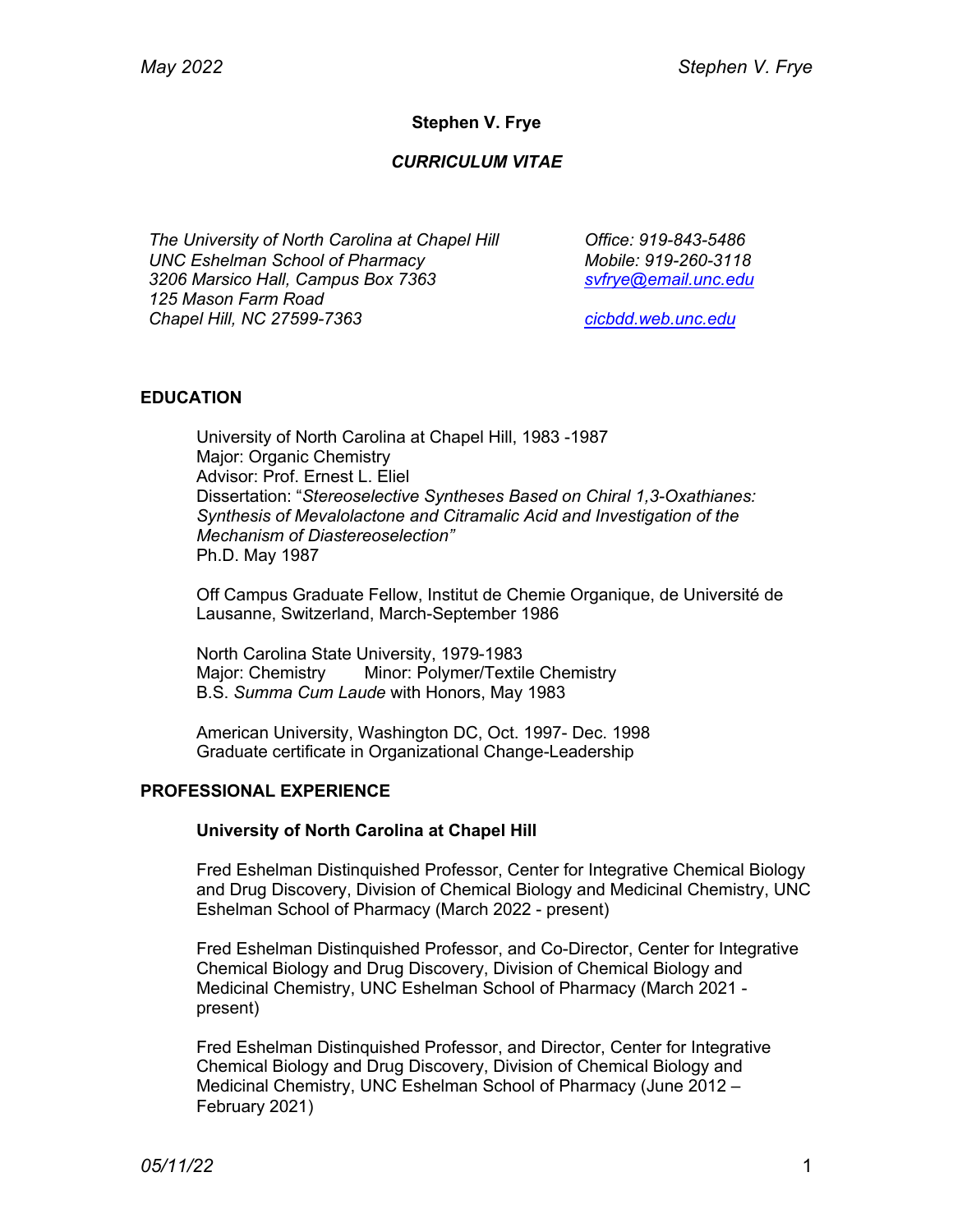Professor, Division of Medicinal Chemistry, and Director, Center for Integrative Chemical Biology and Drug Discovery, UNC Eshelman School of Pharmacy (November 2011 – May 2012)

Research Professor, Division of Medicinal Chemistry, and Director, Center for Integrative Chemical Biology and Drug Discovery UNC Eshelman School of Pharmacy (2007- November 2011)

Co-Leader, Molecular Therapeutics Program, Lineberger Comprehensive Cancer Center (November 2013 – present)

*Key Responsibilities – Responsible for vision, creation and productivity of a research center at UNC focused on chromatin chemical biology and oncology drug discovery.*

**Glaxo, Glaxo-Wellcome and GlaxoSmithKline** (1987-2007)

#### *Key Drug Discovery Accomplishments while employed at GSK:*

- Project leader and co-inventor of GSK's  $5\alpha$ -reductase inhibitor (Avodart, dutasteride; FDA approved for treatment of benign prostatic hyperplasia;  $>$  \$1 billion peak world-wide sales).
- Created a global kinase chemistry team that discovered Tykerb (dual erbB2 and EGFR inhibitor, approved for the treatment of metastatic breast cancer) and Pazopanib (VEGF inhibitor approved for the treatment of renal carcinoma).

### *Scientific, Management and Leadership Roles:*

**World Wide Vice President, High Throughput Chemistry & Discovery Medicinal Chemistry**, Molecular Discovery Research, GSK (July 2000-August 2007)

*Key Responsibilities – lead staff of up to 200 internal chemists and >100 external chemists accountable for all hit to lead and prospective compound collection chemistry globally in GSK.* 

*Budget responsibility for \$50M operational and \$3-5M capital per annum.*

**Research Unit Head**, Chemistry Division, Glaxo Wellcome R&D, Stevenage, UK (overseas assignment, July 1999-July 2000)

**Department Head**, Medicinal Chemistry, Glaxo Wellcome Inc., RTP (January 1998 – July 1999)

**Principal Research Scientist**, Glaxo Wellcome Inc., RTP (February 1997 – December 1997)

**Department Head**, Medicinal Chemistry, Glaxo Wellcome Inc., RTP (July 1995 - February 1997)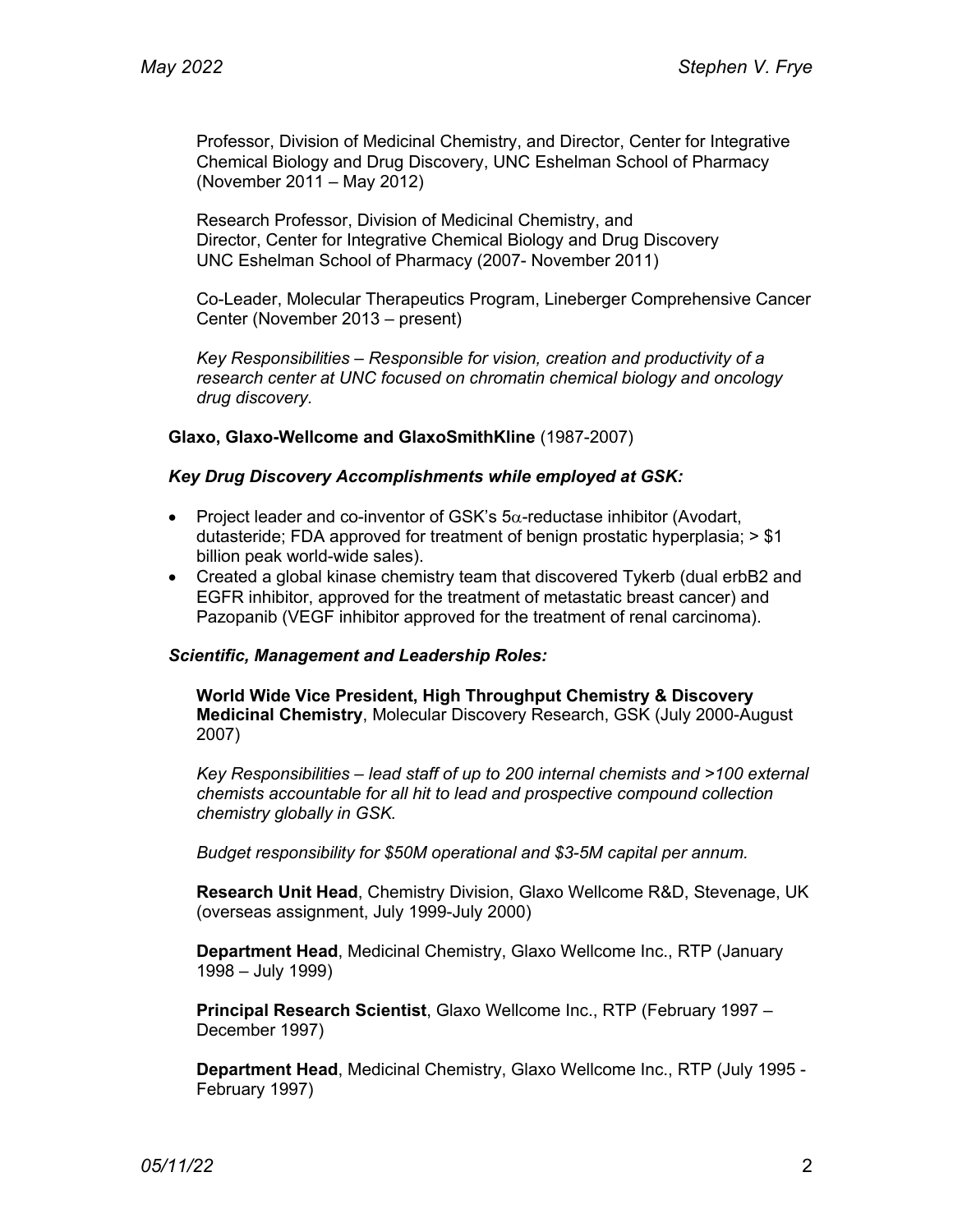**Senior Research Investigator II**, Chairman of the Cancer Scientific Forum, Glaxo Research Institute, Department of Medicinal Chemistry, RTP (September 1994 - July 1995)

**Senior Research Investigator and Project Leader**, Glaxo Research Institute, Department of Medicinal Chemistry, RTP (January 1991-September 1994)

**Senior Scientist**, Glaxo Research Institute, Department of Medicinal Chemistry, RTP (August 1987-January 1991)

**Adjunct Assistant Professor**, University of North Carolina at Chapel Hill, Department of Chemistry (January 1990-January 1995)

#### **Honors, Fellowships & Awards**

CEO's Award 1993, Glaxo Research Institute (Special award for leadership of the  $5\alpha$ -reductase project that led to Avodart)

American Chemical Society, Organic Division Fellowship 1986-1987

University of North Carolina, Off Campus Graduate Fellowship 1986

University of North Carolina, Board of Governor's Fellowship in Science and Technology 1985-1986

University of North Carolina, Department of Chemistry, Dobbins Fellowship 1984

University of North Carolina, Department of Chemistry, Reilley Fellowship 1983

### **BIBLIOGRAPHY**

**Publications** (\*corresponding author)

**Peer reviewed** commentary and solicited editorial contributions:

- 1) "Target class drug discovery", Barnash, K. D.; James, L. I.; \*Frye, S. V. *Nat Chem Biol* **2017**, *13*, 1053. PMID: 28926557. PMCID: PMC5973815.
- 2) Cell Voices: "Where is the Future of Drug Discovery for Cancer*:* Drugging the Unprecedented'', \*Frye, S. V. *Cell* **2017**, *168*, 564. PMID: 28187277.
- 3) "Novel Therapeutics Targeting Epigenetics: New Molecules, New Methods", \*Frye, S. V.; Jin, J. *ACS Medicinal Chemistry Letters* **2016**, *7*, 123. PMID: 26985299.
- 4) "Unlocking the potential of chemical probes for methyl-lysine reader proteins", \*Frye, S. V., *Future Medicinal Chemistry* **2015**, *7*, 1831. PMID: 26393394.
- 5) "Tackling reproducibility in academic preclinical drug discovery", \*Frye, S. V.; Arkin, M. R.; Arrowsmith, C. H.; Conn, P. J.; Glicksman, M. A.; Hull-Ryde, E. A.; Slusher, B. S., *Nat Rev Drug Discov* **2015**, *14,* 733-4. PMID: 26388229.
- 6) "The promise and peril of chemical probes", Arrowsmith, C. H. *et al., Nat Chem Bio* **2015**, *11*, 536. PMID: 26196764.
- 7) "Drug discovery in academic institutions", \*Frye, S. V., *ASH Education Program Book*  **2013,** 300-305. PMID: 24319195.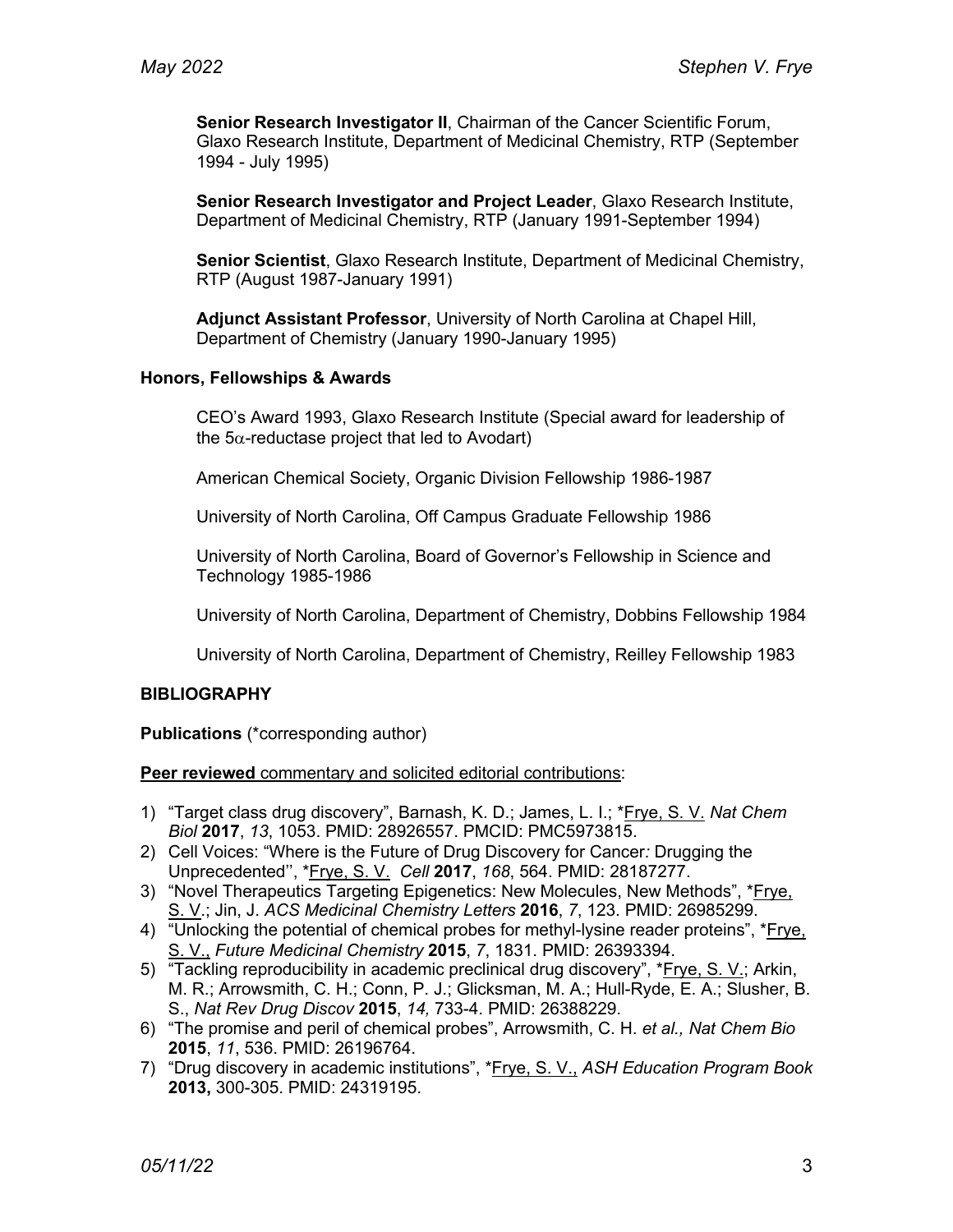- 8) "Bringing together the academic drug discovery community", \*Slusher, B.S.; Conn, P.J.; Frye, S. V.; Glicksman, M.; Arkin, M., Commentary *Nat Rev Drug Discov* **2013**, *12*, 811. PMID: 24172316. PMCID: PMC4076044.
- 9) "Too many roads not taken", \*Edwards, A.; Isserlin, R.; Bader, G.; Frye, S. V.; Willson, T.; Yu, F., Commentary *Nature* **2011,** *470* 163-5. PMID: 21307913.
- 10) "The art of the chemical probe", \*Frye, S. V., Commentary, *Nature Chem Bio*, **2010** *6*, 159-61, (**Cited by Faculty of 1000**). PMID: 20154659.
- 11) "Epigenetics: tools and technologies", \*Janzen, W.; Wigle, T.; Jin, J.; Frye, S. V., *Drug Discovery Today: Technologies* **2010**, *7*, e59-e65. PMID: 21243036. PMCID: PMC3018755.
- 12) "Inhibitors paradoxically prime kinases", \*Frye, S. V.; Johnson, G., News and Views, *Nature Chem. Bio.*, **2009** *5,* 448-9. PMID: 19465930.
- 13) "Why Academic Drug Discovery?" \*Frye, S. V.; Janzen, B., Editorial for *Future Pharma*, August **2009**.

### **Peer reviewed** publications, chapters and reviews:

#### *Based on research at UNC*

- 14) "AD Informer Set: Chemical tools to facilitate Alzheimer's disease drug discovery", Potjewyd, F.M., Annor-Gyamfi, J.K., Aube, J., Chu, S., Conlon, I.L., Frankowski, K.J., Guduru, S.K.R., Hardy, B.P., Hopkins, M.D., Kinoshita, C., Kireev, D.B., Mason, E.R., Moerk, C.T., Nwogbo, F., Pearce, K.H., Richardson, T.I., Rogers, D.A., Soni, D.M., Stashko, M., Wang, X., Wells, C., Willson, T.M., Frye, S.V., Young, J.E. & Axtman, A.D. *Alzheimers Dement (N Y)* **2022,** *8* (1), e12246. PMID: 35475262. PMCID: PMC9019904.
- 15) "Use of AD Informer Set compounds to explore validity of novel targets in Alzheimer's disease pathology", Potjewyd, F. M.; Annor-Gyamfi, J. K.; Aubé, J.; Chu, S.; Conlon, I. L.; Frankowski, K. J.; Guduru, S. K. R.; Hardy, B. P.; Hopkins, M. D.; Kinoshita, C.; Kireev, D. B.; Mason, E. R.; Moerk, C. T.; Nwogbo, F.; Pearce, K. H., Jr.; Richardson, T. I.; Rogers, D. A.; Soni, D. M.; Stashko, M.; Wang, X.; Wells, C.; Willson, T. M.; Frye, S. V.; Young, J. E.; Axtman, A. A.-O., **2022, ,** *8* (1), e12253. PMID: 35434254. PMCID: PMC9005681.
- 16) "Reprogramming CBX8-PRC1 function with a positive allosteric modulator", Suh, J. L.; Bsteh, D.; Hart, B.; Si, Y.; Weaver, T. M.; Pribitzer, C.; Lau, R.; Soni, S.; Ogana, H.; Rectenwald, J. M.; Norris, J. L.; Cholensky, S. H.; Sagum, C.; Umana, J. D.; Li, D.; Hardy, B.; Bedford, M. T.; Mumenthaler, S. M.; Lenz, H. J.; Kim, Y. M.; Wang, G. G.; Pearce, K. H.; James, L. I.; Kireev, D. B.; Musselman, C. A.; \*Frye, S. V.; \*Bell, O., *Cell Chem Biol* **2022,** *29* (4), 555-571 e11. PMID: 34715055. PMCID: PMC9035045.
- 17) "Target 2035 update on the quest for a probe for every protein", \*Müller, S.; Ackloo, S.; Al Chawaf, A.; Al-Lazikani, B.; Antolin, A.; Baell, J. B.; Beck, H.; Beedie, S.; Betz, U. A. K.; Bezerra, G. A.; Brennan, P. E.; Brown, D.; Brown, P. J.; Bullock, A. N.; Carter, A. J.; Chaikuad, A.; Chaineau, M.; Ciulli, A.; Collins, I.; Dreher, J.; Drewry, D.; Edfeldt, K.; Edwards, A. M.; Egner, U.; Frye, S. V.; Fuchs, S. M.; Hall, M. D.; Hartung, I. V.; Hillisch, A.; Hitchcock, S. H.; Homan, E.; Kannan, N.; Kiefer, J. R.; Knapp, S.; Kostic, M.; Kubicek, S.; Leach, A. R.; Lindemann, S.; Marsden, B. D.; Matsui, H.; Meier, J. L.; Merk, D.; Michel, M.; Morgan, M. R.; Mueller-Fahrnow, A.; Owen, D. R.; Perry, B. G.; Rosenberg, S. H.; Saikatendu, K. S.; Schapira, M.; Scholten, C.; Sharma, S.; Simeonov, A.; Sundström, M.; Superti-Furga, G.; Todd, M.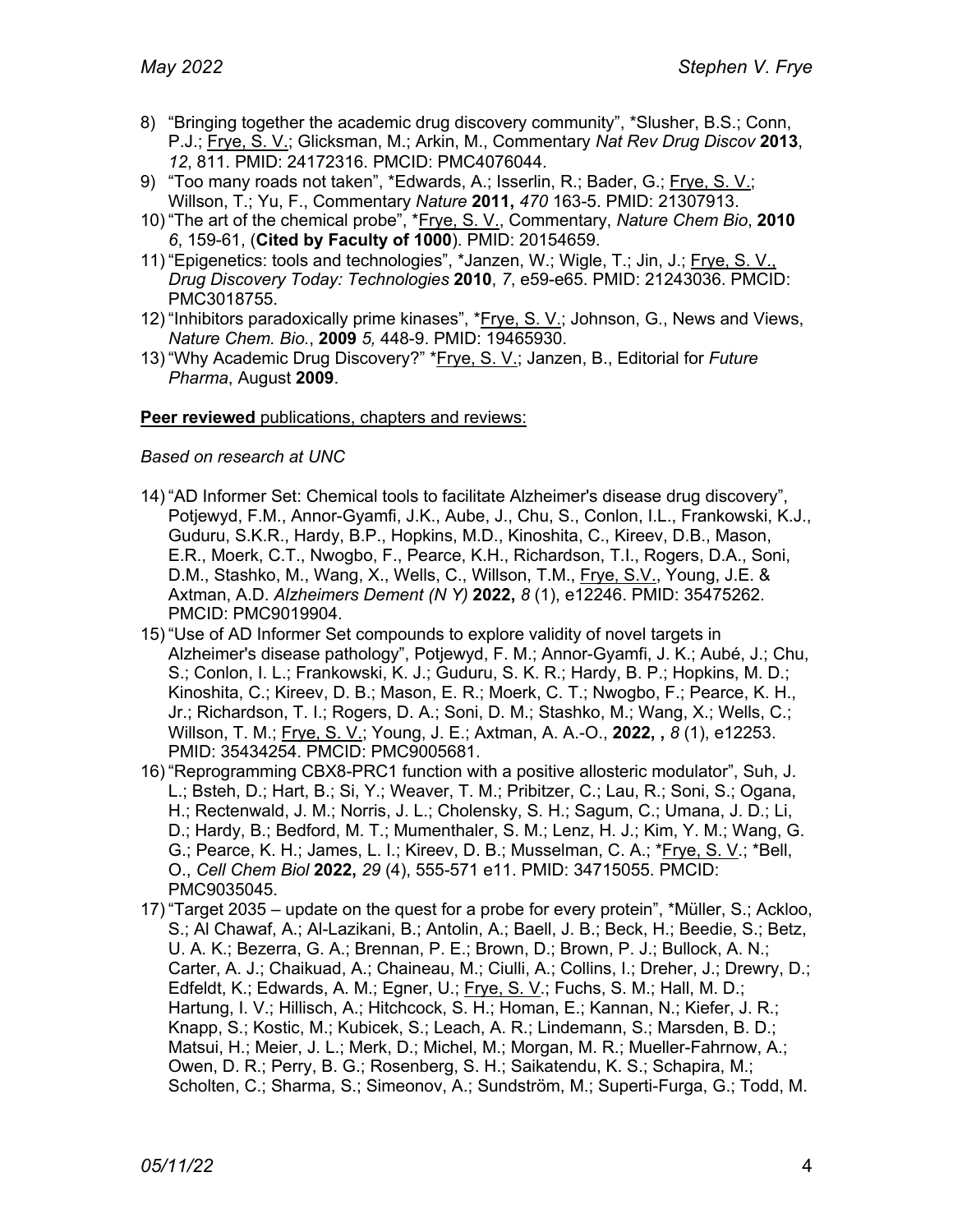H.; Tredup, C.; Vedadi, M.; von Delft, F.; Willson, T. M.; Winter, G. E.; Workman, P.; Arrowsmith, C. H., *RSC Medicinal Chemistry* **2021**, DOI: 10.1039/D1MD00228G.

- 18) "UNC5293, a potent, orally available and highly MERTK-selective inhibitor", Zheng, H.; Zhao, J.; Li, B.; Zhang, W.; Stashko, M. A.; Minson, K. A.; Huey, M. G.; Zhou, Y.; Earp, H. S.; Kireev, D.; Graham, D. K.; DeRyckere, D.; Frye, S. V.; \*Wang, X., *Eur J Med Chem* **2021,** *220*, 113534. PMID: 34038857.
- 19) "MerTK activity is not necessary for the proliferation of glioblastoma stem cells", Hoque, M.; Wai Wong, S.; Recasens, A.; Abbassi, R.; Nguyen, N.; Zhang, D.; Stashko, M. A.; Wang, X.; Frye, S.; Day, B. W.; Baell, J.; Munoz, L., *Biochemical pharmacology* **2021,** *186*, 114437. PMID: 33571503.
- 20) "Discovery and Optimization of 2H-1λ2-Pyridin-2-one Inhibitors of Mutant Isocitrate Dehydrogenase 1 for the Treatment of Cancer", Rohde, J. M.; Karavadhi, S.; Pragani, R.; Liu, L.; Fang, Y.; Zhang, W.; McIver, A.; Zheng, H.; Liu, Q.; Davis, M. I.; Urban, D. J.; Lee, T. D.; Cheff, D. M.; Hollingshead, M.; Henderson, M. J.; Martinez, N. J.; Brimacombe, K. R.; Yasgar, A.; Zhao, W.; Klumpp-Thomas, C.; Michael, S.; Covey, J.; Moore, W. J.; Stott, G. M.; Li, Z.; Simeonov, A.; Jadhav, A.; Frye, S.; Hall, M. D.; Shen, M.; Wang, X.; Patnaik, S.; \*Boxer, M. B., *J Med Chem* **2021,** *64* (8), 4913-4946. PMID: 33822623.
- 21) "Discovery of an H3K36me3-Derived Peptidomimetic Ligand with Enhanced Affinity for Plant Homeodomain Finger Protein 1 (PHF1)", Engelberg, I. A.; Liu, J.; Norris-Drouin, J. L.; Cholensky, S. H.; Ottavi, S. A.; Frye, S. V.; Kutateladze, T. G.; \*James, L. I., *J Med Chem* **2021,** *64* (12), 8510-8522. PMID: 33999620. PMCID: PMC8225578.
- 22) "Improved methods for targeting epigenetic reader domains of acetylated and methylated lysine", Engelberg, I. A.; Foley, C. A.; James, L. I.; \*Frye, S. V., *Curr Opin Chem Biol* **2021,** *63*, 132-144. PMID: 33852996. PMCID: PMC8384657.
- 23) "The histone and non-histone methyl-lysine reader activities of the UHRF1 tandem Tudor domain are dispensable for the propagation of aberrant DNA methylation patterning in cancer cells", Vaughan, R. M.; Kupai, A.; Foley, C. A.; Sagum, C. A.; Tibben, B. M.; Eden, H. E.; Tiedemann, R. L.; Berryhill, C. A.; Patel, V.; Shaw, K. M.; Krajewski, K.; Strahl, B. D.; Bedford, M. T.; Frye, S. V.; Dickson, B. M.; \*Rothbart, S. B., *Epigenetics Chromatin* **2020,** *13* (1), 44. PMID: 33097091. PMCID: PMC7585203.
- 24) "Discovery and Characterization of Peptide Inhibitors for Calcium and Integrin Binding Protein 1", Puhl, A. C.; Bogart, J. W.; Haberman, V. A.; Larson, J. E.; Godoy, A. S.; Norris-Drouin, J. L.; Cholensky, S. H.; Leisner, T. M.; Frye, S. V.; Parise, L. V.; \*Bowers, A. A.; \*Pearce, K. H., *ACS Chem Biol* **2020,** *15* (6), 1505-1516. PMID: 32383857. PMCID: PMC7305997.
- 25) "Assessing the Cell Permeability of Bivalent Chemical Degraders Using the Chloroalkane Penetration Assay", Foley, C. A.; Potjewyd, F.; Lamb, K. N.; James, L. I.; \*Frye, S. V., *ACS Chemical Biology* **2020,** *15* (1), 290-295. PMID: 31846298. PMCID: PMC7010361.
- 26) "Design and Construction of a Focused DNA-Encoded Library for Multivalent Chromatin Reader Proteins", Rectenwald, J. M.; Guduru, S. K. R.; Dang, Z.; Collins, L. B.; Liao, Y. E.; Norris-Drouin, J. L.; Cholensky, S. H.; Kaufmann, K. W.; Hammond, S. M.; Kireev, D. B.; Frye, S. V.; \*Pearce, K. H., *Molecules* **2020,** *25* (4). PMID: 32098353. PMCID: PMC7070942.
- 27) "MerTK inhibition decreases immune suppressive glioblastoma-associated macrophages and neoangiogenesis in glioblastoma microenvironment", Su, Y. T.; Butler, M.; Zhang, M.; Zhang, W.; Song, H.; Hwang, L.; Tran, A. D.; Bash, R. E.; Schorzman, A. N.; Pang, Y.; Yu, G.; Zamboni, W. C.; Wang, X.; Frye, S. V.; Miller, C.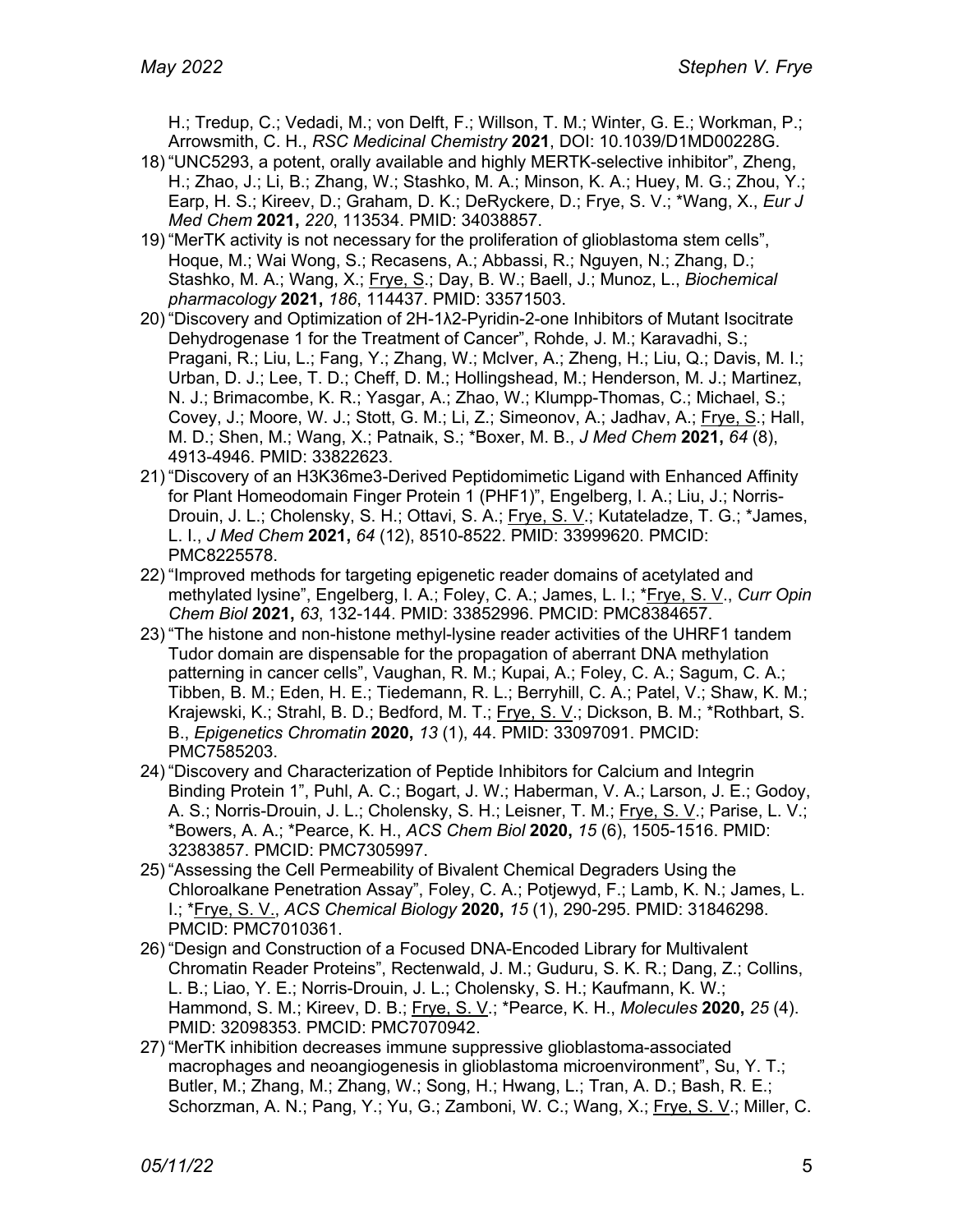R.; Maric, D.; Terabe, M.; Gilbert, M. R.; Earp, H. S.; \*Wu, J., *Neurooncol Adv* **2020,** *2* (1), vdaa065. PMID: 32642716. PMCID: PMC7324055.

- 28) "Discovery and Characterization of a Cellularly Potent Positive Allosteric Modulator of the Polycomb Repressive Complex 1 Chromodomain, CBX7", Lamb, K.N.; Bsteh, D.; Dishman, S.N,; Moussa, H.F.; Fan, H.; Stuckey, J.I.; Norris, J.I.; Cholensky, S.H.; Li, D.; Wang, J.; Sagum, C.; Stanton, B.Z.; Bedford, M.T.; Kenakin, T.P.; Kireev, D.B.; Wang, G.G.; James, L.I.; \*Bell, O.; \*Frye, S.V. *Cell. Chem. Biol*. **2019**, *26* (10), 1365-1379 e22. PMID: 31422906. PMCID: PMC6800648.
- 29) "Data-Driven Construction of Antitumor Agents with Controlled Polypharmacology", Da, C.; Zhang, D.; Stashko, M.; Vasileiadi, E.; Parker, R. E.; Minson, K. A.; Huey, M. G.; Huelse, J. M.; Hunter, D.; Gilbert, T. S. K.; Norris-Drouin, J.; Miley, M.; Herring, L. E.; Graves, L. M.; DeRyckere, D.; Earp, H. S.; Graham, D. K.; Frye, S. V.; Wang, X.; \*Kireev, D., *J Am Chem Soc* **2019,** *141* (39), 15700-15709. PMID: 31497954. PMCID: PMC6894422.
- 30) "Kinome profiling of non-Hodgkin lymphoma identifies Tyro3 as a therapeutic target in primary effusion lymphoma", Wong, J. P.; Stuhlmiller, T. J.; Giffin, L. C.; Lin, C.; Bigi, R.; Zhao, J.; Zhang, W.; Bravo Cruz, A. G.; Park, S. I.; Earp, H. S.; Dittmer, D. P.; Frye, S. V.; Wang, X.; Johnson, G. L.; \*Damania, B., *Proceedings of the National Academy of Sciences* **2019**, 201903991. PMID: 31346082. PMCID: PMC6697815.
- 31) "TAM Family Receptor Kinase Inhibition Reverses MDSC-Mediated Suppression and Augments Anti-PD-1 Therapy in Melanoma", Holtzhausen, A.; Harris, W.; Ubil, E.; Hunter, D. M.; Zhao, J.; Zhang, Y.; Zhang, D.; Liu, Q.; Wang, X.; Graham, D. K.; Frye, S. V.; \*Earp, H. S., *Cancer Immunol Res* **2019,** *7* (10), 1672-1686. PMID: 31451482. PMCID: PMC6943983.
- 32) "Application of a MYC degradation screen identifies sensitivity to CDK9 inhibitors in KRAS-mutant pancreatic cancer", Blake, D. R.; Vaseva, A. V.; Hodge, R. G.; Kline, M. P.; Gilbert, T. S. K.; Tyagi, V.; Huang, D.; Whiten, G. C.; Larson, J. E.; Wang, X.; Pearce, K. H.; Herring, L. E.; Graves, L. M.; Frye, S. V.; Emanuele, M. J.; Cox, A. D.; \*Der, C. J., *Science Signaling* **2019,** *12* (590), eaav7259. PMID: 31311847. PMCID: PMC6728149.
- 33) "Discovery of selective activators of PRC2 mutant EED-I363M", Suh, J. L.; Barnash, K. D.; Abramyan, T. M.; Li, F.; The, J.; Engelberg, I. A.; Vedadi, M.; Brown, P. J.; Kireev, D. B.; Arrowsmith, C. H.; James, L. I.; \*Frye, S. V., *Scientific Reports* **2019,** *9* (1), 6524. PMID: 31024026. PMCID: PMC6484020.
- 34) "Inhibition of Inositol Polyphosphate Kinases by Quercetin and Related Flavonoids: A Structure–Activity Analysis", Gu, C.; Stashko, M. A.; Puhl-Rubio, A. C.; Chakraborty, M.; Chakraborty, A.; Frye, S. V.; Pearce, K. H.; Wang, X.; \*Shears, S. B.; \*Wang, H., *Journal of Medicinal Chemistry* **2019,** *62* (3), 1443-1454. PMID: 30624931 PMCID: PMC6467728.
- 35) "Canonical PRC1 controls sequence-independent propagation of Polycombmediated gene silencing", Moussa, H. F.; Bsteh, D.; Yelagandula, R.; Pribitzer, C.; Stecher, K.; Bartalska, K.; Michetti, L.; Wang, J.; Zepeda-Martinez, J. A.; Elling, U.; Stuckey, J. I.; James, L. I.; Frye, S. V.; \*Bell, O., *Nature Communications* **2019,** *10* (1), 1931. PMID: 31036804. PMCID: PMC6488670.
- 36) "A General TR-FRET Assay Platform for High-Throughput Screening and Characterizing Inhibitors of Methyl-Lysine Reader Proteins", Rectenwald, J. M.; Hardy, P. B.; Norris-Drouin, J. L.; Cholensky, S. H.; James, L. I.; Frye, S. V.; \*Pearce, K. H., *SLAS DISCOVERY: Advancing Life Sciences R&D* **2019**, DOI: 10.1177/2472555219844569. PMID: 31017815. PMCID: PMC6586500.
- 37) "Inhibition of MERTK promotes suppression of tumor growth in BRAF mutant and BRAF wild-type melanoma", Sinik, L.; Minson, K. A.; Tentler, J. J.; Carrico, J.; Bagby,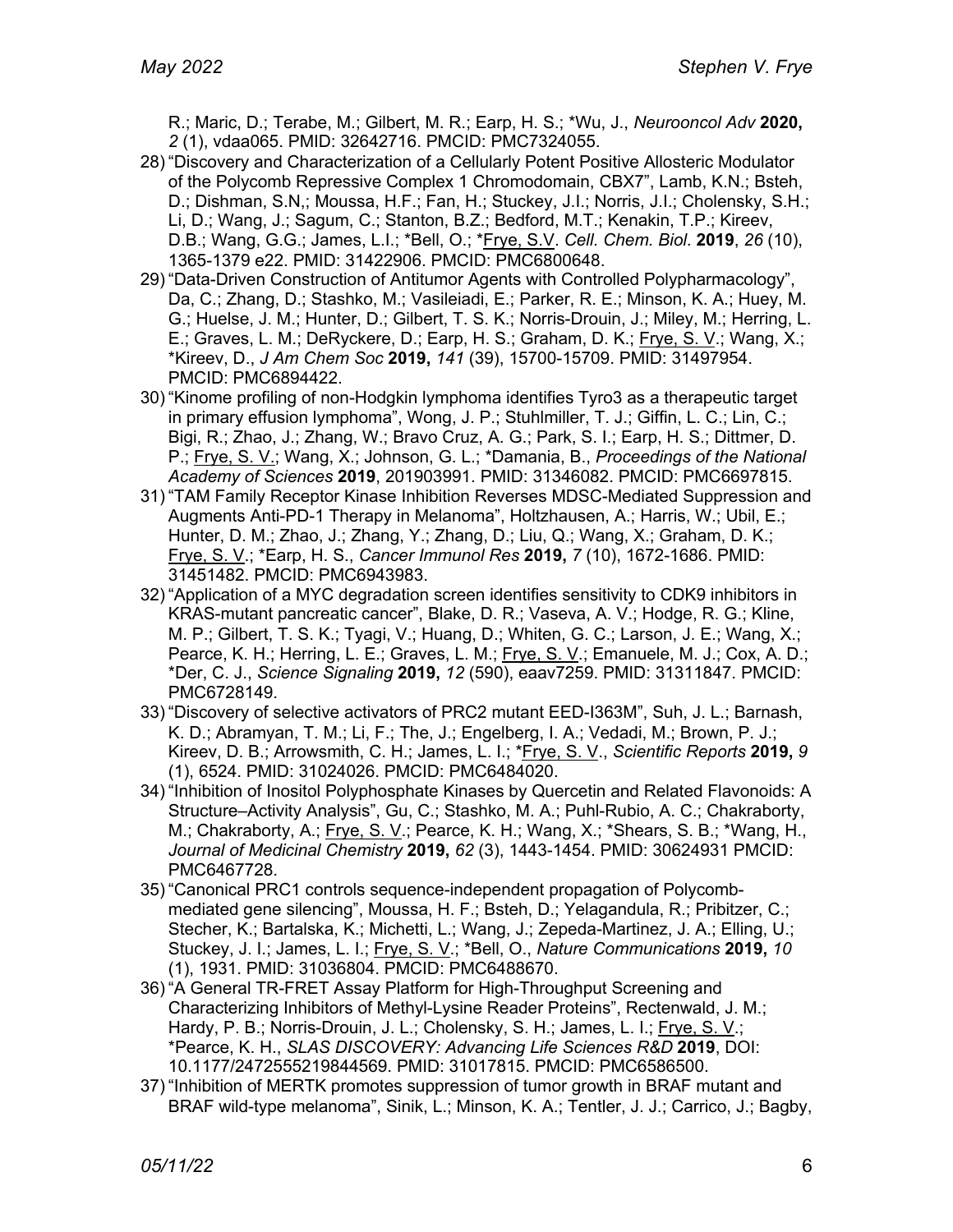S. M.; Robinson, W. A.; Karni, R.; Burstyn-Cohen, T.; Eckhardt, S. G.; Wang, X.; Frye, S. V.; Earp, H. S.; DeRyckere, D.; \*Graham, D. K. *Molecular Cancer Therapeutics* **2019,** *18* (2), 278. PMID: 30482852.

- 38) "Highly Selective MERTK Inhibitors Achieved by a Single Methyl Group", Zhao, J.; Zhang, D.; Zhang, W.; Stashko, M. A.; DeRyckere, D.; Vasileiadi, E.; Parker, R. E.; Hunter, D.; Liu, Q.; Zhang, Y.; Norris-Drouin, J.; Li, B.; Drewry, D. H.; Kireev, D.; Graham, D. K.; Earp, H. S.; Frye, S. V.; \*Wang, X. *J Med Chem* **2018,** *61* (22), 10242-10254. PMID: 30347155.
- 39) "MERTK Promotes Resistance to Irreversible EGFR Tyrosine Kinase Inhibitors in Non-small Cell Lung Cancers Expressing Wild-type EGFR Family Members", Yan, D.; Parker, R. E.; Wang, X.; Frye, S. V.; \*Earp, H. S., 3rd; DeRyckere, D.; Graham, D. K. *Clin Cancer Res* **2018**, DOI: 10.1158/1078-0432.CCR-18-0040. PMID: 30194074.
- 40) "MERTK Mediates Intrinsic and Adaptive Resistance to AXL-targeting Agents", McDaniel, N. K.; Cummings, C. T.; Iida, M.; Hulse, J.; Pearson, H. E.; Vasileiadi, E.; Parker, R. E.; Orbuch, R. A.; Ondracek, O. J.; Welke, N. B.; Kang, G. H.; Davies, K. D.; Wang, X.; Frye, S. V.; Earp, H. S.; Harari, P. M.; Kimple, R. J.; DeRyckere, D.; Graham, D. K.; \*Wheeler, D. L. *Mol Cancer Ther* **2018**, *17*, 2297. PMID: 30093568. PMCID: PMC6215511.
- 41) "MERTK inhibition alters the PD-1 axis and promotes anti-leukemia immunity", Lee-Sherick, A. B.; Jacobsen, K. M.; Henry, C. J.; Huey, M. G.; Parker, R. E.; Page, L. S.; Hill, A. A.; Wang, X.; Frye, S. V.; Earp, H. S.; Jordan, C. T.; DeRyckere, D.; \*Graham, D. K. *JCI Insight* **2018**, *3*. PMID: 30385715. PMCID: PMC6215511.
- 42) "Chromatin remodeling controls Kaposi's sarcoma-associated herpesvirus reactivation from latency", Hopcraft, S. E.; Pattenden, S. G.; James, L. I.; Frye, S.; Dittmer, D. P.; \*Damania, B. *PLOS Pathogens* **2018**, *14*, e1007267. PMID: 30212584. PMCID: PMC6136816.
- 43) "Use of Protein Kinase-Focused Compound Libraries for the Discovery of New Inositol Phosphate Kinase Inhibitors", Puhl-Rubio, A. C.; Stashko, M. A.; Wang, H.; Hardy, P. B.; Tyagi, V.; Li, B.; Wang, X.; Kireev, D.; Jessen, H. J.; Frye, S. V.; \*Shears, S. B.; \*Pearce, K. H. *SLAS Discov* **2018**, *23*, 982. PMID: 29842835. PMCID: PMC6148399.
- 44) "Donated chemical probes for open science", Müller, S.; Ackloo, S.; Arrowsmith, C. H.; Bauser, M.; Baryza, J. L.; Blagg, J.; Böttcher, J.; Bountra, C.; Brown, P. J.; Bunnage, M. E.; Carter, A. J.; Damerell, D.; Dötsch, V.; Drewry, D. H.; Edwards, A. M.; Edwards, J.; Elkins, J. M.; Fischer, C.; Frye, S. V.; Gollner, A.; Grimshaw, C. E.; Ijzerman, A.; Hanke, T.; Hartung, I. V.; Hitchcock, S.; Howe, T.; Hughes, T. V.; Laufer, S.; Li, V. M. J.; Liras, S.; Marsden, B. D.; Matsui, H.; Mathias, J.; O'Hagan, R. C.; Owen, D. R.; Pande, V.; Rauh, D.; Rosenberg, S. H.; Roth, B. L.; Schneider, N. S.; Scholten, C.; Singh Saikatendu, K.; Simeonov, A.; Takizawa, M.; Tse, C.; Thompson, P. R.; Treiber, D. K.; Viana, A. Y. I.; Wells, C. I.; Willson, T. M.; Zuercher, W. J.; Knapp, S.; Mueller-Fahrnow, A. *eLife* **2018**, *7*, e34311. PMID: 29676732.
- 45) "Quantitative Characterization of Bivalent Probes for a Dual Bromodomain Protein, Transcription Initiation Factor TFIID Subunit 1", Suh, J. L.; Watts, B.; Stuckey, J. I.; Norris-Drouin, J. L.; Cholensky, S. H.; Dickson, B. M.; An, Y.; Mathea, S.; Salah, E.; Knapp, S.; Khan, A.; Adams, A. T.; Strahl, B. D.; Sagum, C. A.; Bedford, M. T.; James, L. I.; \*Kireev, D. B.; \*Frye, S. V. *Biochemistry* **2018**, *57*, 2140. PMID: 29558110. PMCID: PMC5937704.
- 46) "MerTK as a therapeutic target in glioblastoma", Wu, J.; Frady, L. N.; Bash, R. E.; Cohen, S. M.; Schorzman, A. N.; Su, Y. T.; Irvin, D. M.; Zamboni, W. C.; Wang, X.;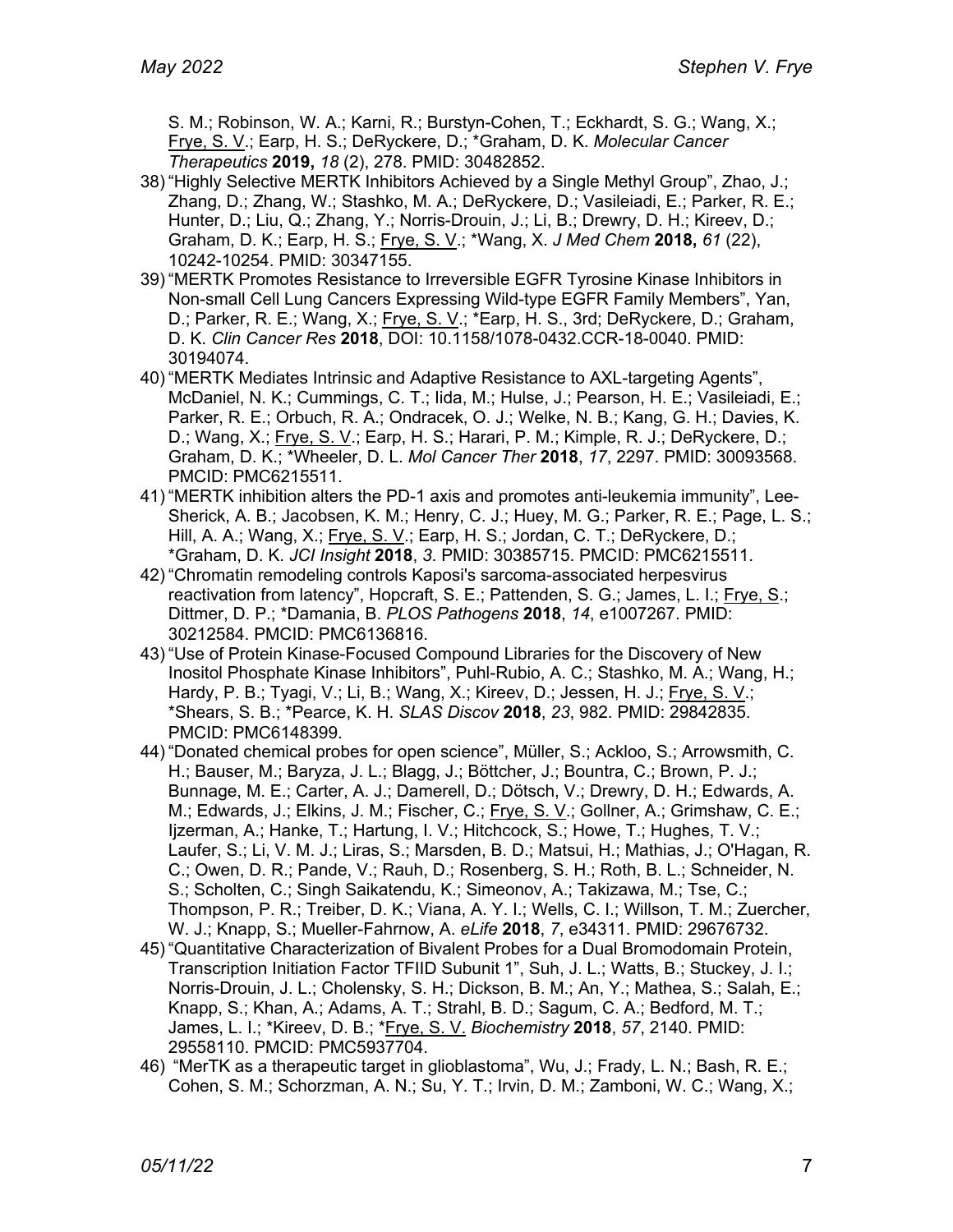Frye, S. V.; Ewend, M. G.; Sulman, E. P.; Gilbert, M. R.; Earp, H. S.; \*Miller, C. R. *Neuro Oncol* **2018***, 20, 92*. PMID: 28605477. PMCID: PMC5761530.

- 47) "The small molecule MERTK inhibitor UNC2025 decreases platelet activation and prevents thrombosis", Branchford, B. R.; Stalker, T. J.; Law, L.; Acevedo, G.; Sather, S.; Brzezinski, C.; Wilson, K. M.; Minson, K.; Lee-Sherick, A. B.; Davizon-Castillo, P.; Ng, C.; Zhang, W.; Neeves, K. B.; Lentz, S. R.; Wang, X.; Frye, S. V.; Earp, H. S.; DeRyckere, D.; Brass, L. F.; Graham, D. K.; \*Di Paola, J. A. *Journal of thrombosis and haemostasis : JTH* **2018***, 16, 352*. PMID: 29045015. PMCID: PMC5858881.
- 48) "Peptide Technologies in the Development of Chemical Tools for Chromatin-Associated Machinery", Barnash, K. D.; Lamb, K. N.; James, L. I.; \*Frye, S. V. *Drug Development Research* **2017**, *78*, 300.
- 49) "Discovery of Peptidomimetic Ligands of EED as Allosteric Inhibitors of PRC2", Barnash, K. D.; The, J.; Norris-Drouin, J. L.; Cholensky, S. H.; Worley, B. M.; Li, F.; Stuckey, J. I.; Brown, P. J.; Vedadi, M.; Arrowsmith, C. H.; \*Frye, S. V.; \*James, L. I. *ACS combinatorial science* **2017**, *19*, 161. PMID: 28165227. PMCID: PMC5376495.
- 50) "Discovery of Macrocyclic Pyrimidines as MerTK-Specific Inhibitors", McIver, A. L.; Zhang, W.; Liu, Q.; Jiang, X.; Stashko, M. A.; Nichols, J.; Miley, M. J.; Norris-Drouin, J.; Machius, M.; DeRyckere, D.; Wood, E.; Graham, D. K.; Earp, H. S.; Kireev, D.; Frye, S. V.; \*Wang, X. *ChemMedChem* **2017**, *12*, 207. PMID: 28032464. PMCID: PMC5336325.
- 51) "UNC2025, a MerTK small molecule inhibitor, is therapeutically effective alone and in combination with methotrexate in leukemia models", DeRyckere, D.; Lee Sherick, A. B.; Huey, M. G.; Hill, A. A.; Tyner, J. W.; Jacobsen, K. M.; Page, L. S.; Kirkpatrick, G. D.; Eryildiz, F.; Montgomery, S. A.; Zhang, W.; Wang, X.; Frye, S. V.; Earp, H. S.; \*Graham, D. K. *Clinical Cancer Research* **2017**, *23*, 1481. PMID: 27649555. PMCID: PMC5354980.
- 52) "Design and Synthesis of Novel Macrocyclic Mer Tyrosine Kinase Inhibitors", \*Wang, X.; Liu, J.; zhang, w.; Stashko, M. A.; Nichols, J.; Miley, M. J.; Norris-Drouin, J. L.; Chen, Z.; Machius, M.; DeRyckere, D.; Wood, E. R.; Graham, D. K.; Earp, H. S.; Kireev, D. B.; Frye, S. V. *ACS Medicinal Chemistry Letters* **2016**, *7*, 1044. PMID: 27994735. PMCID: PMC5151143.
- 53) "Structure-activity relationships and kinetic studies of peptidic antagonists of CBX chromodomains", Stuckey, J. I.; Simpson, C.; Norris-Drouin, J. L.; Cholensky, S. H.; Lee, J.; Pasca, R.; Cheng, N.; Dickson, B. M.; Pearce, K. H.; \*Frye, S. V.; \*James, L. I. *Journal of Medicinal Chemistry* **2016**, *59*, 8913. PMID: 27571219. PMCID: PMC5063714.
- 54) "Design, synthesis, and protein methyltransferase activity of a unique set of constrained amine containing compounds", Zhou, H.; Che, X.; Bao, G.; Wang, N.; Peng, L.; Barnash, K. D.; Frye, S. V.; \*James, L. I.; \*Bai, X. *Bioorganic & Medicinal Chemistry Letters* **2016**, *26*, 4436. PMID: 27528434. PMCID: PMC4996710.
- 55) "Chromodomain Ligand Optimization via Target-Class Directed Combinatorial Repurposing", Barnash, K. D.; Lamb, K. N.; Stuckey, J. I.; Norris-Drouin, J. L.; Cholensky, S. H.; Kireev, D. B.; \*Frye, S. V.; \*James, L. I. *ACS Chemical Biology* **2016**, *11*, 2475. PMID: 27356154. PMCID: PMC5026585.
- 56) "Chemical probes for methyl lysine reader domains", James, L. I.; \*Frye, S. V. *Current Opinion in Chemical Biology* **2016**, *33*, 135. PMID: 27348158. PMCID: PMC5018434.
- 57) "MERTK Inhibition Induces Polyploidy and Promotes Cell Death and Cellular Senescence in Glioblastoma Multiforme", Sufit, A.; Lee-Sherick, A. B.; DeRyckere, D.; Rupji, M.; Dwivedi, B.; Varella-Garcia, M.; Pierce, A. M.; Kowalski, J.; Wang, X.;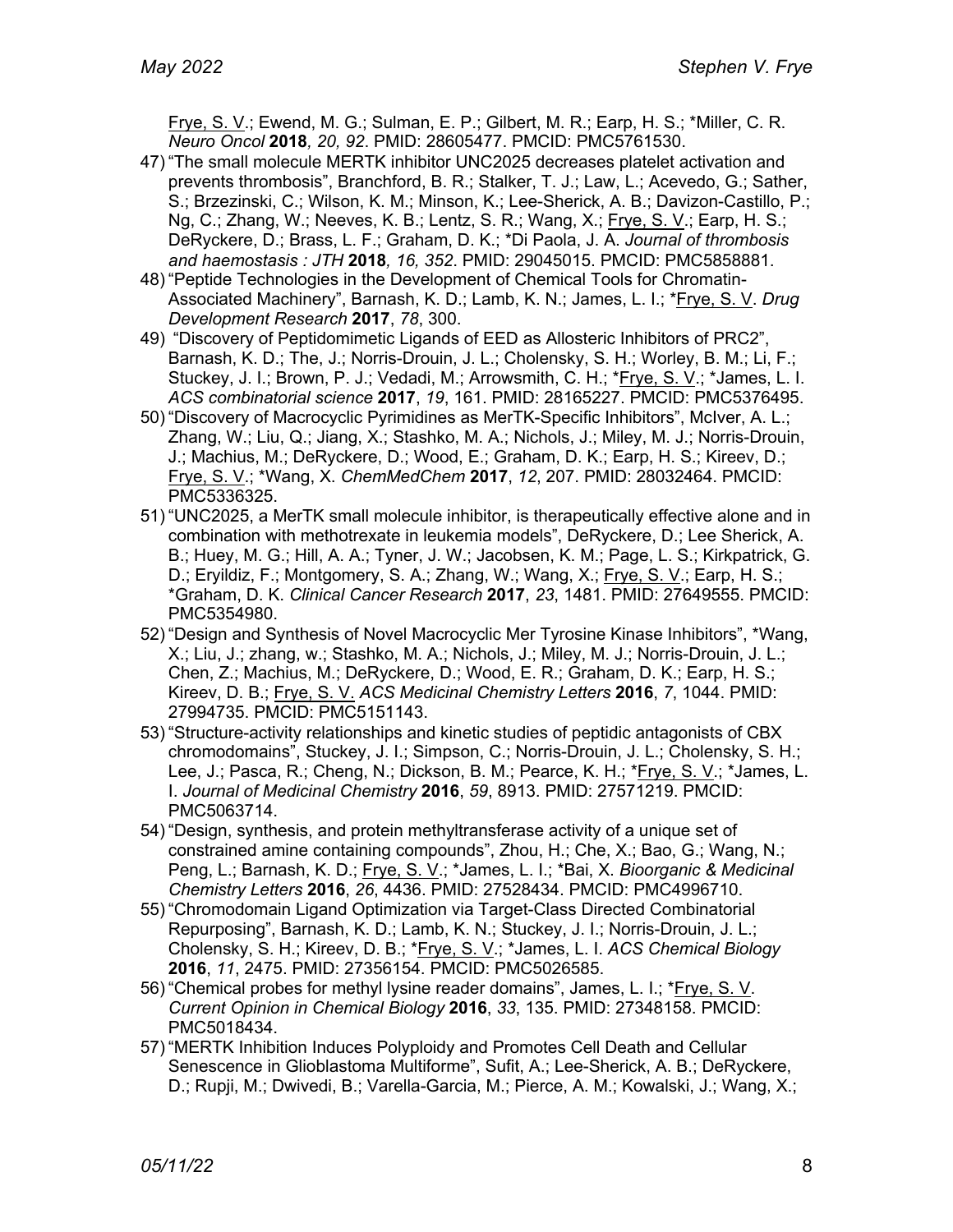Frye, S. V.; Earp, H. S.; Keating, A. K.; \*Graham, D. K. *PLoS One* **2016**, *11*, e0165107. PMID: 27783662. PMCID: PMC5081168.

- 58) "The MERTK/FLT3 inhibitor MRX-2843 overcomes resistance-conferring FLT3 mutations in acute myeloid leukemia", Minson, K. A.; Smith, C. C.; DeRyckere, D.; Libbrecht, C.; Lee-Sherick, A. B.; Huey, M. G.; Lasater, E. A.; Kirkpatrick, G. D.; Stashko, M. A.; Zhang, W.; Jordan, C. T.; Kireev, D.; Wang, X.; Frye, S. V.; Earp, H. S.; Shah, N. P.; \*Graham, D. K. *JCI Insight 2016, 1, e85630.* PMID: 27158668. PMCID: PMC4855528.
- 59) "High-throughput small molecule screen identifies inhibitors of aberrant chromatin accessibility", Pattenden, S. G.; Simon, J. M.; Wali, A.; Jayakody, C. N.; Troutman, J.; McFadden, A. W.; Wooten, J.; Wood, C. C.; Frye, S. V.; Janzen, W. P.; \*Davis, I. J. *Proc Natl Acad Sci U S A* **2016** *113*, 3018. PMID: 26929321. PMCID: PMC4801272.
- 60) "A cellular chemical probe targeting the chromodomains of Polycomb Repressive Complex 1", Stuckey, J. I.; Dickson, B. M.; Cheng, N.; Liu, Y.; Norris, J. L.; Cholensky, S. H.; Tempel, W.; Qin, S.; Huber, K. G.; Sagum, C.; Black, K.; Li, F.; Huang, X-P; Roth, B. L.; Baughman, B. M.; Senisterra, G.; Pattenden, S. G.; Vedadi, M.; Brown, P. J.; Bedford, M. T.; Min, J.; Arrowsmith, C. H.; \*James, L. I.; \*Frye, S. V., *Nature Chem. Biol.* **2016**, *12*, 180. (**Cited by Faculty of 1000**). PMID: 26807715. PMCID: PMC4755828.
- 61) "Structure and Inhibition of Microbiome β-Glucuronidases Essential to the Alleviation of Cancer Drug Toxicity", Wallace, B. D.; Roberts, A. B.; Pollet, R. M.; Ingle, J. D.; Biernat, K. A.; Pellock, S. J.; Venkatesh, M. K.; Guthrie, L.; O'Neal, S. K.; Robinson, S. J.; Dollinger, M.; Figueroa, E.; McShane, S. R.; Cohen, R. D.; Jin, J.; Frye, S. V.; Zamboni, W. C.; Pepe-Ranney, C.; Mani, S.; Kelly, L.; \*Redinbo, M. R., *Chemistry & Biology* **2015**, *22*, 1238-1249. PMID: 26364932. PMCID: PMC4575908.
- 62) "Small Molecule Inhibition of MERTK Is Efficacious in Non–Small Cell Lung Cancer Models Independent of Driver Oncogene Status", Cummings, C. T.; Zhang, W.; Davies, K. D.; Kirkpatrick, G. D.; Zhang, D.; DeRyckere, D.; Wang, X.; Frye, S. V.; Earp, H. S.; \*Graham, D. K., *Molecular Cancer Therapeutics* **2015**, *14*, 2014. PMID: 26162689. PMID: 26162689 PMCID: PMC4704683.
- 63) "Small-Molecule Modulation of Methyl-Lysine-Mediated Interactions", \*Frye S.V., James L.I., In: *Histone Recognition.* Zhou, M-M (Ed. (Springer International Publishing, **2015**) 243-271.
- 64) "Discovery of Mer kinase inhibitors by virtual screening using Structural Protein– Ligand Interaction Fingerprints", Da, C.; Stashko, M.; Jayakody, C.; Wang, X.; Janzen, W.; Frye, S. V.; \*Kireev, D., *Bioorganic & Medicinal Chemistry* **2015**, *23*, 1096-1101. PMID: 25638502. PMCID: PMC4339536.
- 65) "Efficacy of a Mer and Flt3 tyrosine kinase small molecule inhibitor, UNC1666, in acute myeloid leukemia", Lee-Sherick, A. B.; Zhang, W.; Menachof, K. K.; Hill, A. A.; Rinella, S.; Kirkpatrick, G.; Page, L. S.; Stashko, M. A.; Jordan, C. T.; Wei, Q.; Liu, J.; Zhang, D.; DeRyckere, D.; Wang, X.; Frye, S. V.; Earp, H. S.; \*Graham, D. K., *Oncotarget* **2015,** *6*, 6722-6736. PMID: 25762638. PMCID: PMC4466645.
- 66) "Identification of a Fragment-like Small Molecule Ligand for the Methyl-lysine Binding Protein, 53BP1", Perfetti, M. T.; Baughman, B. M.; Dickson, B. M.; Mu, Y.; Cui, G.; Mader, P.; Dong, A.; Norris, J. L.; Rothbart, S. B.; Strahl, B. D.; Brown, P. J.; Janzen, W. P.; Arrowsmith, C. H.; Mer, G.; McBride, K. M.; \*James, L. I.; \*Frye, S. V., *ACS Chem Biol* **2015**, *10*, 1072-1081. PMID: 25590533. PMCID: PMC4402254.
- 67) "Tumor endothelial cells with distinct patterns of TGFβ-driven endothelial-tomesenchymal transition", Xiao, L.; Kim, D. J.; Davis, C. L.; McCann, J. V.; Dunleavey, J. M.; Vanderlinden, A.; Xu, N.; Pattenden, S. G.; Frye, S. V.; Xu, X.;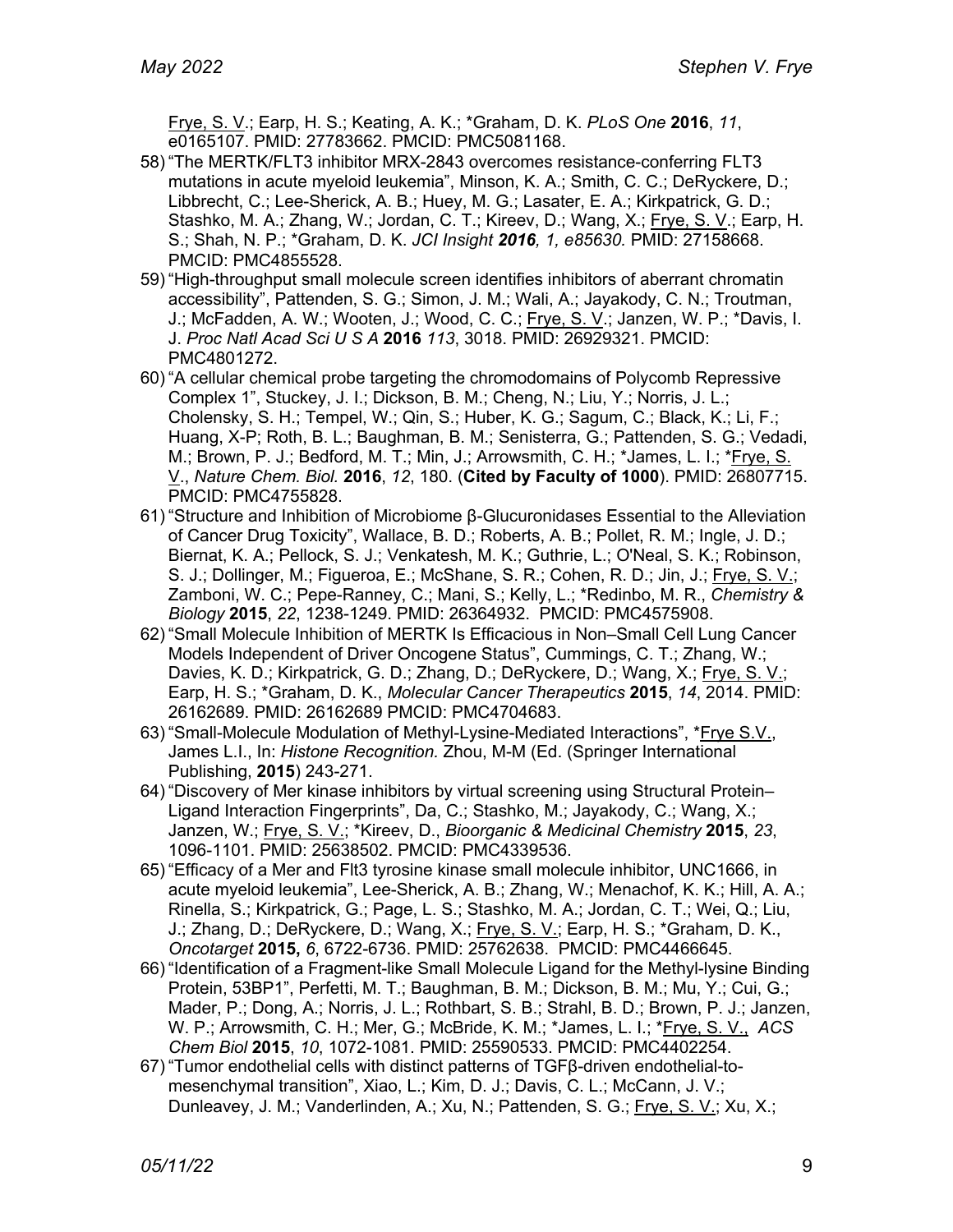Onaitis, M.; Monaghan-Benson, E.; Burridge, K.; \*Dudley, A. C., *Cancer Research*  **2015**, *75*, 1244-1254. PMID: 25634211. PMCID: PMC4383705.

- 68) "Selective inhibition of EZH2 and EZH1 enzymatic activity by a small molecule suppresses MLL-rearranged leukemia", Xu, B.; On, D. M.; Ma, A.; Parton, T.; Konze, K. D.; Pattenden, S. G.; Allison, D. F.; Cai, L.; Rockowitz, S.; Liu, S.; Liu, Y.; Li, F.; Vedadi, M.; Frye, S. V.; Garcia, B. A.; Zheng, D.; Jin, J.; \*Wang, G. G., *Blood* **2015,** *125*, 346-357. PMID: 25395428. PMCID: PMC4287641.
- 69) "Mer Receptor Tyrosine Kinase: Therapeutic Opportunities in Oncology, Virology, and Cardiovascular Indications", Wang, X.; \*Frye, S. V., *Annual Reports in Med. Chemistry* **2014**, *49*, 301-314.
- 70) "UNC2025, a Potent and Orally Bioavailable MER/FLT3 Dual Inhibitor", Zhang, W.; DeRyckere, D.; Hunter, D.; Liu, J.; Stashko, M. A.; Minson, K. A.; Cummings, C. T.; Lee, M.; Glaros, T. G.; Newton, D. L.; Sather, S.; Zhang, D.; Kireev, D.; Janzen, W. P.; Earp, H. S.; Graham, D. K.; \*Frye, S. V.; \*Wang, X., *J Med Chem* **2014**, *57*, 7031. PMID: 25068800. PMCID: PMC4148167.
- 71) "Discovery of a Selective, Substrate-Competitive Inhibitor of the Lysine Methyltransferase SETD8", Ma, A.; Yu, W.; Li, F.; Bleich, R. M.; Herold, J. M.; Butler, K. V.; Norris, J. L.; Korboukh, V.; Tripathy, A.; Janzen, W. P.; Arrowsmith, C. H.; Frye, S. V.; Vedadi, M.; Brown, P. J.; \*Jin, J., *J of Med Chem* **2014,** *57*, 6822-6833. PMID: 25032507. PMCID: PMC4136711.
- 72) "The Lipid Kinase PIP5K1C Regulates Pain Signaling and Sensitization", Wright, B. D.; Loo, L.; Street, S. E.; Ma, A.; Taylor-Blake, B.; Stashko, M. A.; Jin, J.; Janzen, W. P.; Frye, S. V.; Zylka\*, M. J., *Neuron* **2014**, *82*, 836-47. PMID: 24853942. PMCID: PMC4074510.
- 73) "Pseudo-Cyclization through Intramolecular Hydrogen Bond Enables Discovery of Pyridine Substituted Pyrimidines as New Mer Kinase Inhibitors", Zhang, W.; Zhang, D.; Stashko, M. A.; Deryckere, D.; Hunter, D.; Kireev, D.; Miley, M. J.; Cummings, C.; Lee, M.; Norris-Drouin, J.; Stewart, W. M.; Sather, S.; Zhou, Y.; Kirkpatrick, G.; Machius, M.; Janzen, W. P.; Earp, H. S.; Graham, D. K.; Frye, S. V.; \*Wang, X., *J Med Chem* **2013**. DOI. 10.1021/jm401387j. PMID: 24195762. PMCID: PMC3980660.
- 74) "Discovery of Mer Specific Tyrosine Kinase Inhibitors for the Treatment and Prevention of Thrombosis", Zhang, W.; McIver, A. L.; Stashko, M. A.; Deryckere, D.; Branchford, B. R.; Hunter, D.; Kireev, D.; Miley, M. J.; Norris-Drouin, J.; Stewart, W. M.; Lee, M.; Sather, S.; Zhou, Y.; Di Paola, J. A.; Machius, M.; Janzen, W. P.; Earp, H. S.; Graham, D. K.; Frye, S. V.; \*Wang, X. *J Med Chem* **2013**. DOI.10.1021/jm4013888. PMID: 24219778. PMCID: PMC3962266.
- 75) "UNC569, a Novel Small-Molecule Mer Inhibitor with Efficacy against Acute Lymphoblastic Leukemia In Vitro and In Vivo", Christoph, S.; DeRyckere, D.; Schlegel, J.; Frazer, J. K.; Batchelor, L. A.; Trakhimets, A. Y.; Sather, S.; Hunter, D. M.; Cummings, C. T.; Liu, J.; Yang, C.; Kireev, D.; Simpson, C.; Norris-Drouin, J.; Hull-Ryde, E. A.; Janzen, W. P.; Johnson, G. L.; Wang, X.; Frye, S. V.; Earp III, H. S.; \*Graham, D. K., *Mol. Cancer Therap*. **2013**, *12* (11), 2367-2377. PMID: 23997116. PMCID: PMC3823742.
- 76) "The structure-activity relationships of L3MBTL3 inhibitors: flexibility of the dimer interface", Camerino, M. A.; Zhong, N.; Dong, A.; Dickson, B. M.; James, L. I.; Baughman, B. M.; Norris, J. L.; Kireev, D. B.; Janzen, W. P.; Arrowsmith, C. H.; \*Frye, S. V., *MedChemComm* **2013**, *4*, 1501-1507. PMID: 24466405. PMCID: PMC3897169.
- 77) "Small-Molecule Ligands of Methyl-Lysine Binding Proteins: Optimization of Selectivity for L3MBTL3", James, L. I.; Korboukh, V. K.; Krichevsky, L.; Baughman, B. M.; Herold, J. M.; Norris, J. L.; Jin, J.; Kireev, D. B.; Janzen, W. P.; Arrowsmith, C.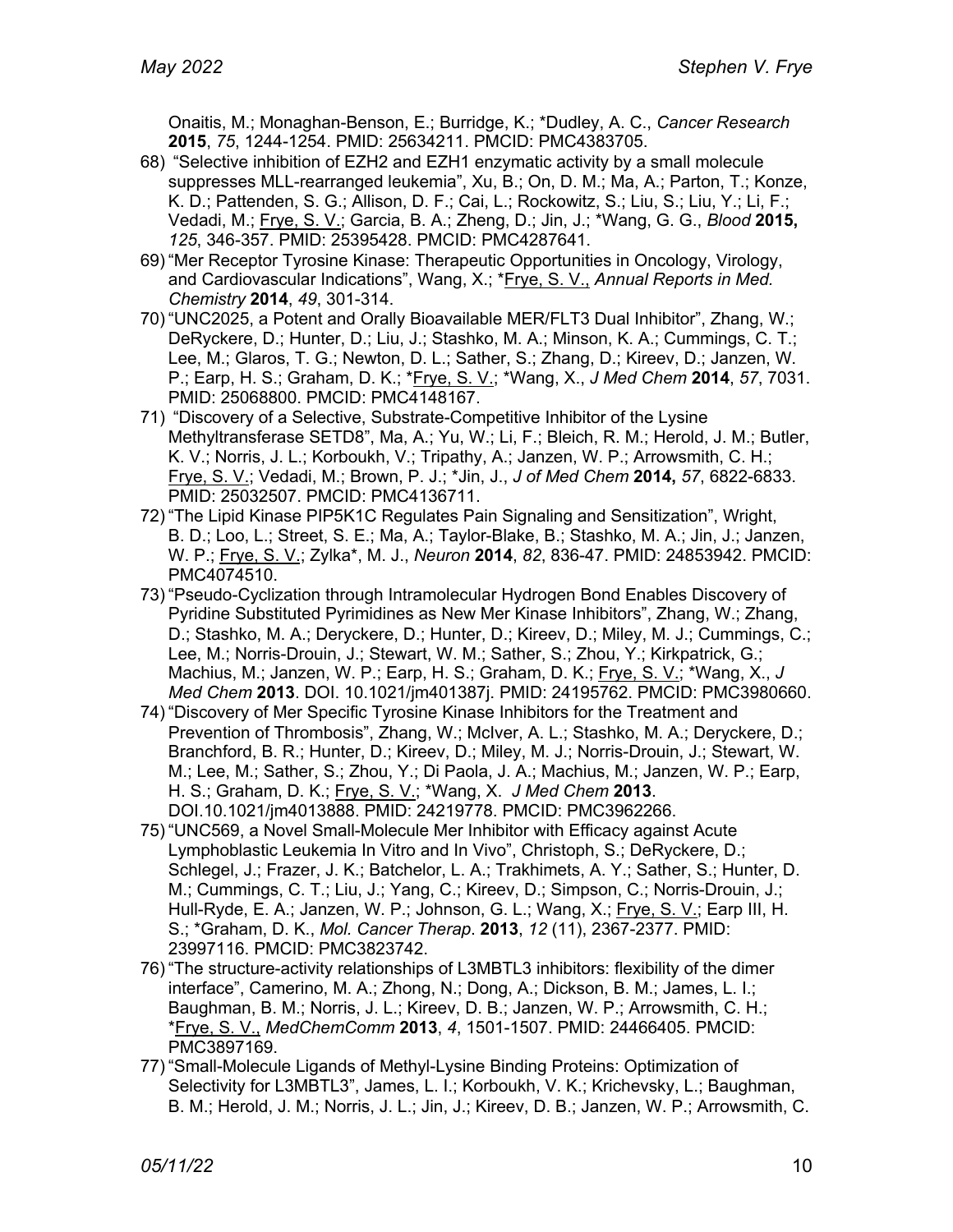H.; \*Frye, S. V., *J. Med. Chem.* **2013**, *56*, 7358. PMID: 24040942. PMCID: PMC3846386.

- 78) "UNC1062, a new and potent Mer inhibitor", Liu, J.; Zhang, W.; Stashko, M. A.; DeRyckere, D.; Cummings, C. T.; Hunter, D.; Yang, C.; Jayakody, C. N.; Cheng, N.; Simpson, C.; Norris-Drouin, J.; Sather, S.; Kireev, D.; Janzen, W. P.; Earp, H. S.; Graham, D. K.; Frye, S. V.; \*Wang, X., *European Journal of Medicinal Chemistry*, **2013**, *65*, 83-9. PMID: 23693152. PMCID: PMC3720808.
- 79) "Application of multiplexed kinase inhibitor beads to study kinome adaptations in drug-resistant leukemia", Cooper, M. J.; Cox, N. J.; Zimmerman, E. I.; Dewar, B. J.; Duncan, J. S.; Whittle, M. C.; Nguyen, T. A.; Jones, L. S.; Ghose Roy, S.; Smalley, D. M.; Kuan, P. F.; Richards, K. L.; Christopherson, R. I.; Jin, J.; Frye, S. V.; Johnson, G. L.; Baldwin, A. S.; \*Graves, L. M., *PLoS ONE* **2013,** *8*, e66755. PMID: 23826126. PMCID: PMC3691232.
- 80) "MERTK receptor tyrosine kinase is a therapeutic target in melanoma", Schlegel, J.; Sambade, M. J.; Sather, S.; Moschos, S. J.; Tan, A. C.; Winges, A.; Deryckere, D.; Carson, C. C.; Trembath, D. G.; Tentler, J. J.; Eckhardt, S. G.; Kuan, P. F.; Hamilton, R. L.; Duncan, L. M.; Miller, C. R.; Nikolaishvili-Feinberg, N.; Midkiff, B. R.; Liu, J.; Zhang, W.; Yang, C.; Wang, X.; Frye, S. V.; Earp, H. S.; Shields, J. M.; \*Graham, D. K., *J Clin Invest* **2013**, *123*, 2257-67. PMID: 23585477. PMCID: PMC3639697.
- 81) "An Orally Bioavailable Chemical Probe of the Lysine Methyltransferases EZH2 and EZH1", Konze, K. D.; Ma, A.; Li, F.; Barsyte-Lovejoy, D.; Parton, T.; MacNevin, C. J.; Liu, F.; Gao, C.; Huang, X.-P.; Kuznetsova, E.; Rougie, M.; Jiang, A.; Pattenden, S. G.; Norris, J. L.; James, L. I.; Roth, B. L.; Brown, P. J.; Frye, S. V.; Arrowsmith, C. H.; Hahn, K. M.; Wang, G. G.; Vedadi, M.; \*Jin, J., *ACS Chemical Biology* **2013**, *8*, 1324- 34. PMID: 23614352. PMCID: PMC3773059.
- 82) "Discovery of a chemical probe for the L3MBTL3 methyl-lysine reader domain", James, L. I.; Barsyte-Lovejoy, D.; Zhong, N.; Krichevsky, L.; Korboukh, V. K.; Herold, J.; MacNevin, C. J.; Norris, J. L.; Sagum, C. C.; Tempel, W.; Marcon, E.; Guo, H.; Gao, C.; Huang, X-P.; Kireev, D. B.; Jin, J.; Greenblatt, J.; Janzen, W. P.; Brown, P. J.; Bedford, M. T.; \*Arrowsmith, C. H.; \*Frye, S. V., *Nature Chem. Biol.* **2013**, *9,* 184- 191(**cover story**). PMID: 23292653. PMCID: PMC3577944.
- 83) "Discovery of an in vivo chemical probe of the lysine methyltransferases G9a and GLP", Liu, F.; Barsyte-Lovejoy, D.; Li, F.; Xiong, Y.; Korboukh, V.; Huang, X. P.; Allali-Hassani, A.; Janzen, W. P.; Roth, B. L.; Frye, S. V.; Arrowsmith, C. H.; Brown, P. J.; Vedadi, M.; \*Jin, J., *J Med Chem* **2013**, *56*, 8931. PMID: 24102134. PMCID: PMC3880643.
- 84) "Exploiting an Allosteric Binding Site of PRMT3 Yields Potent and Selective Inhibitors", Liu, F.; Li, F.; Ma, A.; Dobrovetsky, E.; Dong, A.; Gao, C.; Korboukh, I.; Liu, J.; Smil, D.; Brown, P. J.; Frye, S. V.; Arrowsmith, C. H.; Schapira, M.; Vedadi, M.; \*Jin, J., *Journal of Medicinal Chemistry* **2013**, *56*, 2110-2124. PMID: 23445220. PMCID: PMC4319713.
- 85) "Writing and Rewriting the Epigenetic Code of Cancer Cells: From Engineered Proteins to Small Molecules", \*Blancafort, P.; Jin, J.; Frye, S. V., *Molecular Pharmacology* **2013**, *83*, 563-76. PMID: 23150486. PMCID: PMC3920093.
- 86) "Targeting Chromatin Readers", James, L. I.; \*Frye, S. V., *Clinical Pharmacology & Therapeutics,* **2013**, *93*, 312-4. PMID: 23403847. PMCID: PMC4310568.
- 87) "Structure–Functional Selectivity Relationship Studies of β-Arrestin-Biased Dopamine D2 Receptor Agonists", Chen, X.; Sassano, M. F.; Zheng, L.; Setola, V.; Chen, M.; Bai, X.; Frye, S. V.; Wetsel, W. C.; Roth, B. L.; \*Jin, J. *J. Med. Chem.* **2012,** *55*, 7141-7153. PMID: 22845053. PMCID: PMC3443605.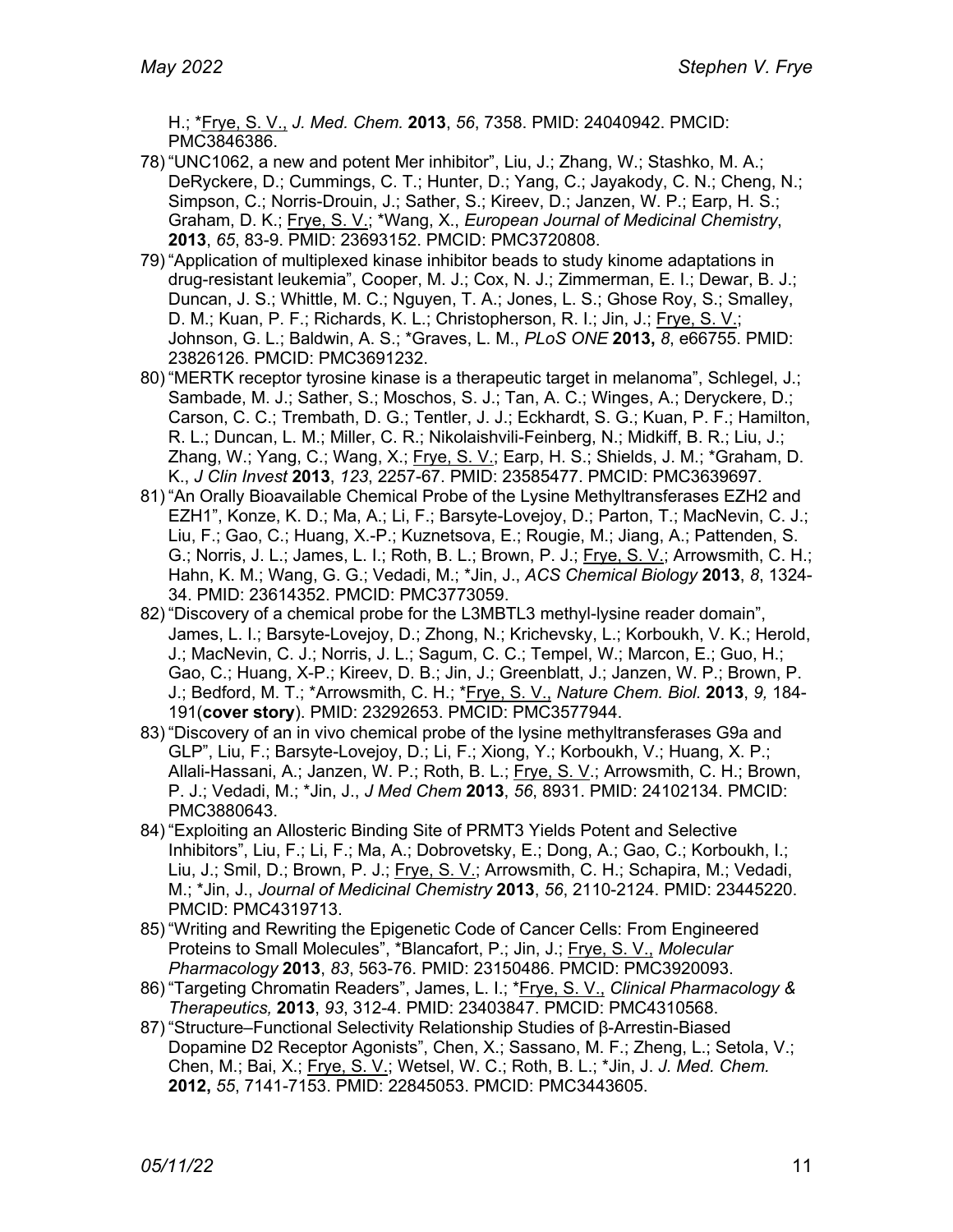- 88) "Orally Active Adenosine A1 Receptor Agonists with Antinociceptive Effects in Mice", Korboukh, I.; Hull-Ryde, E. A.; Rittiner, J. E.; Randhawa, A. S.; Coleman, J.; Fitzpatrick, B. J.; Setola, V.; Janzen, W. P.; Frye, S. V.; \*Zylka, M. J.; \*Jin, J., *J. Med. Chem.* **2012**, *55*, 6467-6477. PMID: 22738238. PMCID: PMC3501123.
- 89) "Dynamic Reprogramming of the Kinome In Response to Targeted MEK Inhibition In Triple Negative Breast Cancer", Duncan, J. S.; Whittle, M. C.; Nakamura, K.; Abell, A. N.; Midland, A. A.; Zawistowski, J. S.; Johnson, N. L.; Granger, D. A.; Jordan, N. V.; Darr, D. B.; Usary, J.; Kuan, P.-F.; Smalley, D. M.; Major, B.; He, X.; Hoadley, K.; Sharpless, N. E.; Perou, C. M.; Gomez, S. M.; Chen, X.; Jin, J.; Frye, S. V.; Earp, H. S.; Graves, L. M.; \*Johnson, G. L., *Cell* **2012**, *149*, 307-321. PMID: 22500798. PMCID: PMC3328787.
- 90) "AMP Is an Adenosine A1 Receptor Agonist", Rittiner, J. E.; Korboukh, I.; Hull-Ryde, E.; Jin, J.; Janzen, W. P.; Frye, S. V.; \*Zylka, M. J., *J. Bio. Chem.* **2012**, *287*, 5301- 5309. PMID: 22215671. PMCID: PMC3285310.
- 91) "Discovery of Small Molecule Mer Kinase Inhibitors for the Treatment of Pediatric Acute Lymphoblastic Leukemia", Liu, J.; Yang, C.; Simpson, C.; DeRyckere, D.; Van Deusen, A.; Miley, M. J.; Kireev, D.; Norris-Drouin, J.; Sather, S.; Hunter, D.; Korboukh, V. K.; Patel, H. S.; Janzen, W. P.; Machius, M.; Johnson, G. L.; Earp, H. S.; Graham, D. K.; Frye, S. V.; \*Wang, X., *ACS Medicinal Chemistry Letters* **2012**, *3*, 129-134. PMID: 22662287. PMCID: PMC3365829.
- 92) "Structure-Activity Relationships of Methyl-Lysine Reader Antagonists", Herold, J.; Ingerman James, L.; Korboukh, V.; Gao, C.; Coil, K.; Bua, D.; Norris, J.; Brown, P.; Jin, J.; Janzen, W.; Gozani, O.; \*Frye, S. V., *Medicinal Chemistry Communications*  **2012**, *3,* 45-51.
- 93) "Discovery of beta-Arrestin-Biased Dopamine D2 Ligands for Probing Signal Transduction Pathways Essential for Antipsychotic Efficacy", Allen, J. A.; Yost, J. M.; Setola, V.; Chen, X.; Sassano, M. F.; Chen, M.; Peterson, S.; Yadav, P. N.; Huang, X. P.; Feng, B.; Jensen, N. H.; Che, X.; Bai, X.; Frye, S. V.; Wetsel, W. C.; Caron, M. G.; Javitch, J. A.; \*Roth, B. L.; \*Jin, J., *Proc Natl Acad Sci U S A* **2011**, *108*, 18488. PMID: 22025698. PMCID: PMC3215024.
- 94) "Optimization of Cellular Activity of G9a Inhibitors 7-Aminoalkoxy-quinazolines", Liu, F.; Barsyte-Lovejoy, D.; Allali-Hassani, A.; He, Y.; Herold, J. M.; Chen, X.; Yates, C. M.; Frye, S. V.; Brown, P. J.; Huang, J.; Vedadi, M.; \*Arrowsmith, C. H.; \*Jin, J., *J. Med. Chem.* **2011**, *54*, 6139-50. PMID: 21780790. PMCID: PMC3171737.
- 95) "US Academic Drug Discovery", \**Frye, S. V.*; Crosby, M.; Edwards, T.; \*Juliano, R., *Nature Rev. Drug Disc*. **2011**, *10*, 409-10. PMID: 21629285. PMCID: PMC4461005.
- 96) "A Chemical Probe Selectively Inhibits G9a and GLP Methyltransferase Activity in Cells", Vedadi, M.; Barsyte-Lovejoy, D.; Liu, F.; Allali-Hassan, A.; Rival-Gervier, S.; Wigle, T.; DiMaggio, P.; Wasney, G.; Siarheyeva, A.; Dong, A.; Tempel, W.; Chen, X.; Chau, I.; Mangano, T.; Evans, J.; Simpson, C. D.; Pattenden, S.; Norris, J.; Kireev, D.; Tripathy, A.; Edwards, A.; Roth, B.; Janzen, W.; Garcia, B.; Ellis, J.; Brown, P.; Frye, S. V.; \*Arrowsmith, C.; \*Jin, J., *Nature Chem. Biol.* **2011**, *7*, 566-74. PMID: 21743462. PMCID: PMC3184254.
- 97) "Drug Discovery Toward Antagonists of Methyl-lysine Binding Proteins", Herold, J.; Ingerman, L.; Gao, C.; \*Frye, S. V., *Current Chem. Genomics* **2011**, *5*, (suppl. 1-M2) 51-61. PMID: 22145013. PMCID: PMC3229088.
- 98) "Small Molecule Ligands of Methyl-Lysine Binding Proteins", Herold, J. M.; Wigle, T.; Norris, J.; Lam, R.; Korboukh, V.; Gao, C.; Ingerman, L.; Kireev, D.; Senisterra, G.; Vedadi, M.; Tripathy, A.; Brown, P.; Arrowsmith, C.; Jin, J.; Janzen, W.; \*Frye, S. V., *J. Med. Chem.* **2011**, 54, 2504–251. PMID: 21417280. PMCID: PMC3109722.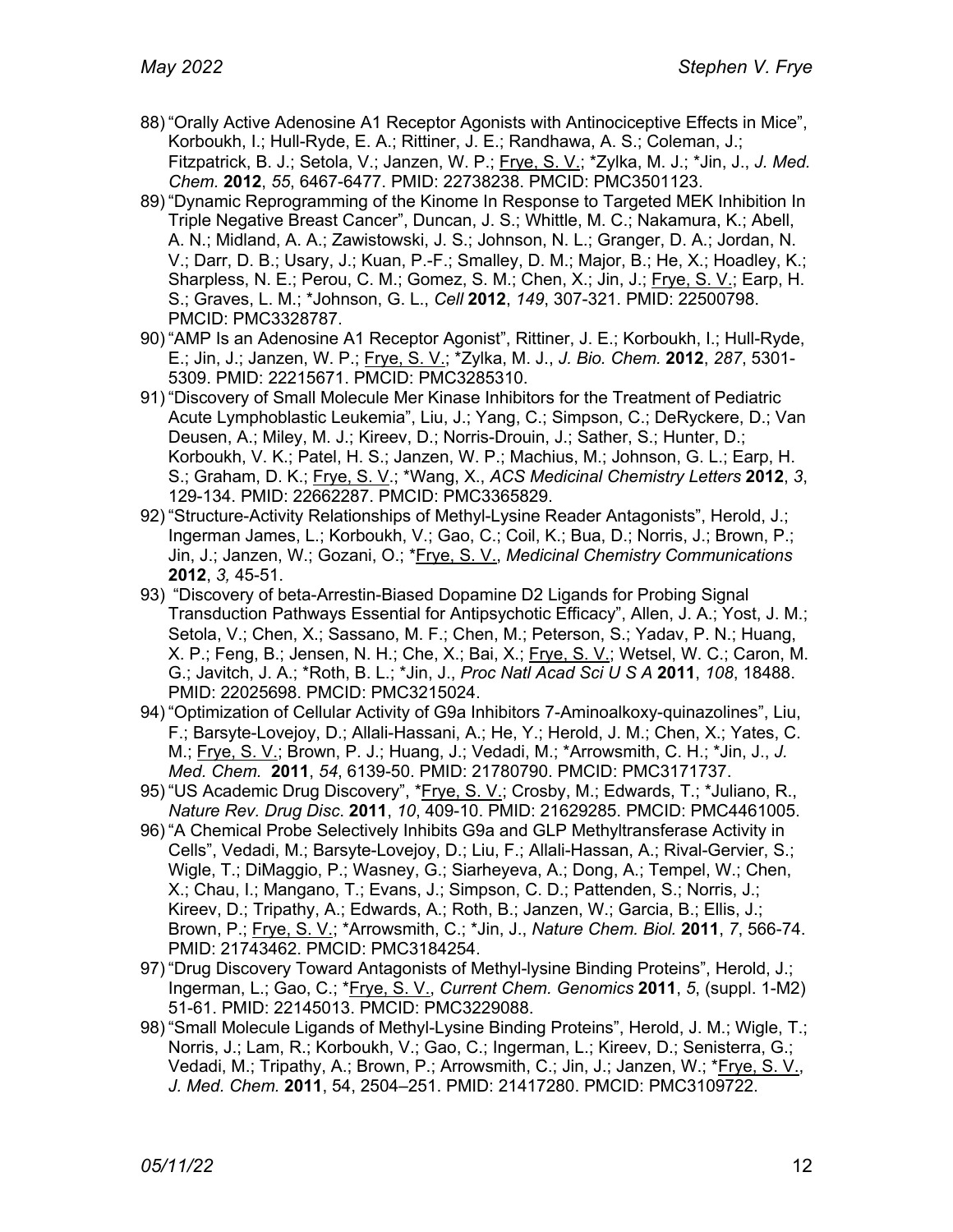- 99) "Biophysical probes reveal a 'compromise' recognition of histone methylation states by MBT domains", Gao, C.; Herold, J.; \*Kireev, D; Wigle, T.; Norris, J.; Frye, S. V., *J. Am. Chem. Soc.*, **2011**, *133* (14), 5357-5362. PMID: 21428286. PMCID: PMC3082497.
- 100) "Oncometabolite 2-Hydroxyglutarate Is a Competitive Inhibitor of  $\alpha$ -Ketoglutarate-Dependent Dioxygenases", Xu, W.; Yang, H.; Liu, Y.; Yang, Y.; Wang, P.; Kim, S.-H.; Ito, S.; Yang, C.; Wang, P.; Xiao, M.-T.; Liu, L.-x.; Jiang, W.-q.; Liu, J.; Zhang, J.-y.; Wang, B.; Frye, S. V.; Zhang, Y.; Xu, Y.-h.; Lei, Q.-y.; Guan, K.-L.; Zhao, S.-m.; \*Xiong, Y., *Cancer Cell* **2011,** *19* (1), 17-30 (**cover story**). PMID: 21251613. PMCID: PMC3229304.
- 101) "Identification of Non-Peptide Malignant Brain Tumor (MBT) Repeat Antagonists by Virtual Screening of Commercially Available Compounds", \*Kireev, D.; Wigle, T.; Norris-Drouin, J.; Herold, J.; Janzen, W.; Frye, S. V., *J. Med. Chem.* **2010**, *53*, 7625- 7631. PMID: 20931980. PMCID: PMC2974617.
- 102) "Targeting Methyl-Lysine", \*Frye, S. V.; Heightman, T.; Jin, J., *Annual Reports in Med. Chemistry* **2010**, *45*, 329-343.
- 103) "Accessing Protein Methyltransferase and Demethylase Enzymology Using Microfluidic Capillary Electrophoresis", Wigle, T.; Provencher, L.; Norris, J.; Jin, J.; Brown, P.; Frye, S. V.; \*Janzen, W., *Chemistry and Biology* **2010**, *17*, 695-704 (**cover story**). PMID: 20659682. PMCID: PMC2914686.
- 104) "Protein Lysine Methyltransferase G9a Inhibitors: Design, Synthesis, and Structure Activity Relationships of 2,4-Diamino-7-aminoalkoxy-quinazolines", Liu, F.; Chen, X.; Allali-Hassani, A.; Quinn, M.; Wigle, T.; Wasney, G.; Dong, A.; Senisterra, G.; Chau, I.; Siarheyeva, A.; Norris, J.; Kireev, D.; Jadhav, A.; Herold, J.; Janzen, W.; Arrowsmith, S.; Frye, S. V.; Brown, P.; Simeonov, A.; Vedadi, M.; \*Jin, J., *J. Med. Chem.*, **2010**, *53*, 5844-5857. PMID: 20614940. PMCID: PMC2920043.
- 105) "Screening for Inhibitors of Low Affinity Epigenetic Peptide-Protein Interactions: An AlphaScreen™-Based Assay for Antagonists of Methyl-Lysine Binding Proteins", Wigle, T.; Herold, J. M.; Kireev, D.; Frye, S. V.; \*Janzen, W., *J. Biomolecular Screening* **2010**, 15, 62-71 (**cover story**). PMID: 20008125.
- 106) "Discovery of a 2,4-Diamino-7-aminoalkoxyquinazoline as a Potent and Selective Inhibitor of Histone Lysine Methyltransferase G9a", Feng, L.; Chen, X.; Allali-Hassani, A.; Quinn, A.; Wasney, G.; Dong, A.; Barsyte, D.; Kozieradzki, I.; Senisterra, G.; Chau, I.; Siarheyeva, A.; Kireev, D.; Jadhav, A.; Herold, J. M.; Frye, S. V.; Arrowsmith, C.; Brown, P.; Simeonov, A.; Vedadi, M.; \*Jin, J., *J. Med. Chem.,* **2009**, 52(24): p. 7950-3. PMID: 19891491. PMCID: PMC2825141.

*Based on research at GSK*

- 107) "Photochemical Rearrangement of a 6-Azasteroid Oxaziridine to a Novel 17 alpha-Carbomethoxy-A-homo-B-seco-6-aza-3, 5-androstanedione", \*Frye, S. V., *J. Mexican Chemical Society (special commemorative issue in honor of Ernest Eliel)* **2009**, *53*, 131-3.
- 108) "Discovery and Development of Dutasteride, a Potent Dual 5 alpha-Reductase Inhibitor", \*Frye, S. V., *Current Topics in Medicinal Chemistry* **2006**, 6, 405-421. PMID: 16719800.
- 109) "A prodrug approach to the design of cRaf1 kinase inhibitors with improved cellular activity", Wood, E.; Crosby, R.; Dickerson, S.; Frye, S. V.; Griffin, R.; Hunter, R.; Jung, D.; McDonald, O. B.; McNutt, R.; Mahony, W.; Peel, M.; Ray, J.; \*Lackey, K., *Anti-Cancer Drug Design* **2001**, 16(1), 1-6. PMID: 11762640.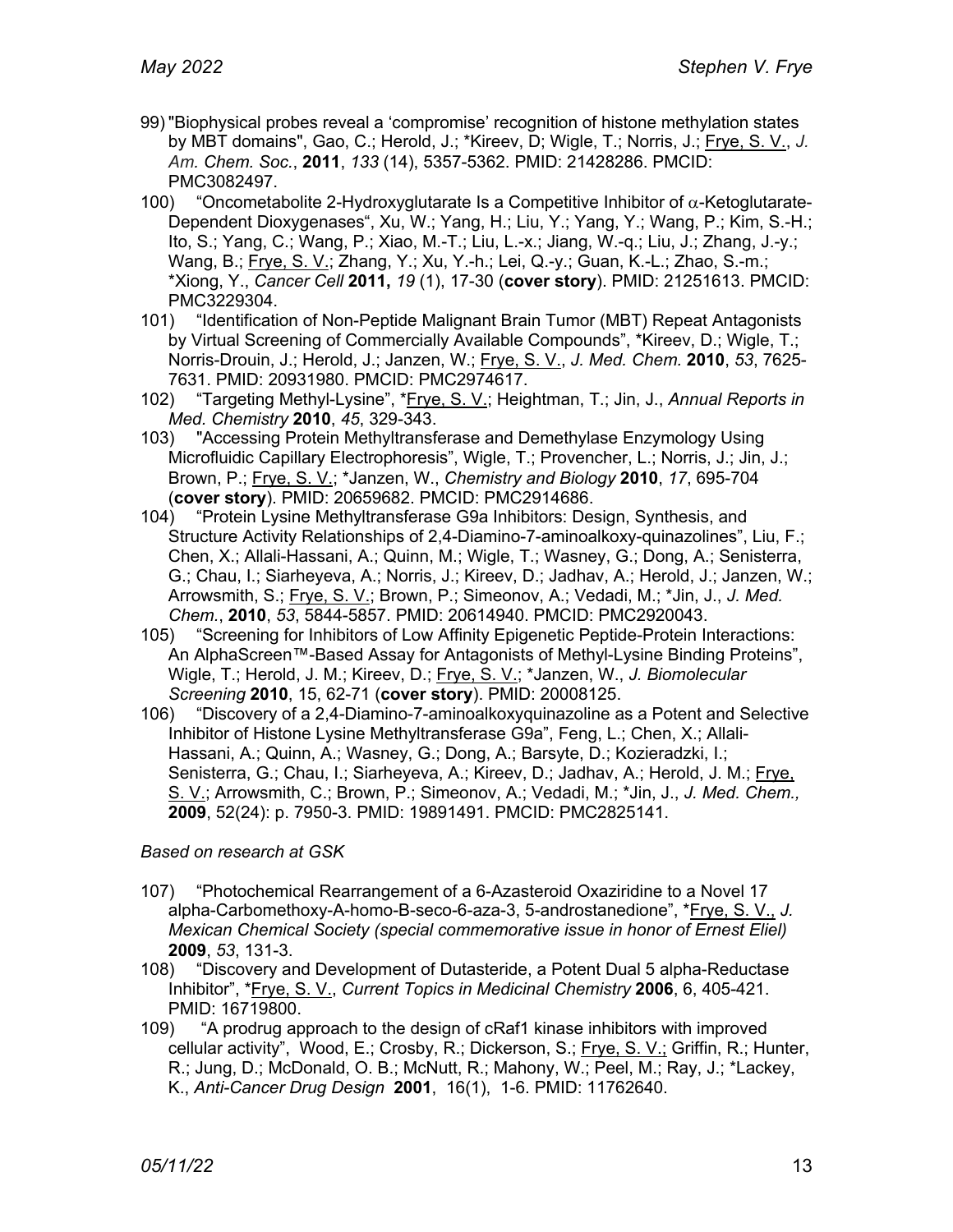- 110) "Oxindole-Based Inhibitors of Cyclin-Dependent Kinase 2 (CDK2): Design, Synthesis, Enzymatic Activities, and X-ray Crystallographic Analysis", Bramson, H. N.; Corona, J.; Davis, S.; Dickerson, S.; Edelstein, M.; Frye, S. V.; Gampe, Jr., R.; Harris, P.; Hassell, A.; Holmes, W.; Hunter, R.; Lackey, K.; Lovejoy, B.; Luzzio, M.; Montana, V.; Rocque, W.; Rusnak, D.; Shewchuk, L.; Veal, J.; Walker, D.; \*Kuyper, L., *J. Med. Chem.,* **2001,** 44(25), 4339-4358. PMID: 11728181.
- "The discovery of potent cRaf1 kinase inhibitors", \*Lackey, K.; Cory, M.; Davis, R.; Frye, S. V.; Harris, P.; Hunter, R.; Jung, D.; McDonald, O. B.; McNutt, R.; Peel, M.; Rutkowske, R.; Veal, J.; Wood, E., *Bioorg. Med. Chem. Lett.* **2000**, *10(3),* 223-226. PMID: 10698440.
- 112) "Structure-Activity Relationship Homology (SARAH): A Conceptual Framework for Drug Discovery in the Genomic Era", \*Frye, S. V., *Chemistry & Biology,* **1999**, *6*, R3-R7. PMID: 9889153.
- 113) "TNF alpha converting enzyme", \*Moss, M.; \*Becherer, J. D.; Milla, M.; Pahel, G.; Lambert, M.; Andrews, R.; Frye, S. V.; Haffner, C.; Cowan, D.; Maloney, P.; Dixon, E.; Jansen, M.; Vitek, M.; Mitchell, J.; Leesnitzer, T.; Warner, J.; Conway, J.; Bickett, D. M.; Bird, M.; Priest, R.; Reinhard, J.; Lin, P., In *Metalloproteinases Targets Anti-Inflammatory Drugs;* Kevin M. K. Bottomley, David Bradshaw; John S. Nixon, Eds.; Birkhaeuser Verlag, Basel, Switz **1999**, 187-203.
- 114) "Discovery and Development of GG745, a Potent Inhibitor of Both Isozymes of 5 alpha-Reductase", \*Frye, S. V.; Bramson, H. N.; Hermann, D.; Lee, F.; Sinhababu, A.; Tian, G., In *Integration of Pharmaceutical Discovery and Development: Case Histories*; R.T. Borchardt, R.M. Freidinger, T. Sawyer and P. Smith, Eds.; Plenum Press**; 1998**, *11*, 393-422. PMID: 9760689.
- 115) "The Unique Preclinical Characteristics of GG745, A Potent Dual Inhibitor of 5 alpha-Reductase", \*Bramson, H. N.; Hermann, D.; Batchelor, K.; Lee, F.; James, M.; Frye, S. V., *J. Pharm. Exp. Ther.*, **1997**, *282*, 1496-1502. PMID: 9316864.
- 116) "Inhibition of Human Steroid 5 alpha-Reductases type I and II by 6-Aza-Steroids: Structural Determinants of One-Step vs Two-Step Mechanism", \*Moss, M.; Kuzmic, P.; Stuart, J. D.; Tian, G.; Peranteau, A.; Frye, S. V.; Kadwell, S.; Kost, T.; Overton, L.; Patel, I., *Biochemistry*, **1996**, *35*, 3457-3464. PMID: 8639496.
- 117) "Inhibitors of 5 alpha-Reductase", \*Frye, S. V., *Current Pharmaceutical Design,*  **1996**, *2*, 59-84.
- 118) "Mechanism of Time -Dependent Inhibition of 5 alpha-Reductases by delta<sup>1</sup>-4-Azasteroids: Toward Perfection of Rates of Time-Dependent Inhibition by Using Ligand Binding Energies", \*Tian, G.; Mook, Jr., R.; Moss, M.; Frye, S. V., *Biochemistry*, **1995**, *34,* 13453-13459.
- 119) "Structure-Activity Relationships for Inhibition of Type 1 and 2 Human 5 alpha-Reductase and Human Adrenal 3 beta-Hydroxy-delta<sup>5</sup>-steroid Dehydrogenase/3-Keto-delta<sup>5</sup>-steroid Isomerase by 6-Azaandrost-4-en-3-ones: Optimization of the C17 Substituent", \*Frye, S. V.; Haffner, C.; Maloney, P.; Hiner, R.; Dorsey, Jr., G.; Noe, R.; Unwalla, R.; Batchelor, K.; Bramson, H. N.; Stuart, J. D.; Schweiker, S.; Arnold, J.v-..; Bickett, D. M.; Moss, M.; Tian, G.; Lee, F.; Tippin, T.; James, M.; Grizzle, M.; Long, J.; Croom, D.,*J. Med.Chem.* **1995**, *38,* 2621-2627. PMID: 7629802.
- 120) "6-Azasteroids: Structure-Activity Relationships for Inhibition of Type 1 and 2 Human 5 alpha-Reductase and Human Adrenal 3 beta-Hydroxy-delta<sup>5</sup>-steroid Dehydrogenase/3-Keto-delta<sup>5</sup>-steroid Isomerase", \*Frye, S. V.; Haffner, C.; Maloney, P.; Mook, Jr., R.; Dorsey, Jr., G.; Hiner, R.; Cribbs, C.; Wheeler, T.; Ray, J.; Andrews, R.; Batchelor, K.; Bramson, H. N.; Stuart, J. D.; Schwiker, S.; Arnold, J.v-;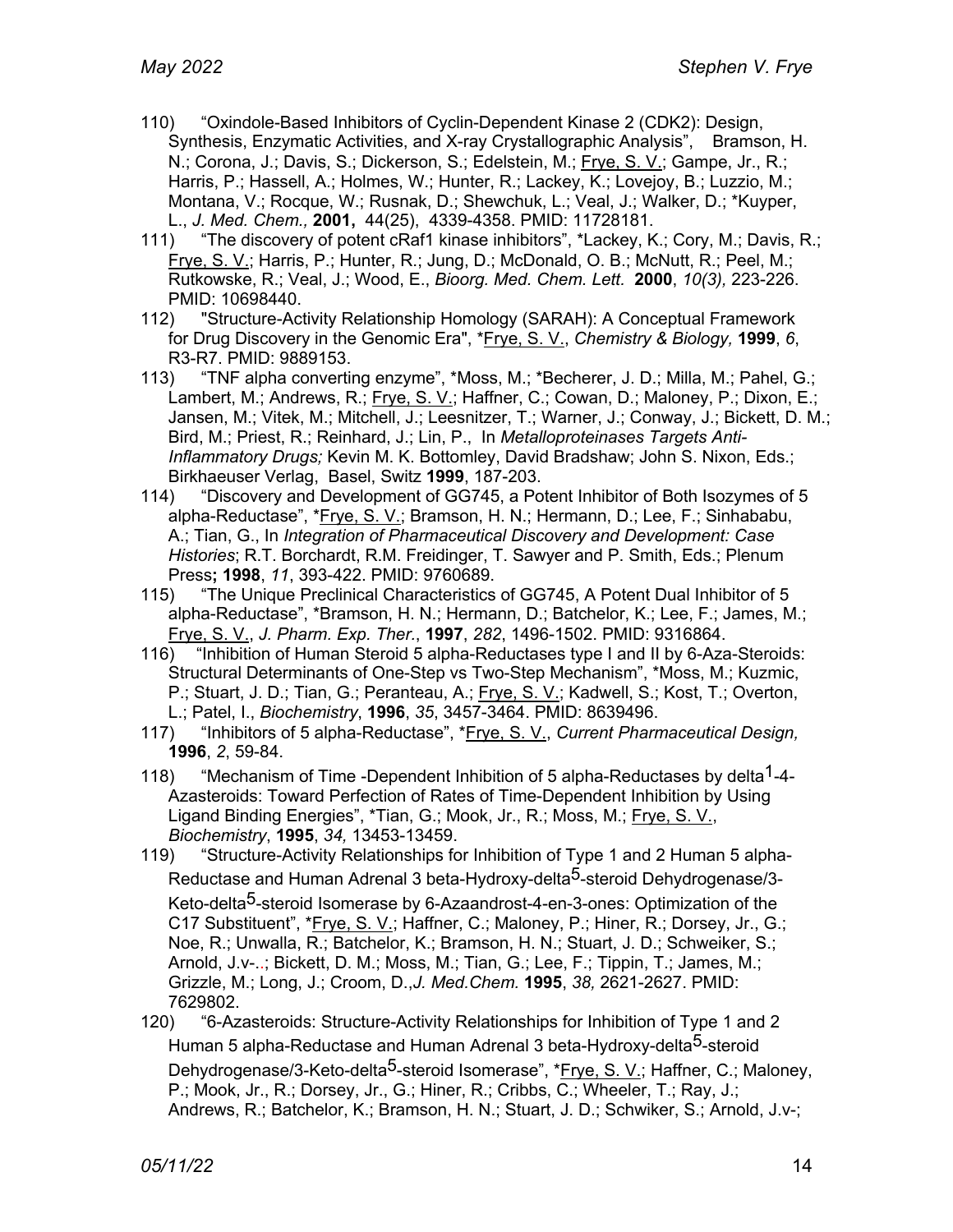Croom, S.; Bickett, D. M.; Moss, M.; Tian, G.; Unwalla, R.; Lee, F.; Tippin, T.; James, M.; Grizzle, M.; Long, J.; Schuster, S., *J. Med.Chem.* **1994**, *37,* 2352-2360. PMID: 8057283.

- 121) "17 beta-(N-*tert*-Butylcarbamoyl)-4-aza-5 alpha-adrostan-1-en-3-one Is an Active Site-Directed Slow Time-Dependent Inhibitor of Human Steroid 5 alpha-Reductase 1", \*Tian, G.; Stuart, J. D.; Moss, M.; Dominico, P.; Bramson, H. N.; Patel, I.; Kadwell, S.; Overton, L.; Kost, T.; Mook, Jr., R.; Frye, S. V.; Batchelor, K.; Wiseman, J., *Biochemistry*, **1994**, *33,* 2291-2296. PMID: 8117686.
- 122) "6-Azasteroids: Potent Dual Inhibitors of Human Type 1 and 2 Steroid 5 alpha-Reductase", \*Frye, S. V.; Haffner, C.; Maloney, P.; Mook, Jr., R.; Dorsey, Jr., G.; Hiner, R.; Batchelor, K.; Bramson, H. N.; Stuart, J. D.; Schweiker, S.; Arnold, J.v-; Bickett, D. M.; Moss, M.; Tian, G.; Unwalla, R.; Lee, F.; Tippin, T.; James, M.; Grizzle, M.; Long, J.; Schuster, S., *J. Med. Chem.* **1993**, *36,* 4313-4315. PMID: 8277514.
- 123) "Synthesis of 2-Aminobenzophenones via Rapid Halogen-Lithium Exchange in the Presence of a 2-Amino-*N*-methoxy-*N*-methylbenzamide", \*Frye, S. V.; Johnson, M.; Valvano, N., *J. Org. Chem.* **1991**, *56*, 3750-3752.

## *Based on graduate research*

- 124) "Chelates as Intermediates in Nucleophilic Additions to Alkoxy Ketones According to Cram's Rule (Cyclic Model)", Chen, X.; Hortelano, E.; \*Eliel, E.; \*Frye, S. V., *J. Am. Chem. Soc.* **1992**,*114*, 1778-1784.
- 125) "Asymmetric Synthesis and Cram's (Chelate) Rule", \*Eliel, E.; Frye, S. V.; Hortelano, E.; Chen, X.; Bai, X., *Pure & Appl. Chem.* **1991**, *63*, 1591-1598.
- 126) "Are Chelates Truly Intermediates in Cram's Chelate Rule?" Chen, X.; Hortelano, E.; \*Eliel, E.; \*Frye, S. V., *J. Am. Chem. Soc.* **1990**,*112*, 6130-6131.
- 127) "Asymmetric Synthesis Based On 1,3-Oxathianes-4. Mechanism of Asymmetric Induction in the Reactions of Oxathianyl Ketones", Frye, S. V.; \*Eliel, E., *J. Am. Chem. Soc.* **1988**,*110*, 484-489.
- 128) "Chiral 1,3-Oxathiane From (+)-Pulegone [Hexahydro-4,4,7-trimethyl-4H-1,3 benzoxathiin]", \*Eliel, E.; Lynch, J.; Kume, F.; Frye, S. V., *Org. Syntheses* **1987**, *65*, 215-223.
- 129) "Rapid Injection Nuclear Magnetic Resonance Investigation of the Reactivity of alpha- and beta-Alkoxyketones with Dimethylmagnesium. Kinetic Evidence for Chelation", \*Frye, S. V.; Eliel, E.; Cloux, R., *J. Am. Chem. Soc.* **1987**,*109*, 1862- 1863.
- 130) "Prevention of Chelation by an Oxygen Function Through Protection with a Triisopropylsilyl Group", Frye, S. V.; \*Eliel, E., *Tetrahedron Lett.* **1986**, *27*, 3223- 3226.
- 131) "Nonenzymatic Asymmetric Synthesis of *(R)*-(-)- and *(S)*-(+)-Mevalolactone in High Enantiomeric Purity", Frye, S. V.; \*Eliel, E., *J. Org. Chem.* **1985**, *50*, 3402-3404.
- 132) "Asymmetric Synthesis of *(R)* and *(S)*-Citramalate in High Enantiomeric Purity", Frye, S. V.; \*Eliel, E., *Tetrahedron Lett.* **1985**, *26*, 3907-3910.

## **Issued patents and recent filings**

- 1) Wang, X.; Zheng, H.; Zhao, J.; Zhang, W.; Frye, S. Alkyl pyrrolopyrimidine analogs and methods of making and using same. PCT/US2017/062329, WO 2018/094227.
- 2) Wang, X.; Zhao, J.; Frye, S. Alkyl Pyrrolopyrimidines as Pan-TAM Inhibitors and Their Application in Cancer Treatment. US 62/672199, provisional filed on May 16, 2018.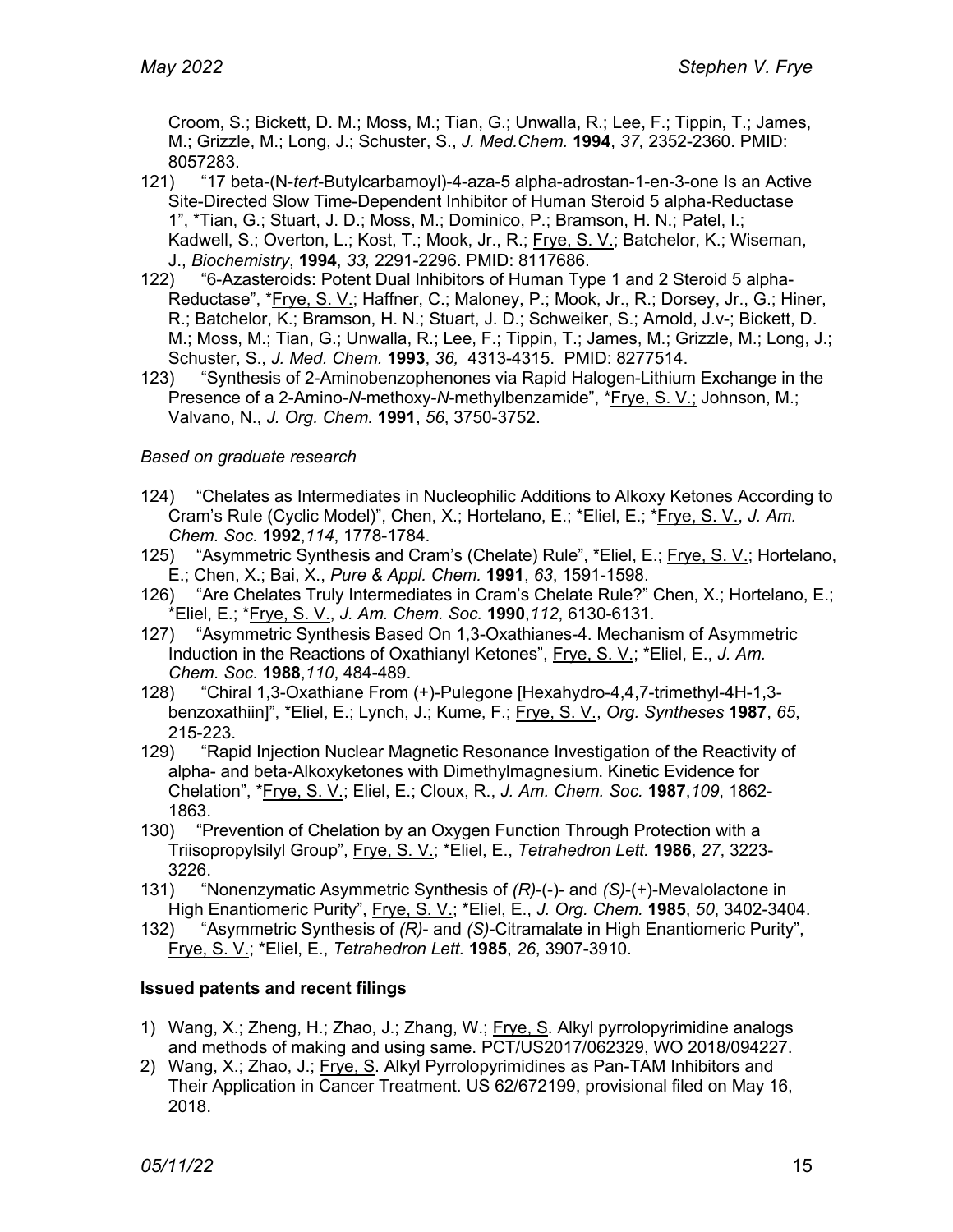- 3) Wang, X.; Frye, S. Pyrazolopyrimidines As Mertk Inhibitors And Their Application In Cancer Treatment. US 62/672219, provisional filed on May 16, 2018.
- 4) Wang, X.; Zhao, J.; Frye, S. Aminopyrimidines As Mertk Inhibitors And Their Application In Cancer Treatment. US 62/672220, provisional filed on May 16, 2018.
- 5) "INHIBITORS OF MICROBIAL BETA-GLUCURONIDASE ENZYMES AND USES THEREOF", Redinbo, M.; James, L.I.; Frye, S.V. Provisional filed, July 2016.
- 6) "Alkyl pyrrolopyrimidine analogs and methods of making and using same", Wang, X.; Zheng, H.; Zhao, J.; Zhang, W.; Frye, S.V. Provisional filed, November, 2016.
- 7) "Therapeutic uses of selected pyrazolopyrimidine compounds with anti-Mer tyrosine kinase activity", Wang, X.; Frye, S.V. PCT/US2015/024373, WO 2015157125A1. (received a Notice of Allowance, Dec. 2016).
- 8) "Therapeutic uses of selected pyrrolopyrimidine compounds with anti-Mer tyrosine kinase activity", Wang, X.; Zhang, W.; Frye, S.V. PCT/US2015/024381, WO 2015157128A1. (Received a Notice of Allowance, Dec. 2016).
- 9) "Pyrrolopyrimidine compounds for the treatment of cancer", Wang, X.; Liu, J.; Zhang, W.; Frye, S.V.; Kireev, D. PCT/US2012/058298, WO2013052417 A1, US2013/641729, US 9273056 (Issued on March 1, 2016), ZL2012800568254 (Issued on Dec 12, 2016).
- 10) "MERTK-Specific Pyrimidine Compounds", Wang, X; Zhang, D.; Frye, S. V.; Kireev, D., U. S. Patent Application 20150291609, filed April, 2015. Patent Pending.
- 11) "MERTK-Specific Pyrrolopyrimidine Compounds", Wang, X; Zhang, W.; Frye, S. V.; Kireev, D., U. S. Patent Application 20150291606, filed April, 2015. Patent Pending.
- 12) "MERTK-Specific Pyrazolopyrimidine Compounds", Wang, X.; Frye, S. V., U. S. Patent Application 20150291605, filed April 2015. Patent Pending.
- 13) "Therapeutic Uses of Selected Pyrazolopyrimidine Compounds with Anti-mer Tyrosine Kinase Activity", Wang, X.; Frye, S. V., U. S. Patent Application 20150290212, filed April, 2015. Patent Pending.
- 14) "Therapeutic Uses of Selected Pyrrolopyrimidine Compounds with Anti-mer Tyrosine Kinase Activity", Wang, X.; Zhang, W.; Frye, S. V., U. S. Patent Application 20150290197, Filed April, 2015. Patent Pending.
- 15) "Therapeutic Uses of Selected Pyrimidine Compounds with Anti-mer Tyrosine Kinase Activity", Wang, X.; Zhang, W.; Frye, S. V., U. S. Patent Application 20150290194, filed April 2015. Patent Pending.
- 16) "Pyrazolopyrimidine Compounds for the Treatment of Cancer", Wang, X.; Liu, J.; Yang, C.; Zhang, W.; Frye, S. V.; Kireev, D., U. S. Patent Application 20150284392, filed October, 2013 (371 Date, April, 2015). Patent Pending.
- 17) "Pyrrolopyrimidine compounds for the treatment of cancer", Wang, X.; Liu, J.; Yang, C.; Zhang, W.; Frye, S. V.; Kireev, D., U. S. Patent Application 20140243315, Filed October, 2012 (371 Date, March 2014). Patent Pending.
- 18) "Pyrazolopyrimidine Compounds for the Treatment of Cancer", Wang, X.; Liu, J.; Zhang, W.; Yang, C.; Kireev, D., Frye, S. V., U. S. Patent Application 20130059836, filed March, 2013. Patent Pending.
- 19) "Functionally Selective Ligands of Dopamine D2 Receptors", Jin, J.; Roth, B.; Frye, S. V., U. S. Patent 9,156,822.
- 20) "Compounds and Methods for Treating Pain and Other Conditions", Zylka, M.; Jin, J.; Frye, S. V., US61/277,136, provisionally filed 9/21/2009.
- 21) "Preparation of benzo[f]isoindoles as EP4 receptor ligands", Giblin, G.; Frye, S. V.; Roomans, S., U. S. Patent 7,173,047.
- 22) "Preparation of 4-azaandrostanones as  $5\alpha$ -reductase inhibitors", Batchelor, K.; Frye, S. V., U. S. Patent 5,998,427.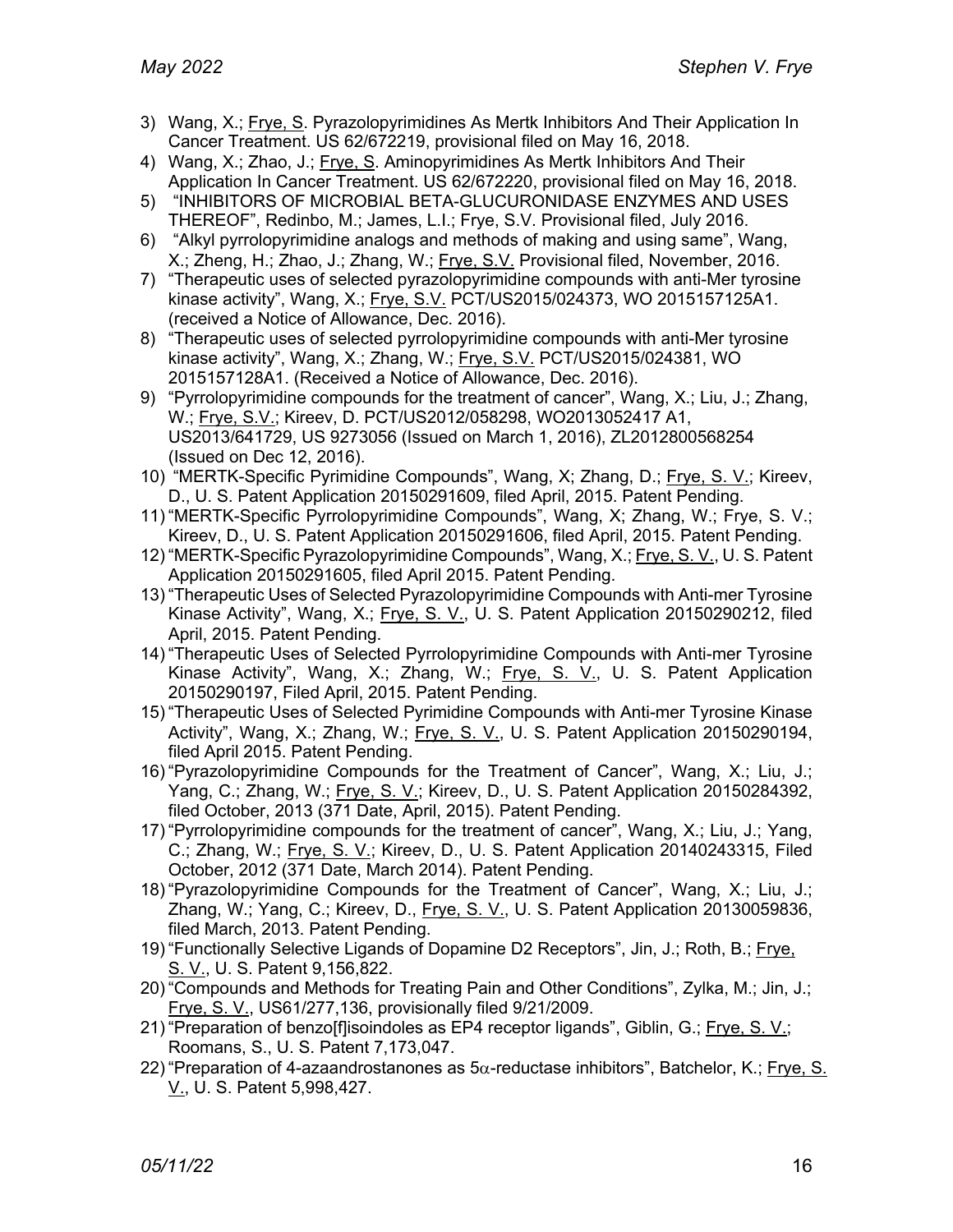- 23) "Preparation of azaandrostenones for the treatment of androgen responsive diseases", Batchelor, K.; Frye, S. V., U. S. Patent 5,977,126.
- 24) "Preparation of oxindoles as protein tyrosine kinase and protein serine/threonine kinase inhibitors", Davis, S.; Dickerson, S.; Frye, S. V.; Harris, P.; Hunter III, R.; Kuyper, L.; Lackey, K.; Luzzio, M.; Veal, J.; Walker, D., U. S. Patent 6,541,503.
- 25) "Inhibitors of 5-Alpha-Testosterone Reductase", Andrews, R.; Cribbs, C.; Frye, S. V.; Haffner, C.; Maloney, P., U. S. Patent 5,543,406.
- 26) "Androstenones", Batchelor, K.; Frye, S. V., U. S. Patent 5,977,126.
- 27) "Androstenone Derivative", Batchelor, K.; Frye, S. V., U. S. Patent 5,565,467.
- 28) "17-b-Acyl-6-Azaandrost-4,6-Diazo-4-ene-3-ones", Frye, S. V.; Middlemiss, D.; Fang, F., U. S. Patent 5,457,098.
- 29) "Heterocyclic Inhibitors of 5-Alpha-Testosterone Reductase", Frye, S. V.; Middlemiss, D.; Fang, R., U. S. Patent 5,302,589.
- 30) "Substituted 6-Azaandrostenones", Andrews, R.; Cribbs, C.; Frye, S. V.; Haffner, C.; Maloney, P., U. S. Patent 5,708,001
- 31) "Inhibitors of 5-Alpha-Testosterone Reductase", Frye, S. V.; Cribbs, C.; Haffner, C.; Maloney, P.; Andrews, R., U. S. Patent 5,543,406.
- 32) "Cobalt Porphyrins", Johnson, M.; Frye, S. V., U. S. Patent 5,192,757.
- 33) "Cobalt Porphyrin Pharmaceutical Compositions", Johnson, M.; Frye, S. V., U. S. Patent 5,149,697.
- 34) "Synthesis of 2-Aminobenzophenones", Johnson, M.; Frye, S. V., U. S. Patent 5,136,085.
- 35) "Synthesis of 2-Aminobenzophenones", Johnson, M.; Frye, S. V., U. S. Patent 5,053,543.

### **Selected Presentations & Meetings**

- 1) Keynote Speaker "Allosteric modulators of methyl-lysine reader domain interactions with DNA/RNA", 3rd Dana-Farber Chemical Biology Symposium, September 23, 2021.
- 2) Seminar Speaker "Allosteric modulators of methyl-lysine reader domain interactions with DNA/RNA", Memorial Sloan Kettering, April 6, 2021.
- 3) Seminar Speaker "Allosteric antagonists of methyl-lysine reader domain interactions with DNA/RNA", NIEHS Epigenetics and Stem Cell Biology Seminar Series, December 10, 2020.
- 4) Seminar Speaker "Allosteric antagonists of methyl-lysine reader domain interactions with DNA/RNA", Scripps Chemistry Bicoastal Seminar Series, November 16, 2020.
- 5) Invited Speaker "Allosteric antagonists of methyl-lysine reader domain interactions with DNA/RNA", Transcription Therapy Symposium, St. Jude, September 25, 2020.
- 6) Keynote Presentation "Science and Structure: Molecular Therapeutics at UNC Lineberger", Emory/Winship Cancer Center 2020 Discovery and Developmental Therapeutics Virtual Retreat on Friday, August 14, 2020.
- 7) Seminar Speaker "Academic Drug Discovery and Chemical Biology**"**, Oregon Health Sciences University, Portland, May 2019.
- 8) Seminar Speaker "Academic Drug Discovery and Chemical Biology**"**, University of New Mexico Comprehensive Cancer Center, Albuquerque, April 2019.
- 9) Invited Speaker "Academic Drug Discovery and Chemical Biology**"**, Naff Symposium, University of Kentucky, Lexington, April 2019.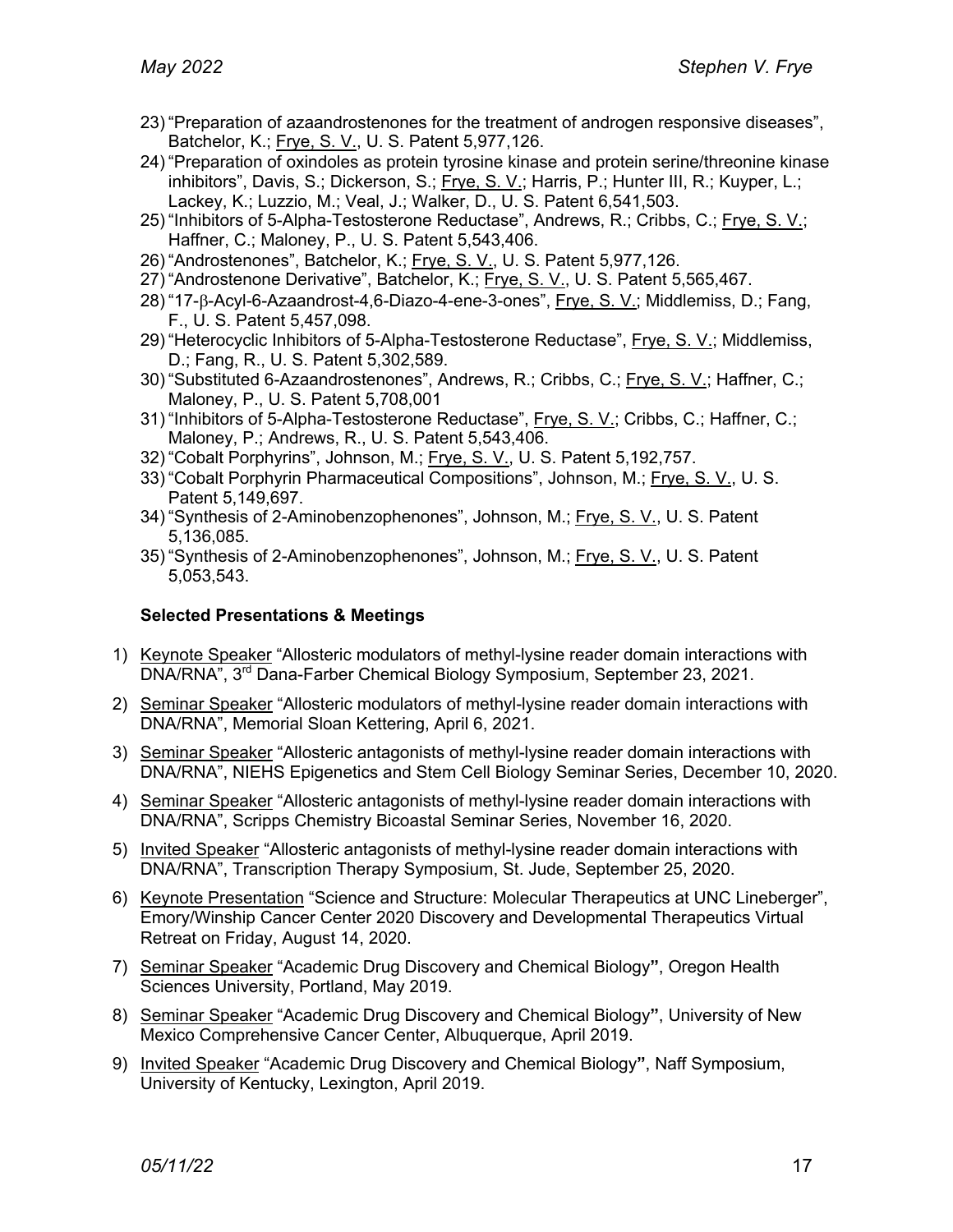- 10) Seminar Speaker "Academic Drug Discovery and Chemical Biology**"**, University of Utah, Salt Lake City, March 2019.
- 11) Seminar Speaker "Academic Drug Discovery and Chemical Biology**"**, Northeastern University, Boston, November 2018.
- 12) Distinguished Seminar Series in Therapeutics Discovery "Academic Drug Discovery and Chemical Biology**"**, Mount Sinai University, September 2018.
- 13) Seminar Speaker "Academic Drug Discovery and Chemical Biology**"**, University of Wisconsin, Madison, September 2018.
- 14) Invited Speaker "MRX-2843, a dual MERTK/FLT3 inhibitor enabled by the NCI Chemical Biology Consortium (CBC) entering Phase 1 clinical trials (MEDI 303)", ACS National Meeting, Boston, August 2018.
- 15) Invited Speaker "Academic Drug Discovery and Chemical Biology**",** Guangzhou High-tech Park, PRC, June 2018.
- 16) Alexander R. Matzuk Lecture "Academic Drug Discovery and Chemical Biology", Baylor University, Houston, May 2018.
- 17) Invited Speaker "Oncology target validation with chemical probes: Exploring polycomb repressive complex 1 function in cancer", AACR Annual Meeting, Chicago, April 2018.
- 18) Invited Speaker "Chemical Biology of Chromatin Regulation and Drug Discovery", ASPET Annual Meeting at Experimental Biology 2017, Chicago, April 2017.
- 19) Invited Speaker "Chemical Probes of Chromatin Regulation: Case Histories", From Chemistry to the Clinic, AACR National Meeting, Washington DC, March 2017.
- 20) Seminar Speaker "Chemical Biology of Chromatin Regulation", University of Georgia, March 2017.
- 21) Seminar Speaker "Academic Drug Discovery and Chemical Biology, a tale of two targets", Notre Dame University, January 2017.
- 22) Invited Speaker "Chemical Biology of Polycomb Methyl Lysine Readers", Drugging Transcription Conference, Whitehead Institute, Cambridge, MA, November 2016.
- 23) Seminar Speaker "Chemical Biology of Methyl-Lysine Readers", Purdue University, October 2016.
- 24) Invited Speaker "Chemical Biology of Methyl-Lysine", Gordon Research Conference: Natural Products, Andover, NH, July 2016.
- 25) Keynote Speaker "Chemical Biology of Chromatin Regulation", Philadelphia Drug Discovery Symposium, Wistar Institute, Philadelphia, June 2016.
- 26) Seminar Speaker "Chemical Biology of Methyl-Lysine", The Department of Epigenetics and Molecular Carcinogenesis, MD Anderson, Smithville, April 2016.
- 27) Seminar Speaker "Chemical Biology of Methyl-Lysine", Department of Pharmacology and Toxicology, Michigan State University, East Lansing, April 2016.
- 28) Seminar Speaker "Chemical Biology of Chromatin Regulation", Pharmaceutical Sciences & UCSF-Stanford Center of Excellence in Regulatory Science and Innovation, UCSF, February 2016.
- 29) Invited Speaker "Academic drug discovery and chemical biology: A tale of two targets", Academic Drug Discovery Session, Pacifichem, Honolulu, December 2015.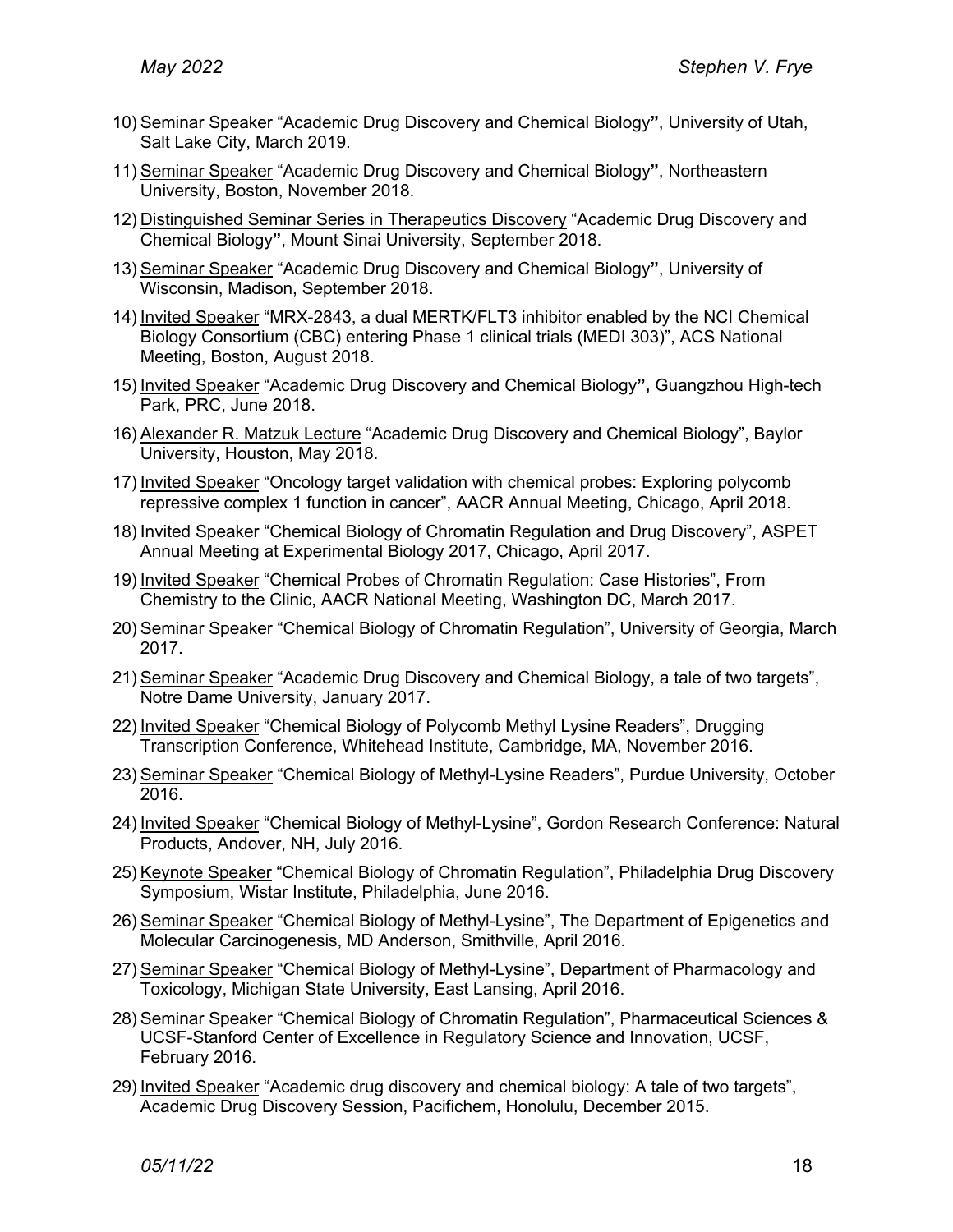- 30) Invited Speaker "Progress towards chemical probes for methyl-lysine readers", Small Molecule Epigenetic Modulators Session, Pacifichem, Honolulu, December 2015.
- 31) Invited Speaker "Targeting Chromatin Regulation for Cancer Therapy: Progress Towards Chemical Probes for Methyl-Lysine Readers", Chapel Hill Pharmaceutical Sciences Conference, Chapel Hill, October 2015.
- 32) Seminar Speaker "Academic Drug Discovery and Chemical Biology", Seminar in the Duke Cancer Institute Speaker Series, Duke University, Durham, September 2015.
- 33) Seminar Speaker "Targeting Chromatin Regulation: Progress Towards Chemical Probes for Methyl-Lysine Readers", Seminar in the Department of Biochemistry & Molecular Biophysics, Washington University, St. Louis, September 2015.
- 34) Invited Speaker "Targeting Chromatin Regulation for Cancer Therapy: Progress Towards Chemical Probes for Methyl-Lysine Readers", International Symposium, Molecular Targets in Cancer Genomics, University of Montreal, May 2015.
- 35) Invited Speaker "Academic Drug Discovery: Progress Towards High-quality Chemical Probes of Methyl-Lysine Readers for Target Validation", Academic Drug Discovery Workshop, Cambridge, UK, May 2015.
- 36) Invited Speaker "Chemical Probes for Methyl-lysine Reader Domains", Armenise Symposium on the Chemistry:Biology Interface, Harvard Medical School, Cambridge, MA, November 2014.
- 37) Invited Speaker "The Unexplored Kinome: Mer Kinase's Role in Cancer and Viral Infection", Kinase Symposium, Gilead Sciences, Foster City, CA, October 2014.
- 38) Invited Speaker and Co-organizer "Academic Drug Discovery: Where the Rubber Meets the Road", Addressing Irreproducibility in Target Validation Symposium, Academic Drug Discovery Consortium, Novartis Institute, Cambridge, MA, October 2014.
- 39) Seminar Speaker "Academic Drug Discovery: Something Old and Something New", Institute for Cancer Research, Sutton, UK, October 2014.
- 40) Seminar Speaker "Academic Drug Discovery and Chemical Biology of Chromatin Regulation", Seminar in the Department of Chemical Biology and Therapeutics, St. Jude Children's Hospital, Memphis, October 2014.
- 41) Invited Speaker "Targeting Epigenetics for Cancer Therapy: Progress Towards Chemical Probes for Methyl-Lysine Readers", SGC/DiscoveRx Epigenetics Symposium, Cambridge, MA, June 2014.
- 42) Invited Speaker "Oncology Drug Discovery and Target Validation in Academic Institutions", American Society of Hematology Annual Meeting, New Orleans, LA, 7<sup>th</sup> and 9<sup>th</sup>, December 2013.
- 43) Seminar Speaker "Chemical Biology in Oncology Drug Discovery and Target Validation", Cincinnati Children's Hospital, November 2013.
- 44) Keynote Speaker "Academic Drug Discovery and Chemical Biology: A Tale of Two Targets", Northwestern Drug Discovery Symposium, Chicago, November 2013.
- 45) Invited Speaker "Structural Biology in Cancer: Target Validation and Drug Discovery", Northeastern Structure Symposium, U. Conn., October 2013.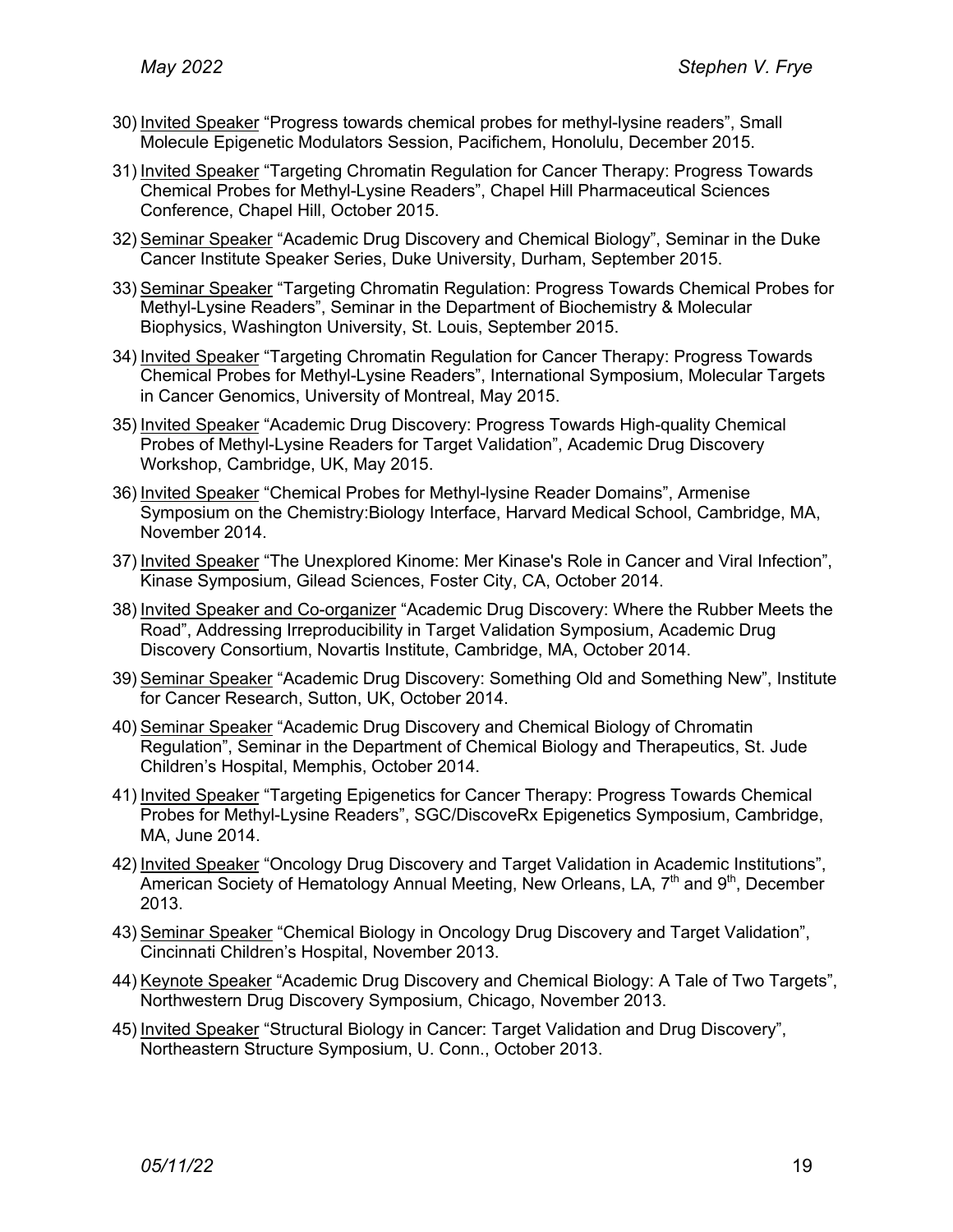- 46) Invited Speaker "Chemical Biology of Methyl-Lysine: Discovery of a chemical probe for L3MBTL3", American Chemical Society National Meeting, Indianapolis, IN, September 2013.
- 47) Invited Speaker "Academic Drug Discovery: A Call to Arms", Molecular Therapeutics of Cancer Research Conference, Boulder CO, July 2013.
- 48) Invited Speaker "Chemical Biology of Methyl-Lysine", Clinical Translation of Epigenetics in Cancer Therapy, 6<sup>th</sup> Biennial Workshop, Asheville, NC, January 2013.
- 49) Seminar Speaker "Chemical Biology of Methyl-Lysine", Harvard Medical School, December 2012.
- 50) Invited Speaker "Chemical Biology of Methyl-Lysine", Southeastern Regional Meeting (SERMACS 2012), Raleigh, NC, November 2012.
- 51) Seminar Speaker "Chemical Biology of Methyl-Lysine", University of Minnesota, October 2012.
- 52) Seminar Speaker "Chemical Biology of Methyl-Lysine", University of Michigan, October 2012.
- 53) Keynote Speaker "Chemical Biology of Methyl-Lysine", SBNet 2012, Swedish Structural Biology Network, Tällberg, June 2012.
- 54) Co-chair, 36th Lineberger Symposium, "Chemical Biology and Cancer Drug Discovery", April 2012.
- 55) Werblow Lecture "Chemical Biology of Methyl-Lysine", Weill Cornell Medical College, May 2012.
- 56) Invited Speaker "Chemical Biology of Methyl-Lysine", Transcription and Cancer Meeting, Banbury Center, Cold Spring Harbor, April 2012.
- 57) Seminar Speaker "Chemical Biology of Methyl-Lysine", Drug Development and Pharmacogenomics Academy, Emory University, April 2012.
- 58) Co-chair "Addressing the Challenges of Drug Discovery Novel Targets, New Chemical Space and Emerging Approaches", Keystone Symposia, Tahoe City, March 2012.
- 59) Seminar Speaker "Chemical Biology of Methyl-Lysine", John Hopkins Department of Pharmacology, Baltimore, October 2011.
- 60) Invited Speaker "Building Academic Drug Discovery Centers", Drug Discovery in Academia, Baltimore, October 2011.
- 61) Invited Speaker "The Role of Academic Drug Discovery and Chemical Biology of Chromatin Regulation", Frontiers in Chemical Biology and Drug Discovery, Stony Brook SUNY, October 2011.
- 62) Invited Speaker "Chemical Biology of Methyl-Lysine", Vertex, Cambridge, October 2011.
- 63) Invited Speaker "Chemical Biology of Methyl-Lysine", Eli Lilly, Indianapolis, September 2011.
- 64) Invited Speaker "Academic Drug Discovery: US Perspective and Examples", NCI Translational Science Meeting, Washington DC, July 2011.
- 65) Invited Speaker "Kinase Chemical Probes Why?" Structural Genomics Consortium Annual Retreat, Barbados, May 2011.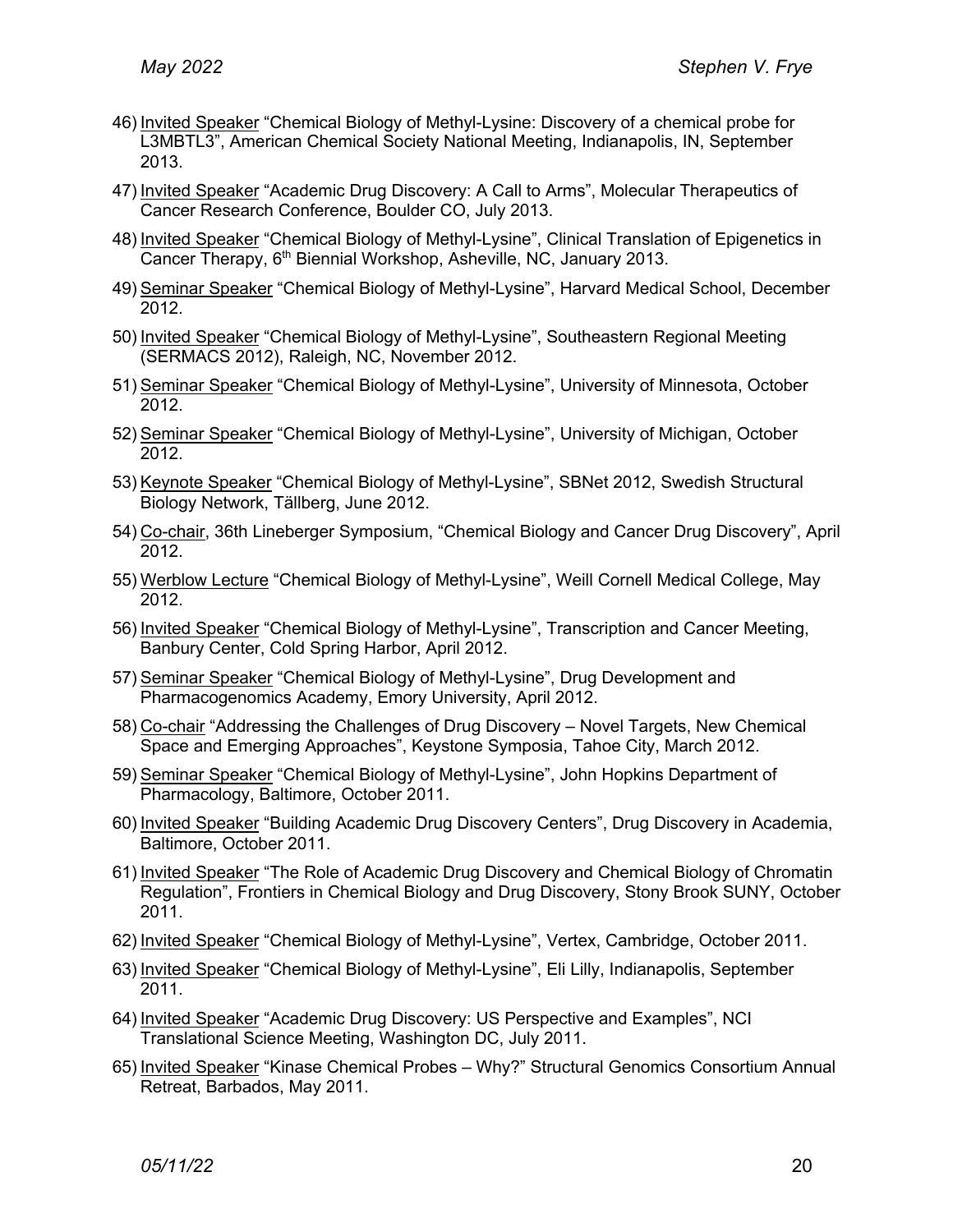- 66) Seminar Speaker "Promoting Illiteracy in Epigenetics: Antagonists of the Readers and Writers of the Histone Code", Department Cellular and Molecular Pharmacology, UCSF, April 2011.
- 67) Invited Speaker "Promoting Illiteracy in Epigenetics: Antagonists of the Readers and Writers of the Histone Code", Genentech, San Francisco, April 2011.
- 68) Seminar Speaker "Promoting Illiteracy in Epigenetics: Antagonists of the Readers and Writers of the Histone Code", Division of Chemical Biology, Walter & Eliza Hall Institute of Medical Research, Melbourne, Australia, March 2011.
- 69) Invited Speaker "Promoting Illiteracy in Epigenetics: Antagonists of the Readers and Writers of the Histone Code", Structural Biology and Drug Discovery Conference, Cancun, December 2010.
- 70) Invited Speaker "Chemical Biology Consortium Overview of Funded Projects", American Association of Cancer Institutes, Chicago, October 2010.
- 71) Invited Speaker & Session Chair, "Why Academic Drug Discovery Makes Sense", SBS Symposium, Research Triangle Park, October 2010.
- 72) Invited Speaker, "Promoting Illiteracy in Epigenetics: Antagonists of the Readers of the Epigenetic Code", Jilin University Chemical Biology and Drug Discovery Symposium, Changchun China, May, 2010.
- 73) Keynote Speaker, "Chemical Biology of Epigenetics: Antagonists of the Readers and Writers of the Histone Code", Alabama Drug Discovery Alliance Symposium, Birmingham, May 2010.
- 74) Invited Speaker, "Promoting Illiteracy in Epigenetics: Antagonists of the Readers and Writers of the Epigenetic Code", American Chemical Society National Meeting, San Francisco, March 2010.
- 75) Invited Speaker, "Promoting Illiteracy in Epigenetics: Antagonists of the Readers and Writers of the Epigenetic Code", Epigenetic Mechanisms in Health and Disease, Toronto, Canada, October 2009.
- 76) Invited Speaker, "Target Identification and Validation in the Context of Gene Families, a Chemical Biology Perspective" Medicinal Biochemistry Symposium, UNC-Greensboro, April 2009.
- 77) Invited Speaker, "Target Identification and Validation in the Context of Gene Families, a Chemical Biology Perspective", Karolinska Structural Genomics Consortium Symposium, Stockholm, Sweden, March 2009.
- 78) Invited Speaker, "Drug Discovery and Intellectual Property Strategy in Academia", Society for Biomolecular Screening, Valley Forge, PA, October 2008.
- 79) Invited Speaker, "Translational Medicine: Role of Academic Drug Discovery", BioPharm America, Atlanta, GA, September 2008.
- 80) Invited Speaker, "Mechanistic Understanding in Organic Chemistry and Drug Discovery", Reaction Mechanisms Conference, Chapel Hill, NC, June 2008.
- 81) Chair: 2008 Chapel Hill Drug Conference, Chapel Hill, NC, May 16-17.
- 82) Invited Speaker: "Target Validation and Drug Discovery in the Context of Gene Families", European Symposium on Bio-Organic Chemistry, Gregynog, Wales, May 2007.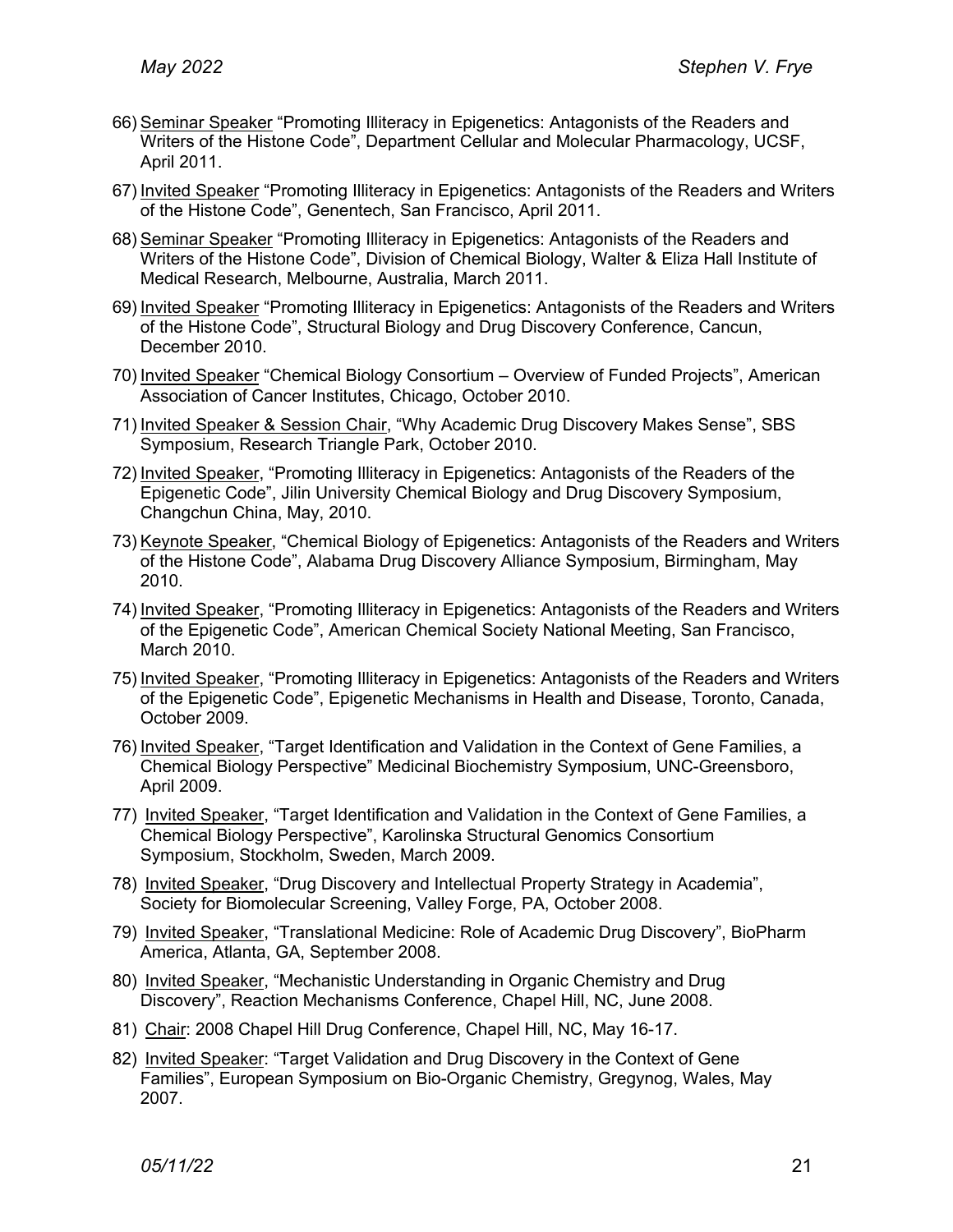- 83) Invited Speaker: "Target Identification and Validation in the Context of Gene Families", Therapeutic Applications of Computational Chemistry and Biology, Wellcome Trust Conference Center, Hinxton, UK, March 2007.
- 84) Invited Speaker: "Target-Class Focused High Throughput Chemistry", Combinatorial Chemistry Gordon Research Conference, Oxford, UK, August 2006.
- 85) "Structure Activity Relationship And Homology (SARAH): A Genomic Approach to Protein Kinase Drug Discovery", American Association of Cancer Research, New Orleans LA, March 2001.
- 86) Co-chair: 2000 Bioorganic Gordon Research Conference, Proctor Academy, Andover NH, June 18-23.
- 87) Invited Speaker: "Kinase Systems Based Research: Target Class Science for Drug Discovery", University of California at San Francisco & Berkeley, March, 2000.
- 88) Invited Speaker: "Discovery and Development of GG745, A Potent Inhibitor of Both Isozymes of  $5\alpha$ -Reductase", Symposium on Urogenital Disease, American Chemical Society National Meeting, Boston, MA, August, 1998
- 89) Invited Speaker: "Characterization of a Microsomal Metalloendopeptidase That Processes Tumor Necrosis Factor", Gordon Research Conference: Bioorganic Chemistry, Plymouth State College, NH 1996.
- 90) "6-Azasteroids: Potent Dual Inhibitors of Human Type 1 and 2 Steroid  $5\alpha$ -Reductase", American Chemical Society National Meeting, San Diego, CA, March, 1994.
- 91) Invited Speaker: "Are Chelates Truly Intermediates in Cram's Chelate Rule?", Gordon Research Conference: Stereochemistry, Salve Regina College, Newport, RI, 1992.
- 92) "One-Pot Halogen-Lithium Exchange, *N*-Methoxy-*N*-Methylamide Route to 2- Aminobenzophenones", Poster Sesson, French-American Chemical Society, Captiva Island, Florida, 1991.
- 93) "Rapid Injection Nuclear Magnetic Resonance Investigation of the Reactivity of  $\alpha$  and b-Alkoxyketones with Dimethylmagnesium. Kinetic Evidence for Chelation", American Chemical Society National Meeting, Denver, Colorado, 1987.
- 94) "Prevention of Chelation by an Oxygen Function Through Protection with a Triisopropylsilyl Group", American Chemical Society Southeastern Regional Meeting, Louisville, Kentucky, 1986.
- 95) "Asymmetric Synthesis of *(R)* and *(S)*-Mevalolactone and *(R)* and *(S)*-Citramalic Acid in High Enantiomeric Purity", American Chemical Society National Meeting, Chicago, Illinois, 1985.

### **RESEARCH SUPPORT**

ACTIVE or AWARDED

**R35 GM139514-01** (PI: Frye) 04/01/21-03/31/26 3.978 mos. NIH \$290,132 *Probing Allostery in Methyl Lysine Reader Domains*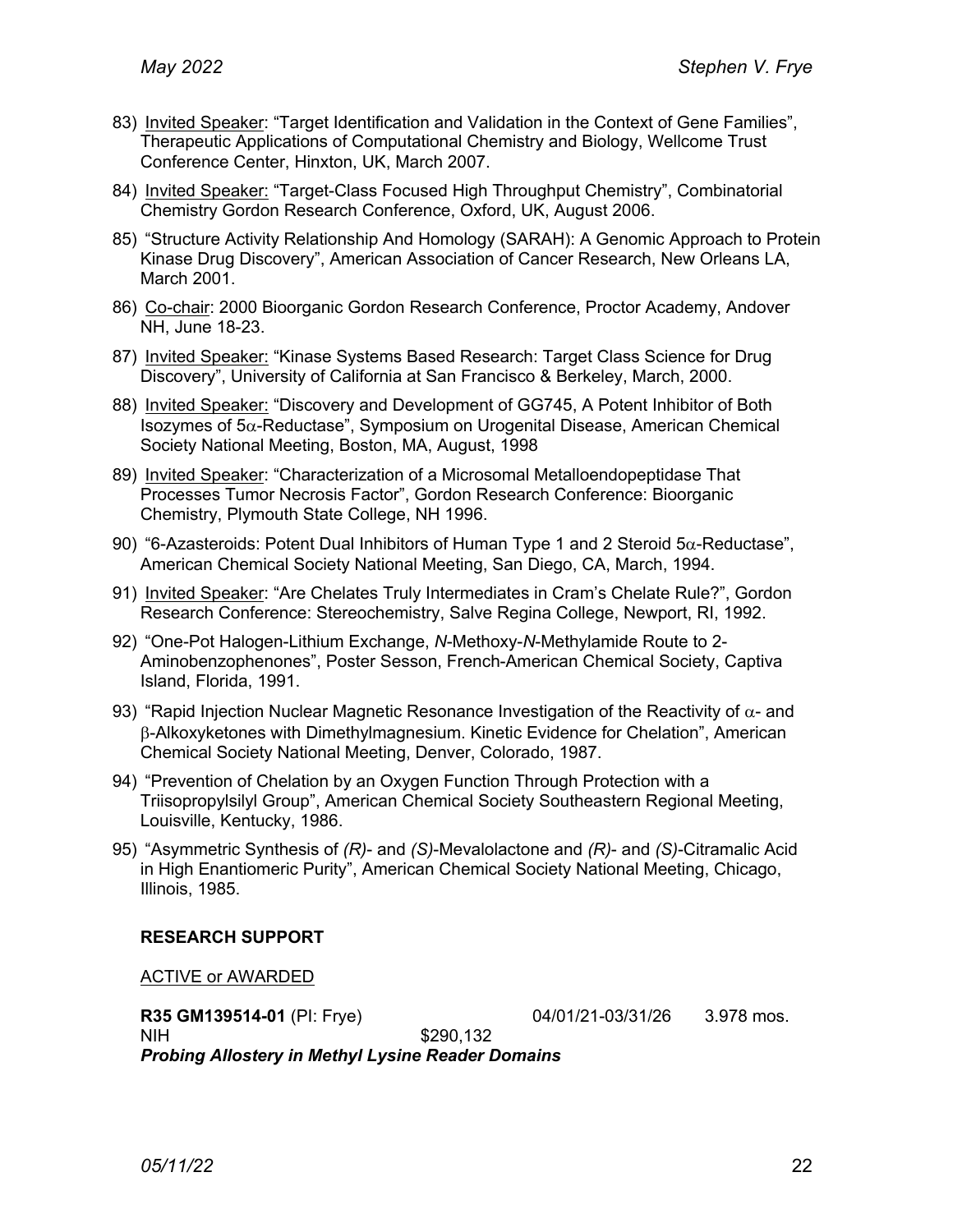Allosteric interactions in chromatin regulatory complexes are critically important phenomena that create unique opportunities for pharmacologic intervention. We will focus our future endeavors on this exciting frontier in the Kme reader family.

#### **1R01CA218392-02** (PI: Frye) 4/1/18-3/31/21 (now in NCE) 2.4 calendar months NIH \$504,942 \$198,028 d.c. Frye Lab

## *Discovery of in vivo chemical probes for Polycomb CBX domains*

The overarching objective of this program is to develop an in vivo chemical probe of the CBX reader domains of Polycomb repressive complex 1 (PRC1). The deliverable from this effort will be a high-quality in vivo chemical probe, freely available to the academic community, with confirmed activity and well characterized mechanism versus the CBX readers of PRC1 to catalyze progression of this target toward new therapeutic discoveries in oncology and, potentially, other diseases.

**U54** (Levey; Role: MPI) 9/30/19-8/31/24 3 calendar months

NIH/Emory University \$1,126,560 annual direct costs to UNC

### *TREAT-AD Center for Alzheimer's Disease*

The overarching goal of this program is to develop and openly distribute the experimental tools necessary for the academic research community to test a wide range of therapeutic hypotheses for Alzheimer's disease (AD). Targets will be nominated from across the research field and prioritized by our team of experts who will inform prioritization through a combined expertise in AD biology, clinical translational studies, neuropathology, genetics, and bioinformatics. Open drug discovery will be performed through the UNC Structural Genomics Consortium (UNC-SGC) and the CICBDD based at UNC Chapel Hill. Dr. Frye is the PI of the Medicinal Chemistry Core within TREAT-AD.

**UL1TR002489-02** (PI: Buse) 3/30/18 – 02/28/23 0.6 calendar months NIH salary support only

## *UNC Clinical and Translational Science Award*

Major Goals: A national consortium of medical research institutions, funded through Clinical and Translational Science Awards, is working together and shares a common vision: to improve the way biomedical research is conducted across the country, reduce the time it takes for laboratory discoveries to become treatments for patients, engage communities in clinical research efforts, and train the next generation of clinical and translational researchers.

Dr. Frye serves as a peer reviewer on the UNC CTSA study section.

**P30-CA016086-43** (PI: Earp) 12/1/15-11/30/21 (ongoing) 0.6 calendar months NCI \$36,814

## *Cancer Center Core Support Grant – Molecular Therapeutics Research Program*

The major goal of this project is to provide leadership of the Lineberger Comprehensive Cancer Center's continued scientific and intellectual development and strategic planning, including program priorities, recruitment, core facilities and use of development funds; develop and promote individual and collaborative research projects, especially translational research; serve as senior scientific advisory and mentor to program members.

Dr. Frye co-leads the Molecular Therapeutics program.

**MCR012BRT1** 7/0/2020 – 6/30/2021 (ongoing) 0.0 calendar months UNC Lineberger Comp. Cancer Res. Fund (PI: Frye) \$625,500 *University Cancer Research Fund*

State funds that are used to support the Center for Integrative Chemical Biology and Drug Discovery (CICBDD) operational expenses related to cancer drug discovery pilot projects that are not externally funded.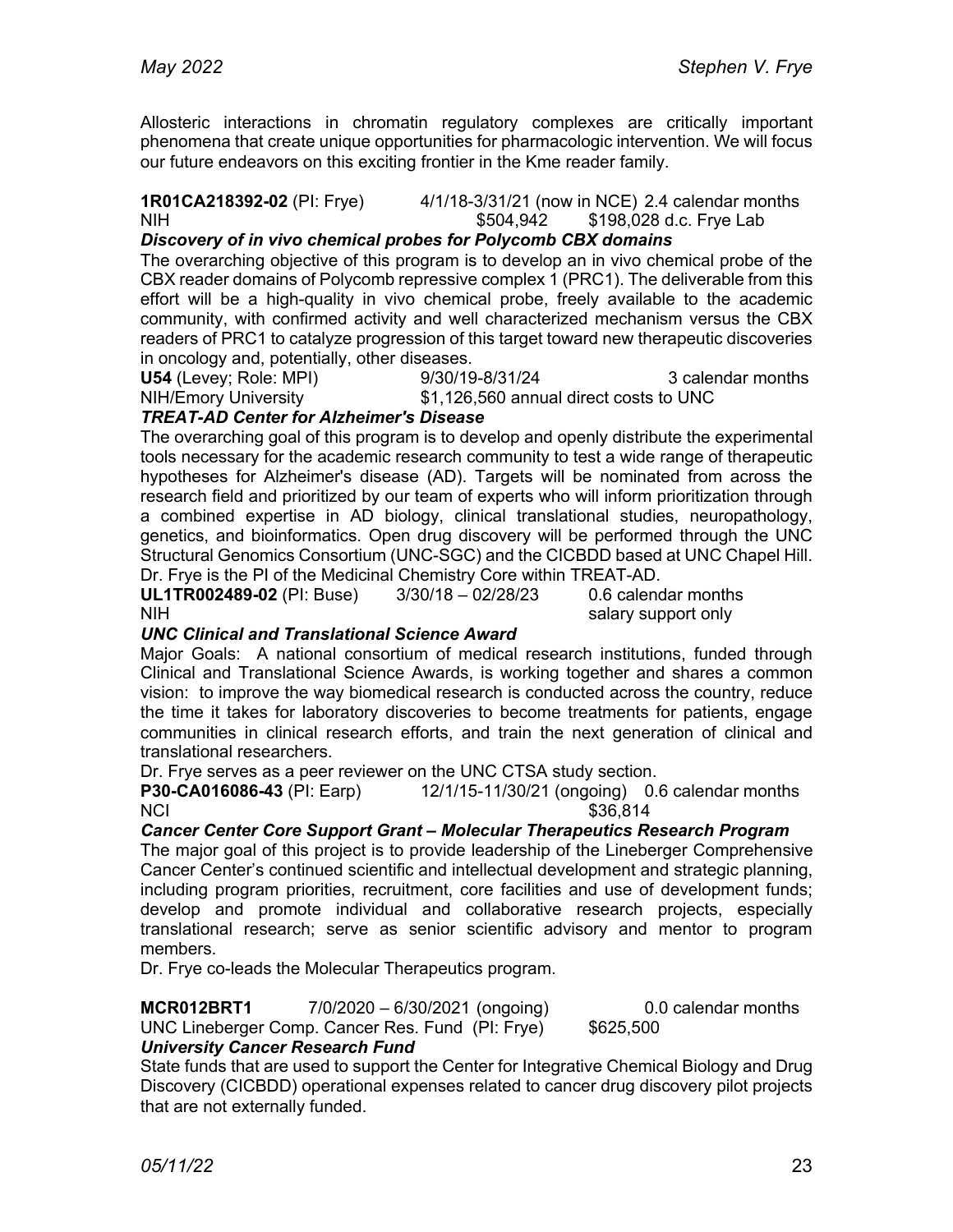Dr. Frye is Director of the CICBDD.

### **COMPLETED**

**R01CA2059398-01A1** (Lead PI: Earp) 12/1/16-11/30/21 0.0 calendar months NIH/NCI; Role: Other Significant Contributor \$221,887

### *MerTK and the Immune Response to Melanoma*

Our overall hypothesis is that MerTK, Axl and Tyro 3 are in part responsible for the counterproductive, immunosuppressive immune infiltrate in melanoma (and other tumor types) through their innate immune cell action. We will use wild type and knockout mice with preclinical syngeneic and genetically-engineered mouse melanomas as our models. Dr. Frye serves in a consulting role on the project and attends periodic project meetings as needed. There is no fixed or measurable commitment of time or effort on the project. No salary support is provided.

## **R01GM100919-07** (PI: Frye) 8/1/16-7/31/20 1.68 calendar months NIH  $$416,687$   $$249,973$  d.c. Frye lab

### *Discovery of Chemical Probes for Chromatin Readers*

The overarching objectives of this program are to develop chemical probes of chromatin reader domains that exploit three distinct mechanisms of molecular recognition: 1) reader domains that function as dimers; 2) reader domains that operate via a dynamic, inducedfit recognition mechanism; and 3) multivalent reader domains.

## **R01GM100919-07S1** (PI: Frye) 8/1/18-7/31/20 0 calendar months NIH  $$90,000$  Frye lab

*Supplement: Discovery of Chemical Probes for Chromatin Readers* This supplement provides for the purchase of a Liquid Chromatography/Mass Selective Detector for the parent project.

| R21CA216673 (MPI: Frye/Strahl)                                                        | $12/18/17 - 11/30/19$    | 0.91 calendar months |  |  |
|---------------------------------------------------------------------------------------|--------------------------|----------------------|--|--|
| NIH/NCI                                                                               | \$151,918 TDC first year | \$72,117 Frye lab    |  |  |
| Modulating the DNA methylation program through UHRF1 antagonism                       |                          |                      |  |  |
| The goal of this research is to discover chemical inhibitors of the epigenetic reader |                          |                      |  |  |

UHRF1, whose deregulation may contribute to cancer initiation and progression. In addition to the potential for UHRF1 inhibitors as cancer therapeutics, these chemical tools will facilitate future study of UHRF1 and the epigenetic program in normal and diseased cells.

**1UM1AI126619 - 01** (PI: Margolis) 7/1/16-6/30/19 0.0 calendar months NIH; Role: Project Lead, Chemical Biology https://www.mo.salary.support *Collaboratory of AIDS Researchers for Eradication (CARE)*

The overarching objective of this program is to seek eradication of HIV infection by developing and testing therapies that will permanently destroy the persistent viral reservoir in the T cells of HIV patients receiving potent antiretroviral therapy. My role is to consult on the creation of targeted compound sets and to advise on assay development and hit to probe optimization approaches, chemistry plans, and structure activity relationships (SAR) to improve potency, selectivity, and cellular activity.

| 1R01CA207416-01 (Redinbo)  | 7/1/16-6/30/19       | 0.25 calendar months |
|----------------------------|----------------------|----------------------|
| NIH; Role: Co-Investigator | \$438,140 first year | \$15,275 Frye        |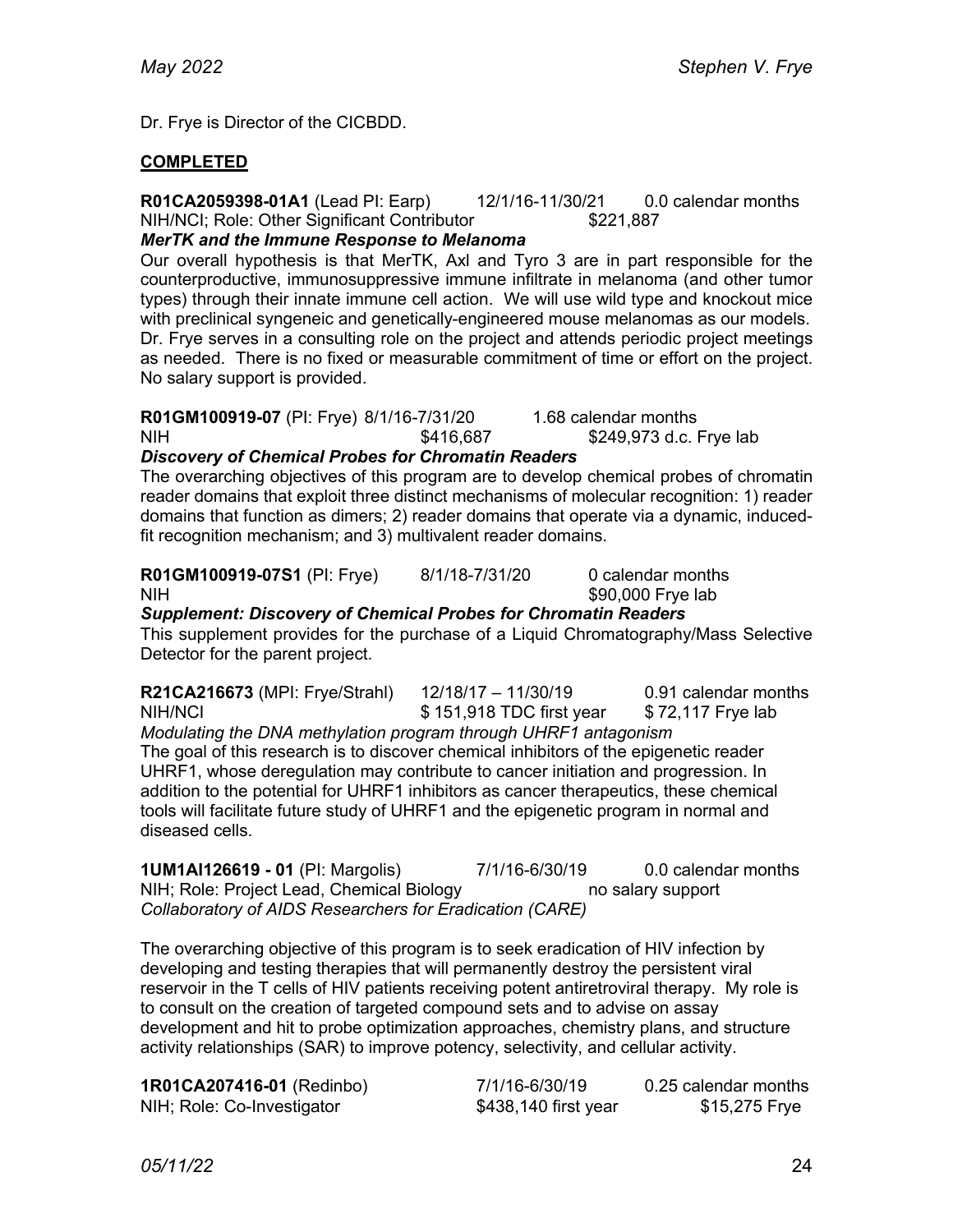*Microbiome-Targeted Probes to Eliminate Chemotherapy-Induced GI Toxicity* Our overarching hypothesis is that microbial enzymes expressed by the GI microbiome can be inhibited using targeted small molecules to prevent the unwanted reactivation of potent antineoplastic drugs in the intestinal lumen. We have assembled an interdisciplinary team of medicinal chemists, biochemists, structural biologists, and experts in animal models of chemotherapy all at the University of North Carolina at Chapel Hill. We will test this hypothesis using chemical synthesis, *in vitro*  characterization, and *in vivo* validation in mouse models of chemotherapy-induced toxicity.

**Basic Ordering Agreement 16X125** 4/1/16-11/12/19 up to 3.0 calendar months Leidos Biomedical Research, Inc. (Pl/Site Head: Frye) no current support *North Carolina Comprehensive Chemical Biology Center (NC-CCBC) under NCI Experimental Therapeutics (NExT) Program*

The UNC-CH has been selected as a Specialized Center under RFP 16-001 from NCI NExT Program Chemical Biology Consortium. Projects will be funded under individual task orders to be negotiated.

| <b>R01DK101645 (Pearce)</b> | 7/1/15-4/30/18       | 0.6 calendar months |
|-----------------------------|----------------------|---------------------|
| <b>NIH</b>                  | \$225,000 first year | \$11,456 Frye       |
| $\overline{\phantom{a}}$ .  |                      |                     |

Role: Co-Investigator (formerly interim PI)

*High Throughput Screening Assay for IP7K inositol pyrophosphate kinases* This application proposes a collaboration between UNC Chapel Hill and Dr. Stephen Shears at the National Institute of Environmental Health Sciences. The specific aims are: 1. Develop primary HTS assay for IP7K activity; 2. Application of secondary assays to determine the specificity of hits from the high throughput screen; 3. A pilot screen of 5000 kinase focused compounds, and a novel in-cell assay of specific "hits"; 4. Develop a strategy for virtual screening and computer-assisted design of IP7K inhibitors.

**Qura Therapeutics**, LLC (Margolis PI/PD) 10/1/15-12/31/16 0.12 calendar months Role: Project Lead for Project 5a \$134,691 5a TDC first year \$110,088 Frye lab *Epigenome/Kinome pilot studies in HIV latency.* The goal of this project is to explore the potential of combinations of chromatin regulatory probes and protein kinase inhibitors to synergistically reverse latency in HIV patient cells.

**R41 TR001330** (Juliano/Frye, MPI) 08/15/15-08/14/16 NCATS-STTR *Development of Small Molecules that Enhance the Delivery and the Pharmacological Effects of Oligonucleotides*

A key impediment to oligonucleotide-based therapeutics is the difficulty in delivering these large, highly polar molecules to their sites of action in the cytosol or nucleus of tissue cells. While chemical modification of oligonucleotides and the utilization of various nanotechnology-based delivery approaches have been helpful, the delivery problem remains largely unresolved. We have taken an orthogonal approach to this problem and have developed small molecule compounds that enhance the functional delivery and pharmacological effectiveness of oligonucleotides by manipulating their intracellular trafficking. Here we propose to optimize compounds as in vivo probes; it seems likely that this effort will have a major impact on the entire field of oligonucleotide therapeutics.

## **R41 CA200189** (Parise/Frye, MPI)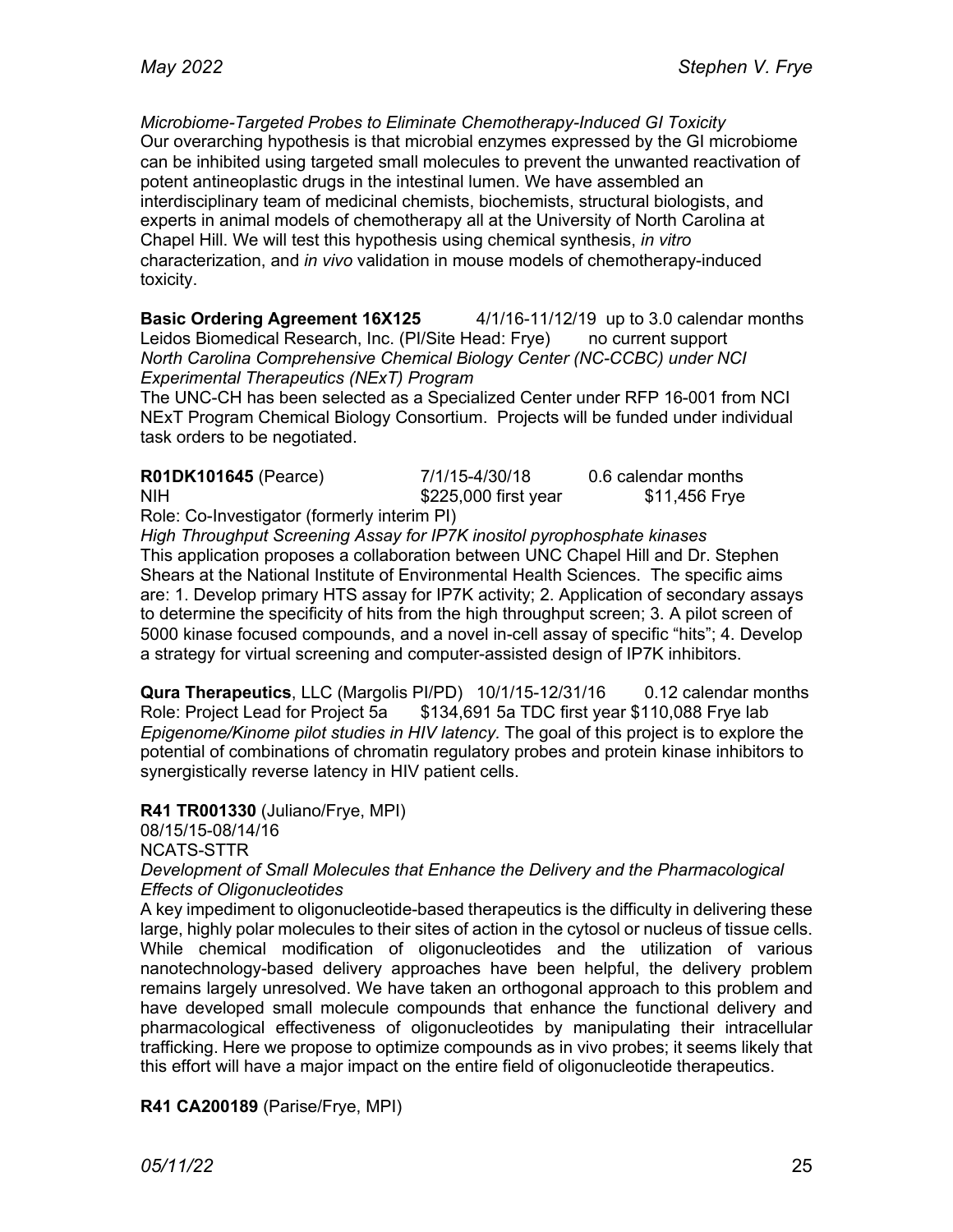# 09/01/15-08/31/16

NCI-STTR

*Developing therapeutic inhibitors of CIB1 for breast cancer*

Breast cancer (BC) is the largest cause of cancer related deaths in women worldwide. Triple negative breast cancer (TNBC) is an especially alarming form of breast cancer due to its resistance to hormone therapy and HER2-directed agents. In fact, no targeted therapy exists for TNBC. The intracellular protein, CIB1 appears to be an outstanding potential therapeutic target for several types of breast and other cancers, including TNBC. This proposal seeks to accelerate hit-to-lead optimization of small molecule inhibitors of CIB1 for preclinical testing in this disease.

**R21AI111667** (Multiple PI: Braunstein/Frye)

3/1/2014 – 2/28/2016 NIH

*Targeting SecA1 of Mycobacterium tuberculosis for Novel Drug Development*

With the rise in drug resistant *Mycobacterium tuberculosis* (*Mtb*) strains, the need to develop new drugs for tuberculosis is greater than ever. The research in this proposal will assess the potential of targeting a novel pathway for *Mtb* drug development: the *Mtb* Sec export pathway. More specifically, we will investigate the potential of targeting the SecA1 component of the pathway. Because SecA proteins are conserved throughout bacteria, the results of this study may also aid efforts to develop new drugs for other bacterial pathogens.

### **R01 NS067688** (Zylka)

10/1/2009-9/30/2014 NIH Role: Investigator

*Harnessing Ectonucleotidases to Treat Chronic Pain*

In this application we propose to discover and develop novel pro-drugs targeting prostatic acid phosphatase for treating chronic pain.

## **R01GM98894** (Zhang)

7/1/2011-6/30/2014

NIH Role: Investigator

*High-throughput Screens to Identify Modulators of Phospholipase C Isozymes* The focus of this proposal is to develop a fluorescent assay and integrate it with a series of secondary assays for a complete set of high-throughput screening protocols to identify modulators of PLC activity.

### **BOA 29XS126** (Frye, Lead PI)

7/22/2010-4/30/2014 NCI/SAIC-Frederick, Inc. (Task Order 07) *Developing Small Molecule Mer Inhibitor Candidates for Novel Treatment of Acute Lymphoblastic Leukemia.* 

This contract funds specific tasks and milestones to develop Mer-selective small molecules as drug candidates to treat ALL and as tool compounds to uncover the mechanism whereby Mer activation sustains the survival and perhaps contributes to the maturity and niche adaptation of lymphoid malignancies and selected carcinomas that overexpress Mer as defined in the Statement of Work.

**RC1 GM090732** (Frye) 9/30/2009-8/31/2011

*05/11/22* 26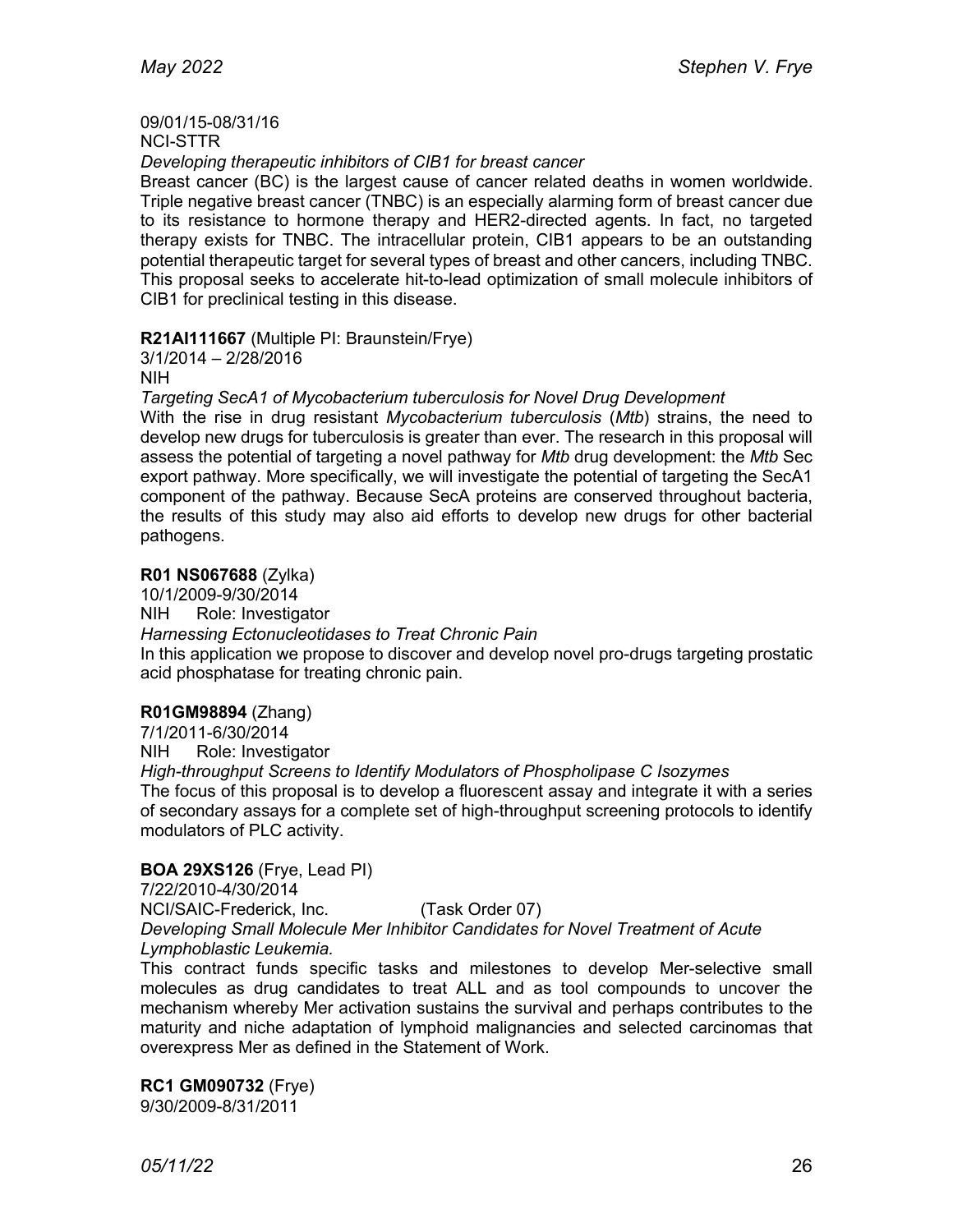#### NIH Challenge Grant

#### *Discovery of Small Molecule MBT Domain Antagonists*

We propose to develop potent antagonists of methyl-lysine recognition by human and *Drosophila* MBT domain containing proteins in order to permit exploration of the biological consequences of blocking this recognition in cell based and in vivo models with relevance to normal and disease biology. Specifically, we propose to 1) develop biological assays for human and *Drosophila* MBT containing proteins; 2) use focused and diversity based screening, virtual screening, and structure-based design to identify potential antagonists of methyl-lysine recognition; and 3) optimize hits via iterative design, synthesis, and biological assessment.

### **HRSA-09-163** (Frye)

09/01/2009-6/30/2010 DHHS HRSA

*Automated Compound Storage System for the Center for Integrative Chemical Biology and Drug Discovery at the University of North Carolina at Chapel Hill*

The award provides partial funding for the acquisition of an automated compound storage and retrieval system for storing liquid aliquots of the Center's collection of small molecules for use in drug discovery and as tool compounds. Samples will be stored to facilitate cherry-picking compounds or sets of compounds and arraying them in user specific formats. No salary support is included.

#### **BOA 29XS126** (Frye, Lead PI)

9/1/2009-12/29/2009

NCI/SAIC-Frederick, Inc. (Task Order 01)

For participation in a network collaborative effort to develop a shared curation filter for a pooled compound file library consisting of the curated libraries of each CBC member organization using standard criteria agreed upon by all members.

### **PROFESSIONAL SERVICE**

### *Pharmaceutical Industry Consulting and SAB Activities (active)*

Artios Pharmaceuticals (SAB member, consultant)

Astex Inc. (SAB member, consultant)

Cullgen Inc. (SAB member, consultant)

Flare Therapeutics (SAB member, consultant)

Mitokinin (consultant)

Larkspur (consultant)

Meryx Pharmaceuticals Inc. (http://www.meryxpharma.com/home, Founder, former CEO and President (noncompensated)) – transitioned to member of Board in Dec 2021.

### *Nonprofit Advisory Roles*

Chair of the Drug Discovery Committee for Cancer Research UK, London, 2014-2018.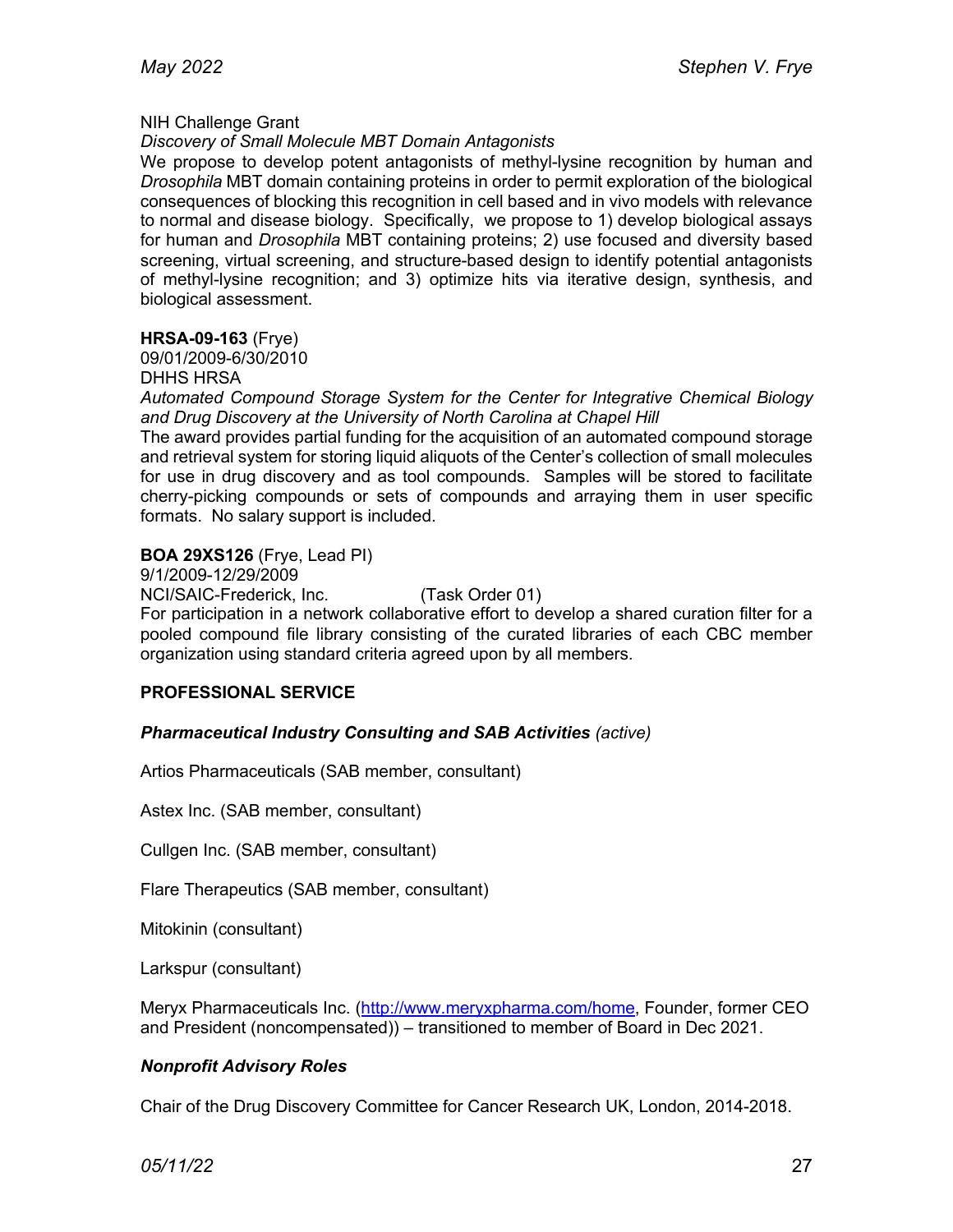Member of A\*STAR Project Review Committee of the Experimental Therapeutics Center, Biomedical Research Council, Singapore, 2014-2018.

Co-Founder of the Academic Drug Discovery Consortium and member of board, 2013 – 2020, Vice-president 2016-2020. (http://www.addconsortium.org).

Member of SAB for the Chemical Biology Consortium of Sweden, 2012 - 2016.

Member of the SGC Chemical Probes Scientific Committee, 2015 – present.

Member of SAB for Baylor University's CPRIT Drug Discovery Program, 2016 - present.

Collaborative Ependymoma Research Network (CERN), SAB Member, 2010-2014.

Advisory Committee to the Canadian Cancer Stem Cell Consortium (CSCC), 2011.

Moffitt Cancer Center P01 External Advisory Board member, January, 2009.

National Academy of Sciences invited participant: "The Chemistry Platform for Pharmaceuticals: A scoping meeting", August, 2008.

Harvard Medical School Therapeutics Strategy Retreat invited speaker, October 2008.

North Carolina Drug Discovery Center of Innovation Steering Group and Scientific Advisory Board, January 2008 – 2010.

Scientific Advisory Committee member of the Structural Genomics Consortium, August 2007 – 2011.

External Advisory Board Member to UNC Department of Chemistry, 2003 – 2007.

Physical and Mathematical Sciences Advisory Board Member, NCSU, 2003 – 2010.

#### *Peer reviewer for funding agencies*

Member, Synthetic and Biological Chemistry A (SCBA) NIH study section, October 2018 – June 2022.

Member, NCTracs study section, UNC CTSA, September 2018 – December 2021.

Reviewer for the NCI Intramural Research Program: Lymphoid Malignancies Branch, July 2017.

Chair of the Quinquennial review of the Institute for Cancer Research CRUK Drug Discovery Unit, Sutton, UK, September 2016.

Chair of the Quinquennial review of the Cancer Technology Discovery Laboratories, Cancer Research UK, February, 2013.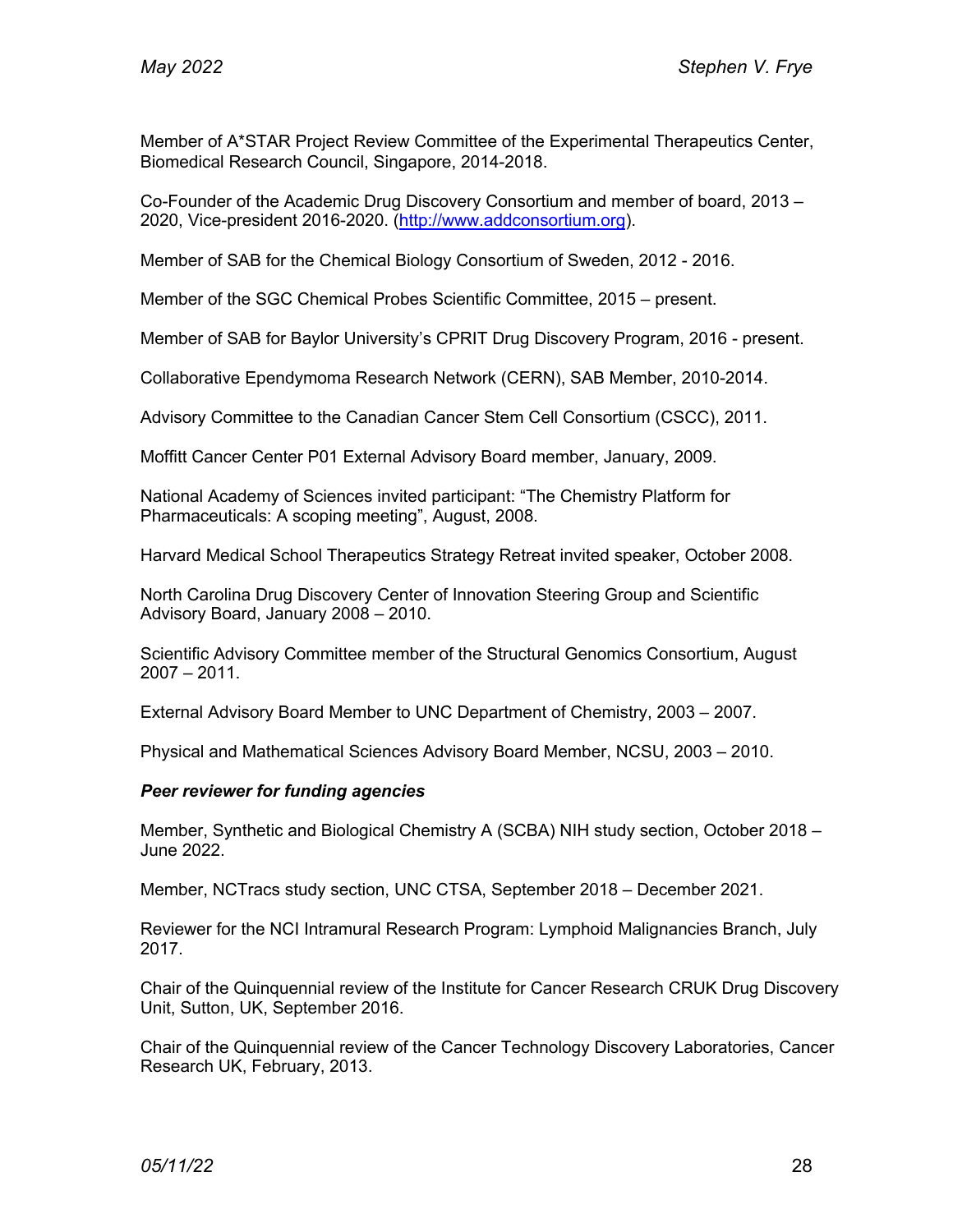Ad-hoc Reviewer for Drug Discovery and Molecular Pharmacology Study Section, NIH, June 2013.

NIH Molecular Libraries Probe Network, Member of Probe Report Review Board, 2010- 2011, 2013.

Ad hoc reviewer, Synthetic and Biological Chemistry B (SBCB), October 14-15, 2012.

External Reviewer for MD Anderson Department of Experimental Therapeutics, September 2012.

External reviewer for the Higuchi Biosciences Center at U. Kansas, January 2012.

Cooperative Research Center for Cancer Therapeutics, Australia, Third Year Review Panel Member, March 2011.

St. Jude Children's Hospital, Chemical Biology and Therapeutics Review Group, August, 2010.

University of Dundee Division of Biological Chemistry and Drug Discovery, Quinquennial Review Board member, September, 2009.

Wellcome Trust, Peer Reviewer, 2010-present.

BBSRC UK Research Council, Peer Reviewer, 2011.

Research Corporation for Science Advancement, 2009-2010.

UNC Gillings Innovation Lab Proposals, Reviewer, 2010.

Cancer Research UK, Program Reviewer, 2010.

North Carolina Biotechnology Center, Education Enhancement Grant Reviewer, 2009.

#### *Peer reviewer for scholarly journals*

ACS Medicinal Chemistry Letters ACS Pharmacology and Translational Science (editorial board member) **Biochemistry** Bioorganic and Medicinal Chemistry Drug Discovery Today Cell Cell Chemical Biology (editorial board member) Journal of Medicinal Chemistry Journal of Clinical Investigation **Nature** Nature Chemical Biology Nature Biotechnology Medicinal Chemistry Communications Molecular Cancer Therapeutics Pharmaceutical Research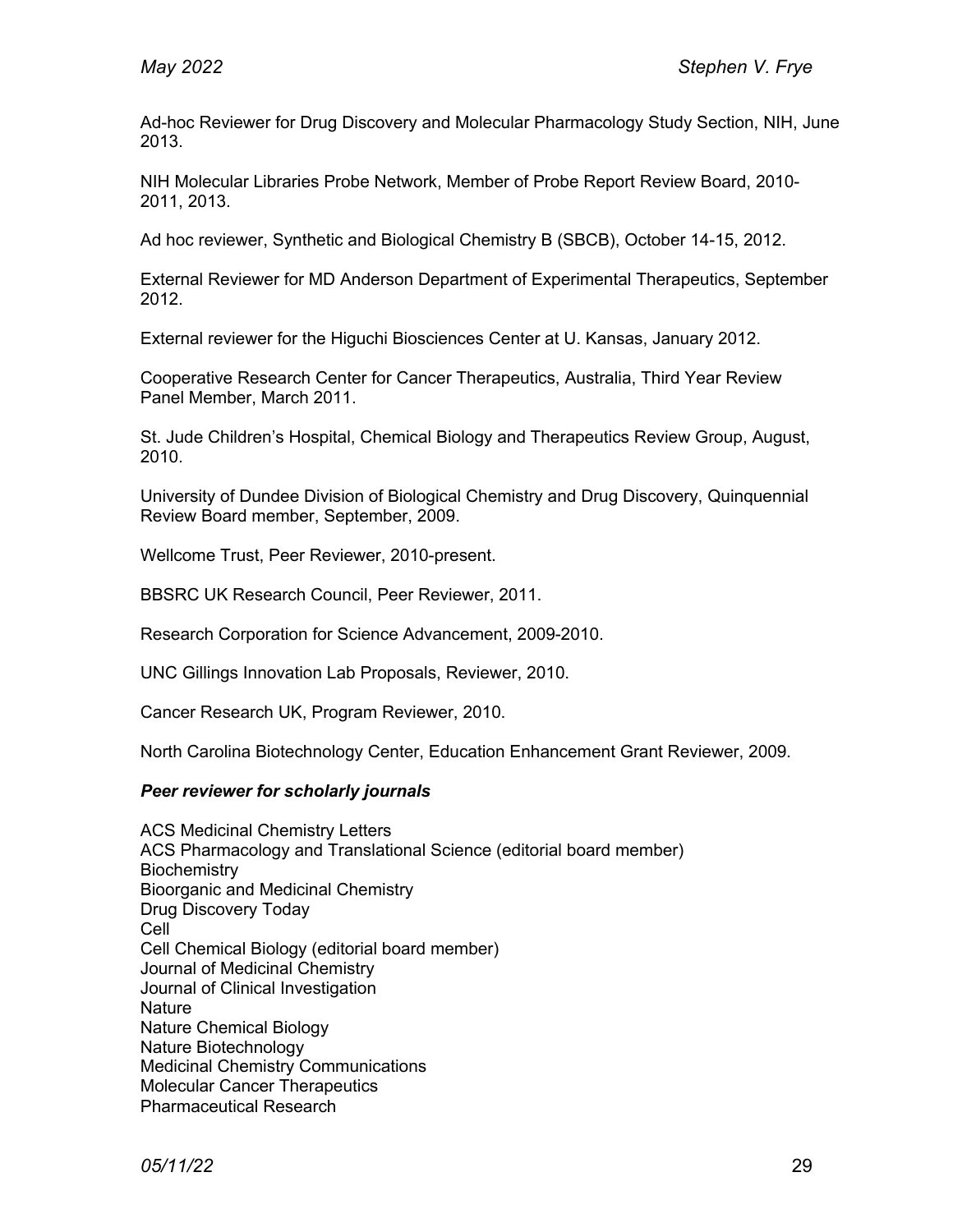Proceedings of the National Academy of Sciences **Science** Tetrahedron Letters

## *Service to UNC-CH*

Co-leader (with Gary Johnson) of Molecular Therapeutics Program in LCCC, 2013- March 2022.

Member of Team Science ARPT Committee, Dec. 2017-Dec. 2021.

Member of LCCC Associate Director Search Committee, Chair: Ned Sharpless, 2013. Member of the Chancellor's Innovation Circle, Chair: Judith Cole, 2009-2010. Member of Biochemistry and Biophysics Faculty Search Committee, Chair: Leslie Parise, 2007-2010.

Member of the University Cancer Research Fund Therapeutics Theme Team, Chair: Shelley Earp, 2009-2021.

## *Service to the School of Pharmacy*

Member of ESOP Conflict of Interest Committee, 2013 – present. Member of ESOP Full Professor's Committee, 2010 - present. Member of Senior Faculty Search Committee, Chair: Jian Liu, 2012. Member of Senior Faculty Search Committee, Chair: Hal Kohn, 2010-2011. Chair of Faculty Search Committee for Carolina Partnership CICBDD Recruitment, 2009. Seminar speakers hosted: Haian Fu (Emory), Mike Pollastri (Northeastern), Kevan Shokat (UCSF), Aled Edwards (U. Toronto), Cheryl Arrowsmith (U. Toronto), Ben Cravatt (Scripps), Jeff Stafford (Quanticel), Tim Willson (GSK), Paul Thompson (Scripps Florida).

Member of Search Committee for ESOP Human Resources Staff Hire, 2008. Organized and chaired the 2008 Chapel Hill Drug Conference.

## *PhD Thesis Committees (Advisor, affiliation)*

Katherine Albanese (Marcey Waters, Department of Chemistry) Christopher Travis (Marcey Waters, Department of Chemistry) Han Wee Ong (David Drewry, Chemical Biology and Medicinal Chemistry (CBMC)) Devan Shell (Ken Pearce, Chemical Biology and Medicinal Chemistry (CBMC) Rebecca Johnson (Lindsey James, CBMC) Peter Buttery (Lindsey James, CBMC) Caroline Foley (Stephen Frye and Lindsey James, Department of Chemistry) Isabelle Engelberg (Stephen Frye and Lindsey James, CBMC) Caleb Vogt (chair, Jeff Aubé, CBMC) Tory Haberman (Albert Bowers, CBMC) Kathryn Headley (Nate Hathaway, Genetics and Molecular Biology) Kimberly Barnash (Stephen Frye, CBMC) Kelsey Lamb (Stephen Frye, CBMC) Junghyun Lee (Stephen Frye, CBMC) Stephen Capuzzi (chair, Alex Tropsha, CBMC) Morgan Chapman (Scott Singleton, CBMC) Anna Chiarella (Nate Hathaway, Genetics and Molecular Biology) Jon Edwards (Matt Redinbo, Chemistry) David Grawoig (Kevin Weeks, Chemistry)